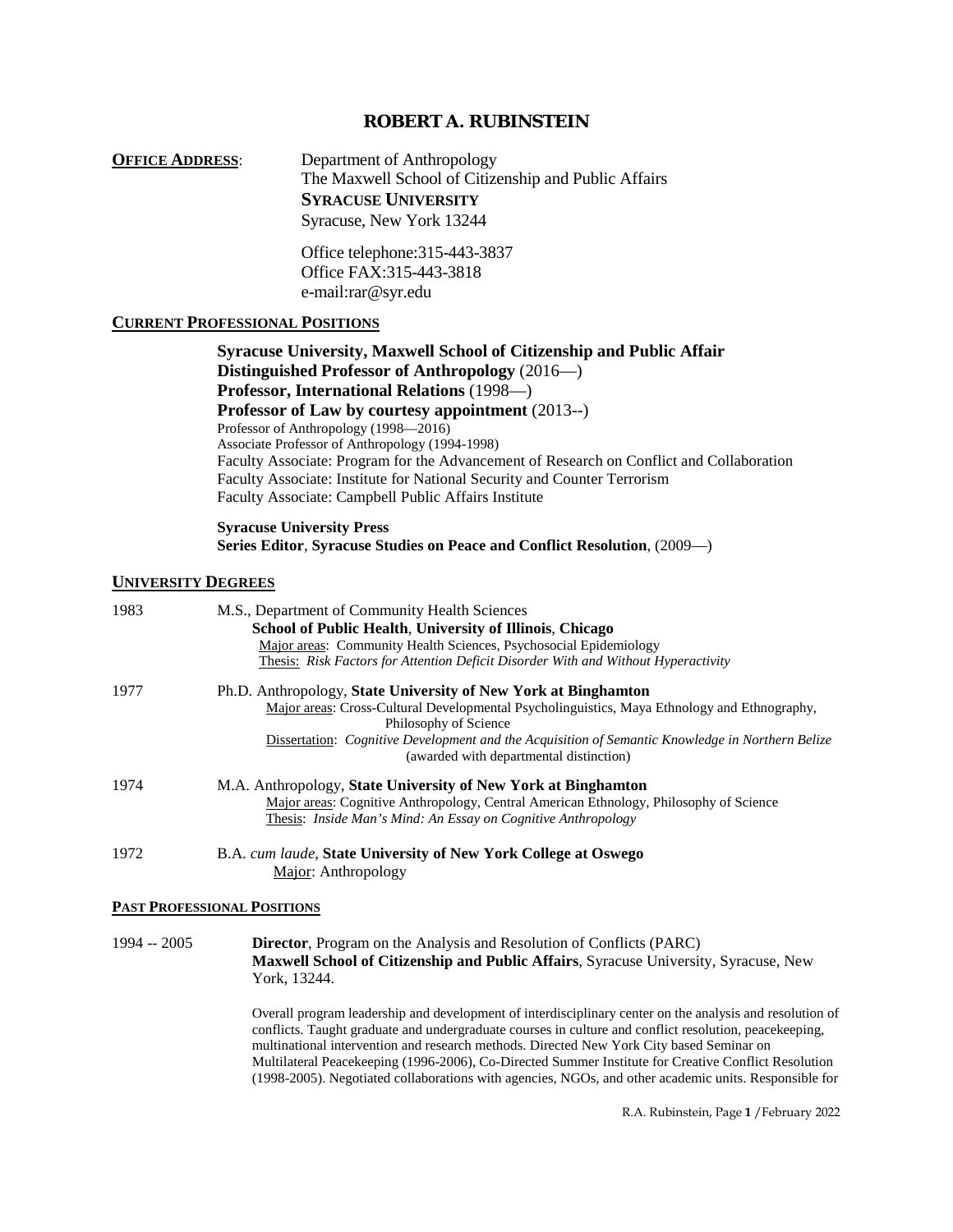fundraising for research and institutional programing totaling approximately \$1 million, supervised office and research staff.

1989 – 1994 **Associate Research Medical Anthropologist**, Francis I. Proctor Foundation for Research in Ophthalmology and Department of Epidemiology and Biostatistics, Program on Medical Anthropology, School of Medicine, **University of California, San Francisco.** 

> Principal anthropologist and epidemiologist for the ongoing collaborative work on trachoma. Led multidisciplinary teams conducting a behavioral intervention project to prevent blinding trachoma and a clinical trial of azithromycin for treating trachoma in the Egyptian Delta. Responsible for design of anthropological and epidemiological data collection and analysis, development of intervention strategies, and field coordination of a multidisciplinary teams of approximately three dozen Egyptian and American social scientists, ophthalmologists and epidemiologists. Constructed budgets for the both the United States and Egyptian sides of the project, negotiated and managed those budgets (Totaling approximately \$1.5 million). Successfully negotiated research collaborations and research permissions.

#### 1987 – 1988 **Director, Social Indicators Research (Associate Professor)**, Chapin Hall Center for Children, **University of Chicago**, Chicago, Illinois.

Supervised the development of a microcomputer based information system containing data about children from a variety of state, federal and other sources. Directed the use of database and statistical software for the conduct of policy relevant of analyses of these data and prepared periodic Center reports. Designed and conducted in-depth studies of selected topics in child welfare Developed social indicators and methods for assessing child well-being. Managed social indicators research project staff of post doctoral scholars and doctoral students and support staff.

#### 1985-1987 **Acting Director, Program on Public Policy and Ethnography**, Department of Anthropology, **Northwestern University**, Evanston, Illinois, 1985--1987.

Directed all programmatic and fiscal aspects of this NIMH funded training program (\$200,000 annual budget) and served as principal investigator for several grants for social policy research (\$10,000- \$30,000). Supervised graduate student research. Taught classes in applied anthropology and policy analysis, especially in the fields of health and education.

## 1984 – 1985 **Project Coordinator/Co-investigator**, Department of Health Services Research, **American Academy of Pediatrics**, Elk Grove Village, Illinois.

Primary researcher, manager and planner for a federally funded (\$140,000) Maternal and Child Health grant. Prepared literature reviews on incidence, prevalence and prevention of psychological disorders in children. Evaluated Academy designed education programs. Supervised graduate student researchers and clerical staff.

#### 1981 – 1984 **National Service Research Fellow**, National Institute of Mental Health, **Northwestern University**, Evanston, Illinois, and **School of Public Health, University of Illinois**, Chicago, Illinois.

Participated in research and training on health policy, health services use and the epidemiology of mental disorders. Responsible for fiscal and technical aspects of several research grants (\$8,000-\$35,000). Presented results a professional meetings and to interdisciplinary advisory committees. Published research findings. Hired, trained and supervised support personnel. Directed database construction and statistical analyses.

#### 1979 – 1981 **Assistant for Program Analysis to the Vice-President for Planning**, **The University of Chicago**, Chicago, Illinois.

Planned and conducted institutional evaluation research. Prepared and monitored departmental budget (\$3 million). Served as staff for team that developed a plan to balance the university's budget in face of \$5 million annual deficit. Responsibilities ranged from speech writing to analysis of problems in areas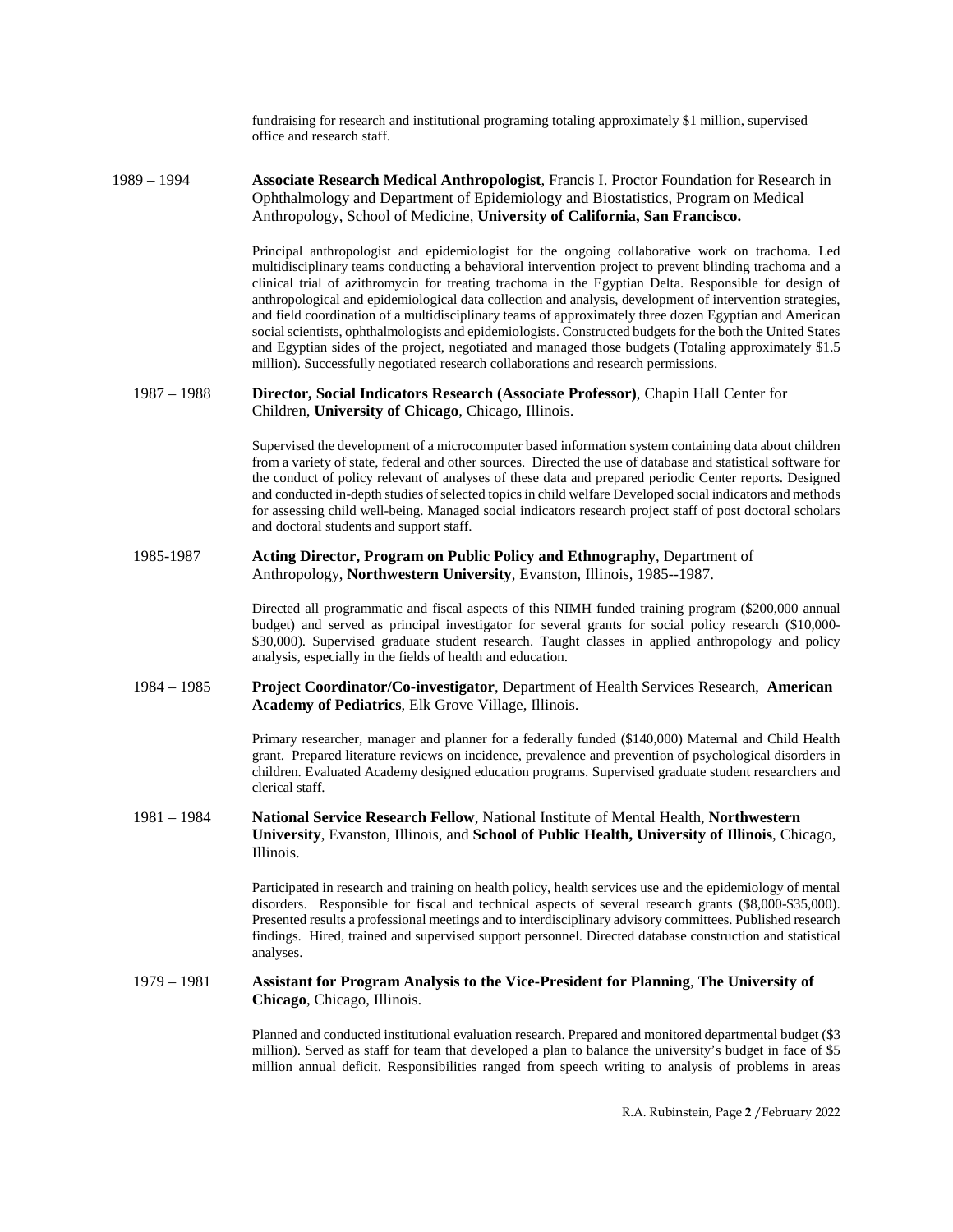including: public safety, fund raising, enrollment trends, graduate education policies, curriculum, facilities management and research funding.

1978 -- 1979 **Researcher** (Research Assistant), Division of Research and Evaluation, **Atlanta Public Schools**, Atlanta, Georgia.

> Member of the senior staff of the central administration of the Atlanta Public Schools, determined the most effective monitoring procedures and use of information to accomplish School System-wide goals. Designed and conducted evaluation research for the school system, monitored programs for effectiveness and made reports to the superintendent and Board of Education, and supervised support staff.

# **VISITING APPOINTMENTS**

| December 2004 | Visiting Faculty, Conflict Analysis and Resolution Program, Sabanci University, Istanbul,<br>Turkey.                |
|---------------|---------------------------------------------------------------------------------------------------------------------|
| April 2002    | <b>Visiting Professor, Department of Comparative Cultural Sciences, University of Gent,</b><br>Belgium.             |
| 1992          | Visiting Associate Professor, Peace and Conflict Studies Program, University of California,<br><b>Berkeley</b>      |
| 1979          | Visiting Assistant Professor, Department of Sociology and Anthropology, Roosevelt<br>University, Chicago, Illinois. |

# **OTHER TEACHING APPOINTMENTS**

| $1983 - 1989$ | Lecturer, Department of Community Health Sciences, School of Public Health University<br>of Illinois, Chicago, Illinois.       |
|---------------|--------------------------------------------------------------------------------------------------------------------------------|
| $1980 - 1989$ | Lecturer, Department of Anthropology, Northwestern University, Evanston, Illinois.                                             |
| 1987          | Lecturer, Department of Anthropology, University of Chicago, Chicago, Illinois.                                                |
| $1976 - 1979$ | <b>Assistant Professor</b> (part-time), Department of Anthropology, Georgia State University,<br>Atlanta, Georgia, 1976--1979. |

# **AWARDS AND HONORS**

| 2016 | The Victor Sidel and Barry Levy Award for Peace, American Public Health Association,<br>Washington, D.C.                                                                                    |
|------|---------------------------------------------------------------------------------------------------------------------------------------------------------------------------------------------|
| 2010 | Robert B. Textor and Family Prize for Excellence in Anticipatory Anthropology,<br>American Anthropological Association, Washington, D.C.                                                    |
| 2010 | <b>Chancellor's Citation for Faculty Excellence and Scholarly Distinction, Syracuse</b><br>University, Syracuse, New York.                                                                  |
| 2000 | <b>Edward Weisband Distinguished Alumni Award for Public Service or Contributions to</b><br><b>Public Affairs, Alumni Association, Binghamton University, State University of New York.</b> |
| 1997 | 25 <sup>th</sup> Anniversary Class, Distinguished Alumni Award, Alumni Association, State<br>University of New York at Oswego.                                                              |
| 1995 | Hardy Chair Lecture, Hartwick College, Oneonta, NY, Fall 1995. Endowed speaker series<br>in scholarship and the public interest.                                                            |
|      | R.A. Rubinstein, Page 3 / February 2022                                                                                                                                                     |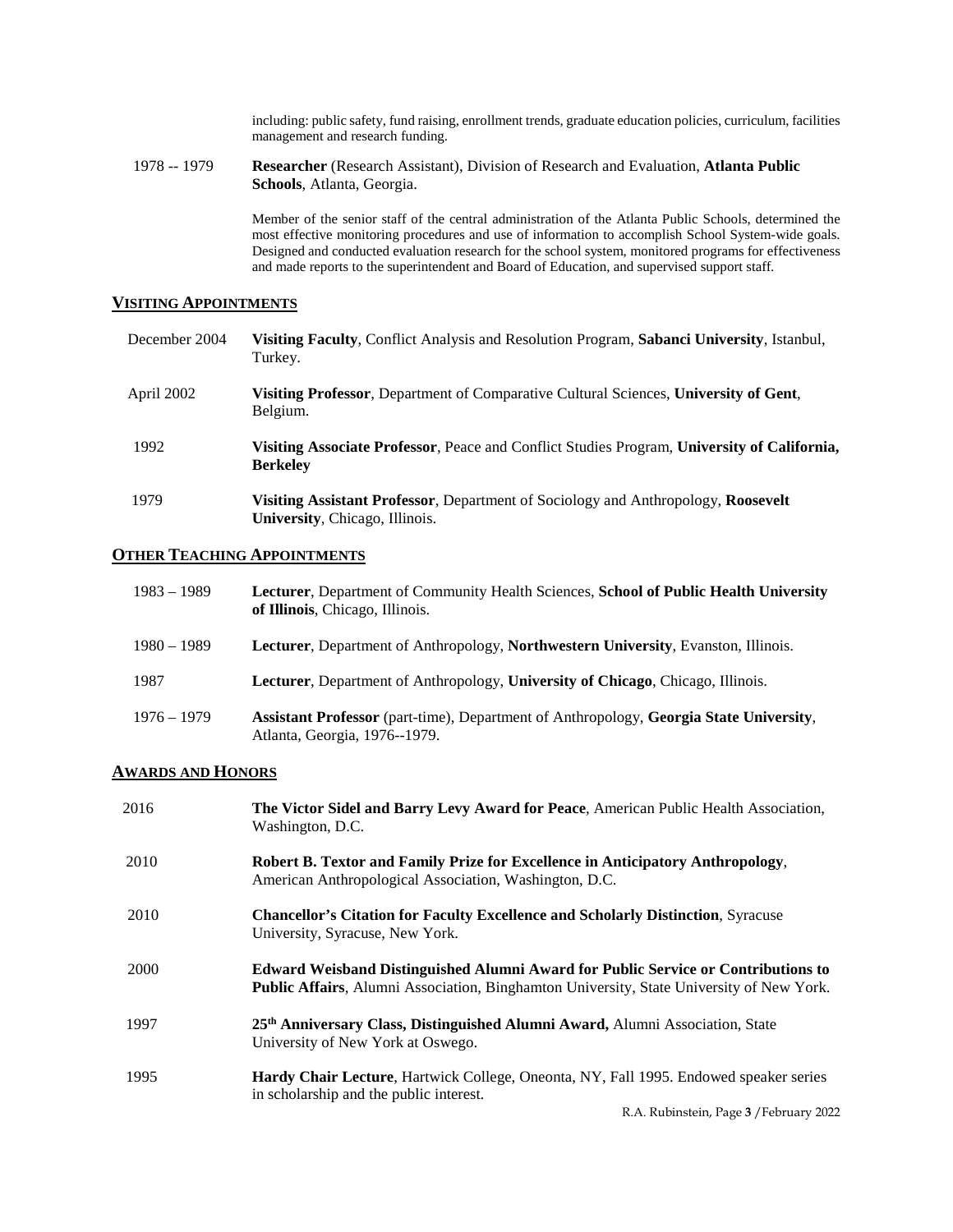| 1983 | National Research Service Award. NIMH Fellowships in Public Policy                                                                         |
|------|--------------------------------------------------------------------------------------------------------------------------------------------|
| 1982 | Elected Full Member of Sigma Xi, Scientific Research Society                                                                               |
| 1981 | <b>National Research Service Award.</b> NIMH Fellowships in Mental Health Epidemiology                                                     |
| 1977 | Doctoral Dissertation departmental nomination for State University of New York<br>Distinguished Dissertation in the Social Sciences Award. |
| 1976 | Research Foundation of the State University of New York, Dissertation Fellowship.                                                          |

# **COURSES TAUGHT AT SYRACUSE UNIVERSITY (1994-PRESENT)**

- o Anthropological Theory
- o Culture and World Affairs
- o Peace, War and Security
- Culture and Conflict
- o Culture and Disputing
- Fundamentals of Conflict Studies
- o History of Anthropology
- o Introduction to Cultural Anthropology
- **Global Health**
- o Health in the Middle East
- o Issues in Intercultural Conflict and Communication
- o Language, Culture and Society
- 
- Multilateral Peacekeeping
- o Negotiation: Theory and Practice
- 

# **COURSES TAUGHT AT OTHER UNIVERSITIES AND COLLEGES (PRIOR TO 1994)**

- o Action Anthropology
- o Anthropology and Education
- o Anthropology and Epidemiology
- o Anthropology of Peace and War
- o Anthropology and Public Health
- o Anthropology and Public Policy
- o Applied Anthropology
- o Cognitive Anthropology

# **RESEARCH AND TEACHING INTERESTS**

Peace and Humanitarian **Operations** Organizational culture and Coordination Conflict and Health

Cross-Cultural Negotiation and Conflict Management Global Health Anthropology and Epidemiology

Health Inequalities **Bioethics** History and Theory in Anthropology

# **PROFESSIONAL SOCIETY MEMBERSHIPS**

American Anthropological Association (Fellow, Life Member) International Epidemiological Association (Life Member) International Union of Anthropological and Ethnological Sciences

Peace History Society (Life Member) Society for Applied Anthropology (Fellow) Society for Medical Anthropology

Association for Political and Legal Anthropology International Peace Research Association Interuniversity Seminar on Armed Forces and Society (Fellow)

- 
- o Middle East Anthropology
- 
- 

o Ethnographic Research Methods o International Conflict Resolution Introductory Anthropology o Introduction to Cultural Anthropology

- o Conflict Resolution in Groups
- Political Anthropology

o Medical Anthropology<br>
o Political Anthropology Political Anthropology o Psychological Anthropology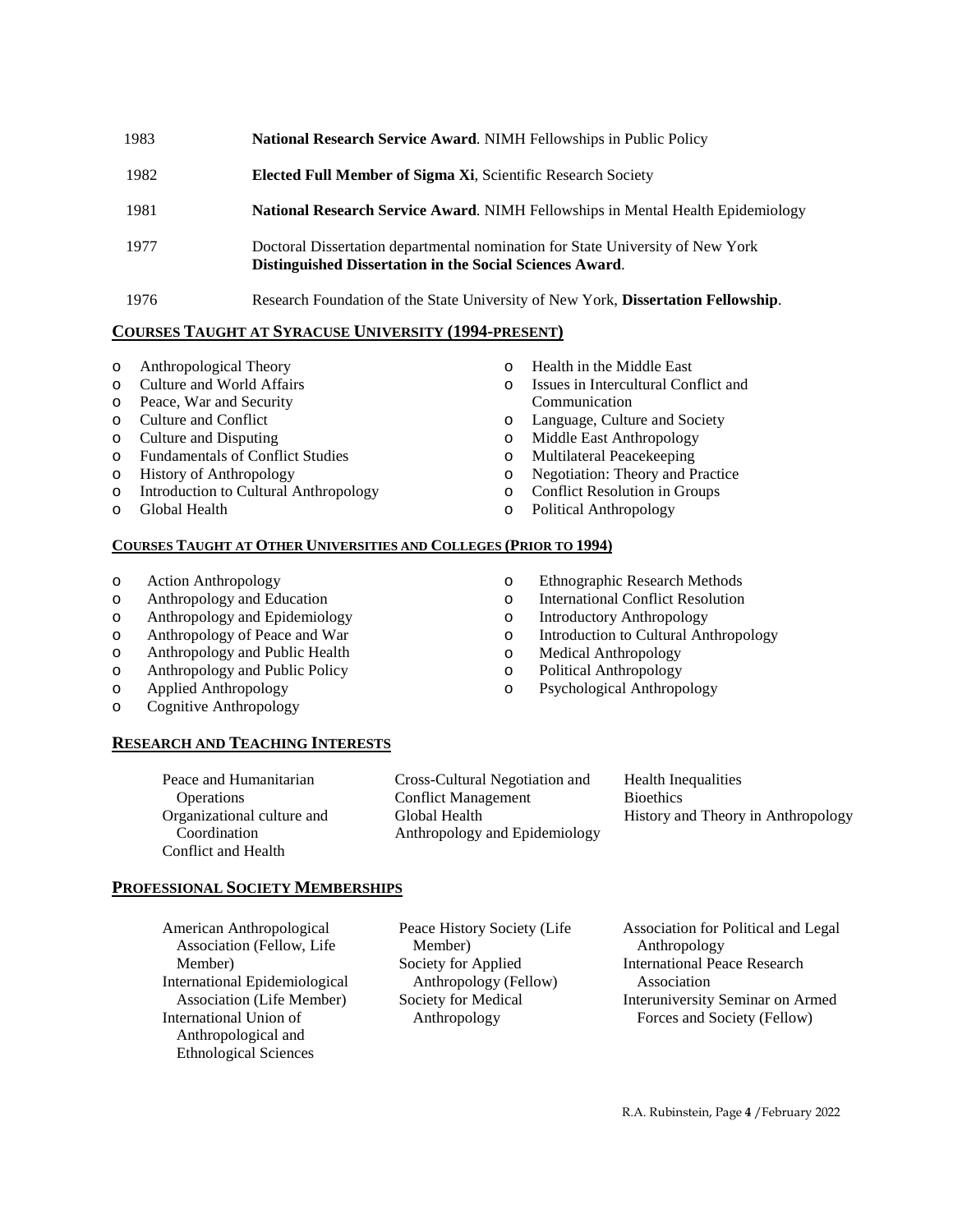#### **INTERNATIONAL AND CROSS-CULTURAL FIELD RESEARCH**

#### **Yucatán**

Research assistant, project on syntactic and semantic variation in Yucatec Maya (1975) **Belize**

- Year-long research on education and language acquisition in first and second language in Corozal, Belize (1975-1976)
- Negotiation and conflict resolution workshops and curriculum development with the Environmental Research Institute of the University of Belize, Belmopan, Belize (2014-2015)

#### **Egypt**

- Coordinator and principal anthropologist and epidemiologist for a community based behavioral health intervention to prevent blinding trachoma in four villages in the Behera Governorate in lower Egypt (1989-1993).
- Coordinator clinical trial of use of *Azythromycin* for treating ocular Chlamydia infection in two villages in the Behera Governorate in lower Egypt (1992-1993)
- Research on pharmaceutical registration and marketing, Cairo and Alexandria, Egypt (1993-1995) Ethnographic research on cultural aspects of peacekeeping, United Nations Truce Supervision
	- Organization, Observer Group Egypt, Cairo and Sinai, Egypt (1988 1993)

## **United States**

- Research on cultural models and cognitive representations of migrant construction workers, Oswego, NY (1971-1972)
- Investigated public health system redesign for more effective delivery of health care to poor and aged populations, Atlanta, GA (1976-1977)

Lead investigator on project to develop linguistic-based models for improving student reading in the Atlanta Public School System, Atlanta, GA (1979-1980)

Social and epidemiological research on attention deficit disorder, Chicago, IL (1982-1983)

- Research on the development of comparative social indicators of child health and welfare in the United States, based in Chicago, Illinois (1987-1988)
- Research on racial and ethnic health disparities in Syracuse, New York (1999 -- ).

Research on neighborhood violence in Syracuse (2013 -- )

# **International**

Research on social and cultural aspects of peace and post-conflict operations (1986 -- )

# **PUBLICATIONS**

#### **BOOKS AND MONOGRAPHS**

- 10 2022 Scrimshaw, Susan C, Sandra D. Lane, Robert A. Rubinstein, and Julian Fisher, editors. *SAGE Handbook of Social Studies in Health and Medicine, 2nd Edition*. London, UK: SAGE Publications. ISBN: 9781526440662
- 9. 2012 Rubinstein, R.A., K.B. Fosher and C. Fujimura, editors. *Practicing Military Anthropology: Beyond Traditional Boundaries and Expectations*. Bloomfield, CT: Kumarian Press. ISBN: 978-1-56549-548-7. {peer reviewed}
- 8. 2011 McNamara, Laura and R.A. Rubinstein, editors. *Dangerous Liaisons: Anthropologists and the National Security State***.** Santa Fe, NM: SAR Press. ISBN: 978-1-934691-49-6 {peer reviewed}
- 7. 2009 Zelizer, Craig and R.A. Rubinstein, editors. *Building Peace: Practical Reflections from the Field*. Bloomfield, CT: Kumarian Press.<br>
ISBN: 978-1-56549-286-8 {peer reviewed}
- 6. 2008 Rubinstein, R.A. *Peacekeeping Under Fire: Culture and Intervention*. Boulder, CO: Paradigm Publishers. ISBN: 978-1-59451-548-4 {peer reviewed}

R.A. Rubinstein, Page **5** /February 2022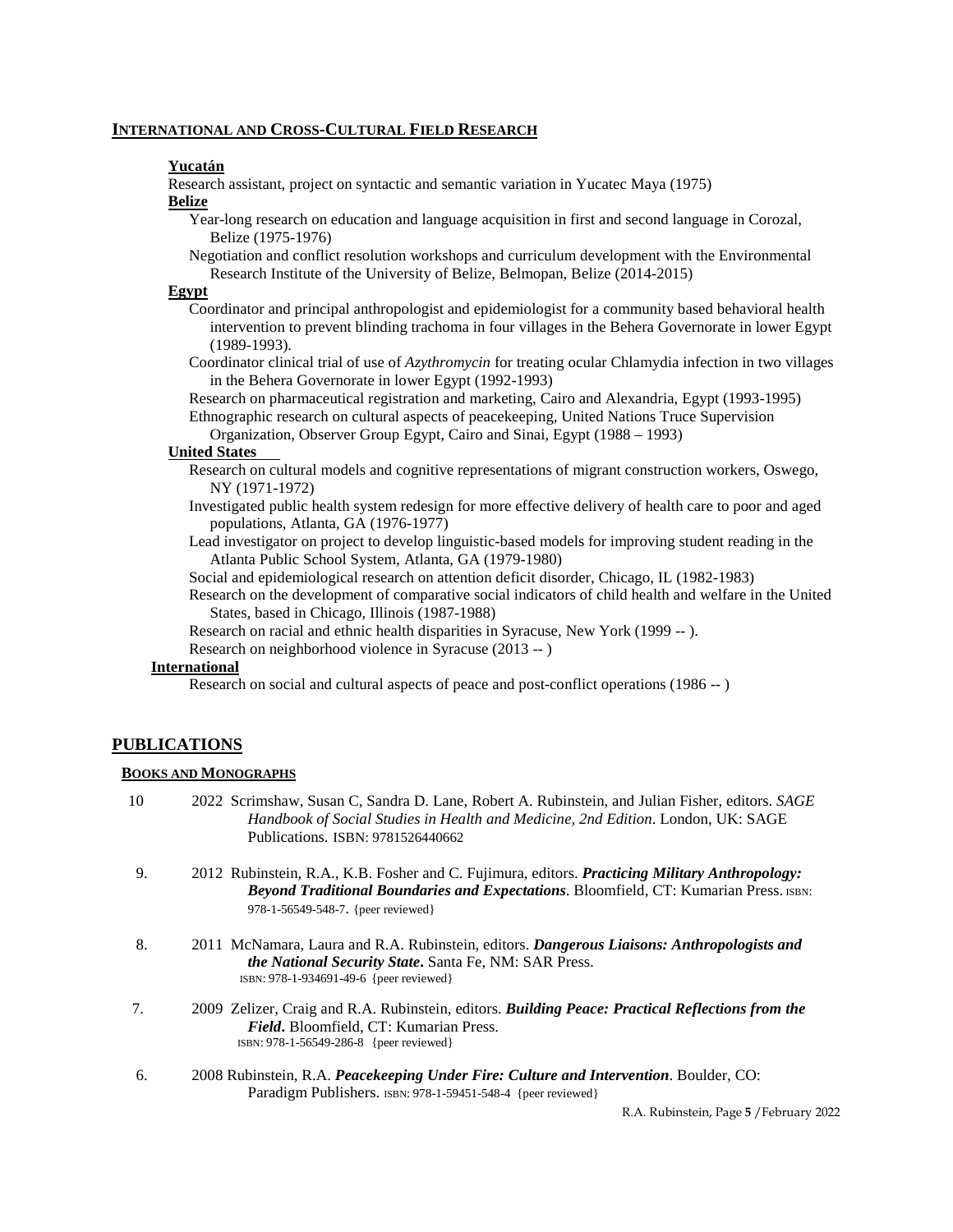- 5. 2001 Rubinstein, R.A., *Doing Fieldwork: The Correspondence of Robert Redfield and Sol Tax.* New Brunswick, NJ: Transaction Books. (New edition of *Fieldwork*, below, with a new introduction.) ISBN: 978-0-76580-735-9 {peer reviewed}
	- 1991 Rubinstein, R.A., *Fieldwork: The Correspondence of Robert Redfield and Sol Tax.* Boulder: Westview Press. ISBN: 0-8133-0770-1 {peer reviewed}
- 4. 1988 Rubinstein, R.A. and Foster, M.L., editors. *The Social Dynamics of Peace and Conflict: Culture in International Security*. Boulder, CO: Westview Press. ISBN: 0-8133-7614-9 {peer reviewed}

#### **Reprinted:**

- 1997 Rubinstein, R.A., and Foster, M.L., editors. *The Social Dynamics of Peace and Conflict: Culture in International Security*. Dubque, IA: Kendall/Hunt ISBN: 0-7872-4414-7
- 2019 Rubinstein, R.A., and Foster, M.L., editors. *The Social Dynamics of Peace and Conflict: Culture in International Security*. London, UK: Routledge. doi.org/10.4324/9780429314568
- 3. 1986 Foster, M.L., and R.A. Rubinstein editors. *Peace and War: Cross-Cultural Perspectives.* New Brunswick, NJ: Transaction Books. ISBN: 0-88738-069-7 {peer reviewed}
- 2. 1984 Rubinstein, R.A., C.D. Laughlin, and J. McManus. *Science as Cognitive Process: Toward an Empirical Philosophy of Science*. Philadelphia: University of Pennsylvania Press. ISBN: 0-8122-7911-5 {peer reviewed}
- 1. 1984 Rubinstein, R.A., and Pinxten, R., editors. *Epistemology and Process: Anthropological Views.*  Ghent, Belgium: Communication and Cognition Books. ISBN: 90-6004-232-8 {peer reviewed}

# **PUBLISHED RESEARCH REPORT**

1.

1988 Wynn, J., Richman, H., Rubinstein, R.A., and Littell, J. *Communities and Adolescents: An Exploration of Reciprocal Supports.* New York: W.T. Grant Foundation.

#### **TEXTBOOK SUPPLEMENTS**

- 2. 1978 Rubinstein, R.A., M.G. Hurlich, M. Sanford, and R. Whitaker. *Student Study Guide to accompany Anthropology: The Biocultural View.* Dubuque, IA: Wm. C. Brown Company Publishers.
- 1. 1978 Hurlich, M.G., R.A. Rubinstein, M. Sanford, and R. Whitaker. *Instructor's Manual and Test Item File to accompany Anthropology: The Biocultural View*. Dubuque, IA: Wm. C. Brown Company Publishers.

#### **EDITED ISSUES OF JOURNALS**

- 6. 1999 -- 2003 Editor, **SOCIAL JUSTICE: ANTHROPOLOGY, PEACE, AND HUMAN RIGHTS**, journal of the IUAES Commission on Peace and Human Rights. Volume 1, Numbers 1-4, 2000 / Volume 2, Numbers 1-4, 2001 Volume 3, Numbers 1-4, 2002 / Volume 4, Numbers 1-4, 2003
- 5. 1999 Doughty, Paul L. and R.A. Rubinstein, editors. *Towards Justice, Peace, and Human Rights. Anthropological Perspectives: Papers in Honor of Mario D. Zamora*, Special Issue of **HUMAN PEACE**. Volume 12, Number 1.

R.A. Rubinstein, Page **6** /February 2022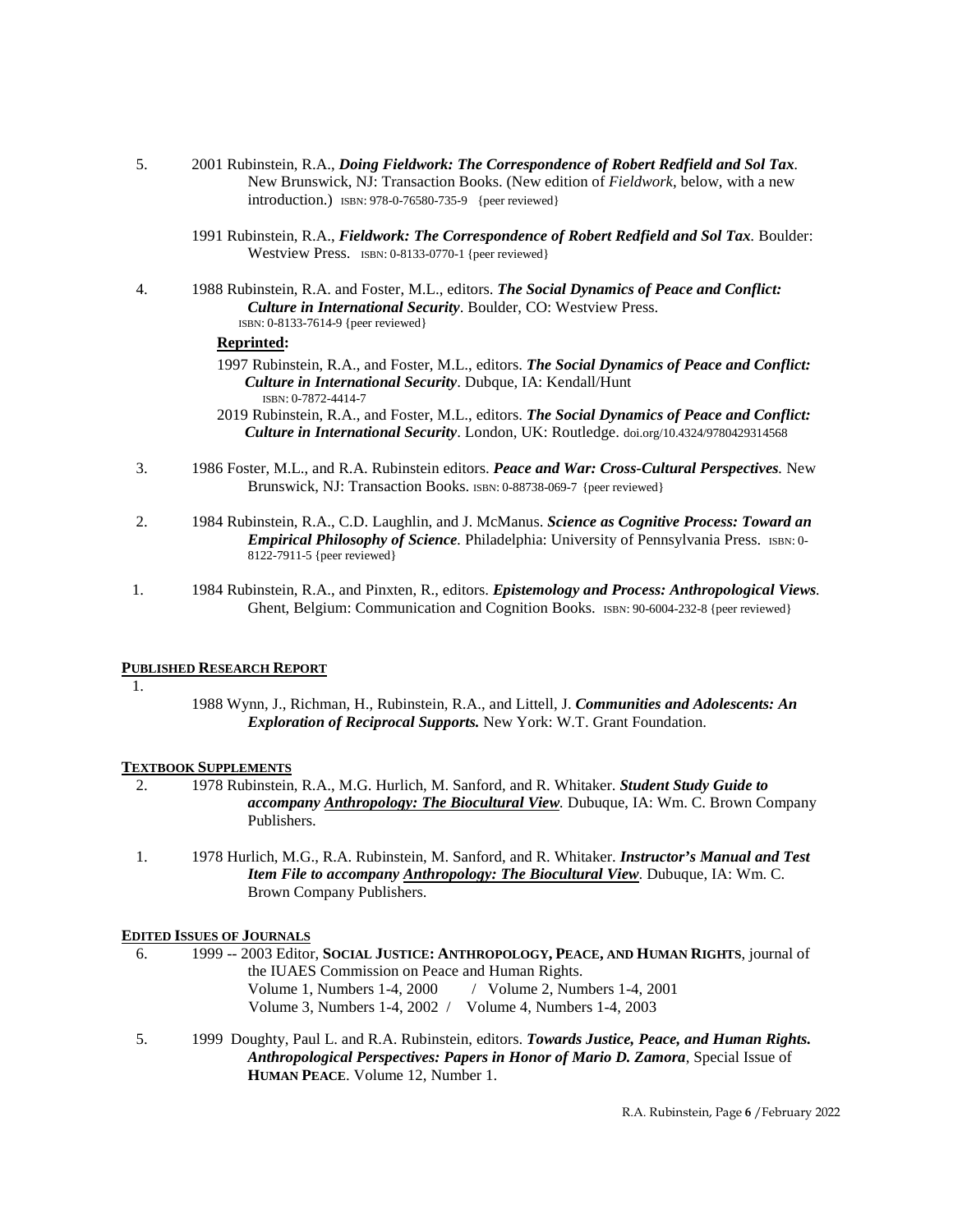- 4. 1998 Rubinstein, R.A. and Doughty, Paul L., editors. *Symbols, Social Action and Peace: Papers in Honor of Mary LeCron Foster*. Special Issue of **HUMAN PEACE**. Volume 11, Number 4.
- 3. 1988 Rubinstein, R.A. and Foster, M.L., editors. *International Directory of Anthropologists Working in the Areas of Peace, Conflict-Resolution, and International Security.* Evanston, Illinois: IUAES Commission on the Study of Peace/Wenner-Gren Foundation for Anthropological Research. (Supplement to IUAES Commission on the Study of Peace Newsletter)
- 2. 1983 1988 Editor, **NEWSLETTER OF THE IUAES COMMISSION ON THE STUDY OF PEACE**. (Volumes 1 -5).
- 1. 1984 Rubinstein, R.A. and Pinxten, R. *Epistemology and Process*. Special Issue of **COMMUNICATION AND COGNITION**. Volume 17, Number 3-4.

#### **PEER REVIEWED JOURNAL ARTICLES**

- 59. 2019 Lane, Sandra D., Robert A. Rubinstein, Tracey Reichert Schimpff, Robert H. Keefe, Timothy Jennings-Bey, Sydney Russell Leed, Brady Iles, Patricia A Cuff, Lynn Beth Satterly . "Bringing in the Community: A University-Community Endeavor to Teach Marital and Family Therapy Students About Community-Based Violence and Trauma," *Contemporary Family Therapy* 41(2): 147-156.
- 58. 2018 Rubinstein, Robert A., Sandra D. Lane, Lookman Mojeed, Shaundel Sanchez, Elise Catania, Timothy Jennings-Bey, Arnett Haygood El, and Edward Mitchell Jr., "Blood in the Rust Belt: Mourning and Memorialization in the Context of Community Violence," **CURRENT ANTHROPOLOGY** 59(4):439-454.
- 57. 2018 Lane, Sandra, Robert H. Keefe, Robert A. Rubinstein, Meghan Hall, Kathleen Kelly, Lynn Beth Satterly, Andrea Shaw and Julian Fisher, "Integrating the Social Determinants of Health into two Interprofessional Courses: Findings from a Pilot Study," **JOURNAL OF INTERPROFESSIONAL CARE** 32(4): 505-508.
- 56. 2018 Owora, Arthur H., Najah Salaam, Sydney H. Russell Leed, Dessa Bergen-Cico, Timothy Jennings-Bey, Arnett Haygood El, Robert A. Rubinstein, and Sandra D. Lane, "Culturally congruent mentorship can reduce disruptive behavior among elementary school students: results from a pilot study," **PILOT AND FEASIBILITY STUDIES** 4:147-154.
- 55. 2018 Bergen-Cico, Dessa, Lane, Sandra D., Keefe, Robert H., Larsen, David A., Panasci, Anthony, Salaam, Najah, Jennings-Bey, Timothy, & Rubinstein, Robert A. "Community gun violence as a social determinant of elementary school achievement," **SOCIAL WORK IN PUBLIC HEALTH**  33(7-8):439-448.
- 54. 2017. Sandra D. Lane, Robert A. Rubinstein, Robert H. Keefe, Lynn Beth Satterly, Sally Huntington, Tarakad Ramachandran, and Amaus Student Researchers (Brian Buckley, Bernard Bush II, Maria Camargo, Caitlin Cornell, Tiffany Davis, Omoefe Ebhohimen, Alyssa Fuller, Alexander Hodgens, Eric Hojnowski, Ryan LaFollette, Yelena Livshits, Todd Michaelis, Claire Motyl, Cassandra Purcell, Devan Ramachandran, Sofia Seckler, Gursewak Singh, Evaline Tso, Kate Zmijewski-Mekeel), "Action Anthropology in a Free Clinic," **HUMAN ORGANIZATION** 76(4): 336-347*.*
- 53. 2017 Sandra D. Lane, Sally J. Huntington, Lynn-Beth Satterly, Robert A. Rubinstein, Robert H. Keefe, and Amaus Project Student Researchers (Brian Buckley, Caitlin Cornell, Alyssa Fuller, Eric Hojnowski, Ryan LaFollette, Yelena Livshits, Todd Michaelis, Claire Motyl, Tarakad Ramachandran, Devan Rahmachandrin, Sofia Seckler, Evaline Tso, and Kate Zmijewski–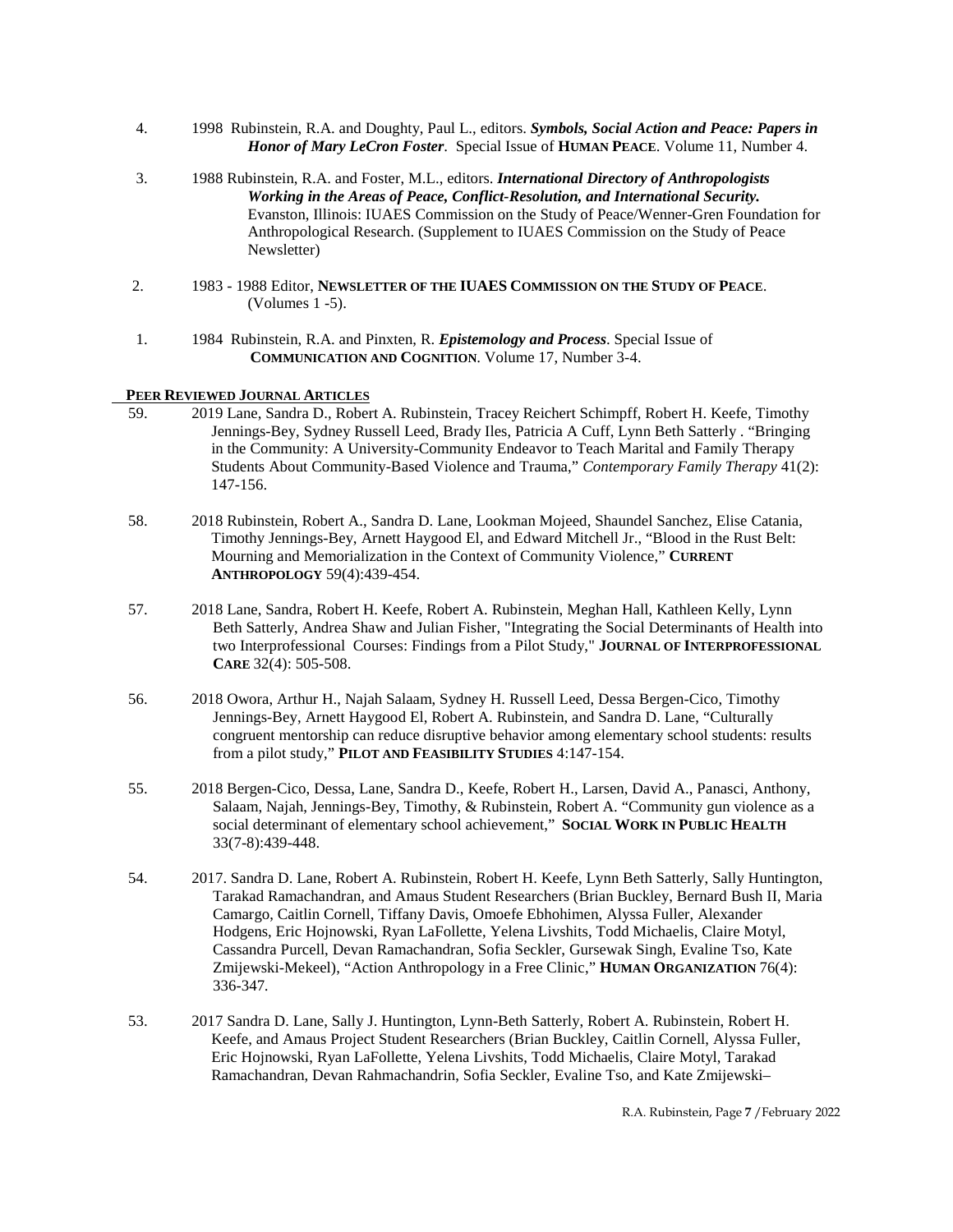Mekeem), "Filling out the forms: Health literacy among the uninsured," **SOCIAL WORK IN HEALTH CARE** 56(8): 686-699.

- 52. 2017 Larsen, David A., Sandra D. Lane, Timothy Jennings-Bey, Arnett Haygood-El, Kim Brundage, and Robert A. Rubinstein, "Spatio-temporal Patterns of Gun Violence in Syracuse, New York 2009-2015," **PLOS ONE** 12(3) e0173001 https://doi.org/10.1371/journal.pone.0173001
- 51. 2017 Keefe, Robert, Sandra D. Lane, Robert A. Rubinstein, Darlene Carter, Timothy Bryant and Mark D. Thomas, "African American Fathers: Disproportionate Incarceration and the Meaning of Involvement," **FAMILIES IN SOCIETY** 98(2):89-96.
- 50. 2017 Lane, Sandra D., Robert A. Rubinstein, Dessa Bergen-Cico, Timothy Jennings-Bey, Linda Stone Fish, David A. Larsen, Mindy Thompson Fullilove, Tracey Reichert Schimpff, Kishi Animashaun Ducre, and Jonnell Allen Robinson, "Neighborhood Trauma due to Violence: A multilevel analysis," **JOURNAL OF HEALTH CARE FOR THE POOR AND UNDERSERVED** 28(1):446-462.
- 49. 2016 Mestad, Renee, Sandra D. Lane, Meghan Hall, Carrie Smith, Bruce Carter, Robert A. Rubinstein, Rob Keefe, and Shevelle Jones-Moore Prenatal Depression: Screening and Referral for Low-income Women during Antenatal Care, **SOCIAL WORK IN PUBLIC HEALTH** 31(6): 557- 564.
- 48. 2015 Jennings-Bey, Timothy, Sandra D. Lane, R.A. Rubinstein, Dessa Bergen-Cico, Arnett Haygood-El, Helen Hudson, Shaundel Sanchez, and Frank L. Fowler. The Trauma Response Team: A Community Intervention for Gang Violence, **JOURNAL OF URBAN HEALTH (BULLETIN OF THE NEW YORK ACADEMY OF MEDICINE)** 92(5):947-954.
- 47. 2015 Peters, Rebecca Warne, Ronald Stade, Susan Hyatt, Keith Brown, Maia Green, and Robert A. Rubinstein, Anthropology's contribution to training in the public policy professions: an Association for the Anthropology of Policy (ASAP) roundtable, **POLAR: POLITICAL AND LEGAL ANTHROPOLOGY REVIEW** 38(2): 356-364
- 46. 2013 Rubinstein, R.A. Anthropology and public policy, **PROCEEDINGS OF THE POLICY STUDIES ORGANIZATION**, New Series 23:38-46.
- 45. 2012 Rubinstein, R.A. and Sandra D. Lane. From Intervention to outcome: The relationship between knowledge and behavior in a Trachoma Control Project, **THE JOURNAL OF HEALTHCARE, SCIENCE AND THE HUMANITIES**, 2(2):30-44.
- 44. 2012 Price, Michael, Robert A. Rubinstein and David Price. Material support: U.S. antiterrorism law threatens anthropologists' human rights and academic freedom, **ANTHROPOLOGY TODAY** 28(1):3-5.
- 43. 2011 Lane, Sandra D., Robert A. Rubinstein, Lutchmie Narine, Inga Back, Caitlin Cornell, Alexander Hodgens, Monique Brantley, Rachel Kramas, Kathleen Keough, Brandon O'Conner, William Suk, Eric Morrissette, and Mary Benson. Action Anthropology and Pedagogy: University-Community Collaborations in Setting Policy, **HUMAN ORGANIZATION** 70(3):289- 299.
- 42. 2010 Rubinstein, R.A. Peacekeeping and the Return of Imperial Policing, **INTERNATIONAL PEACEKEEPING** 17(4): 459-472.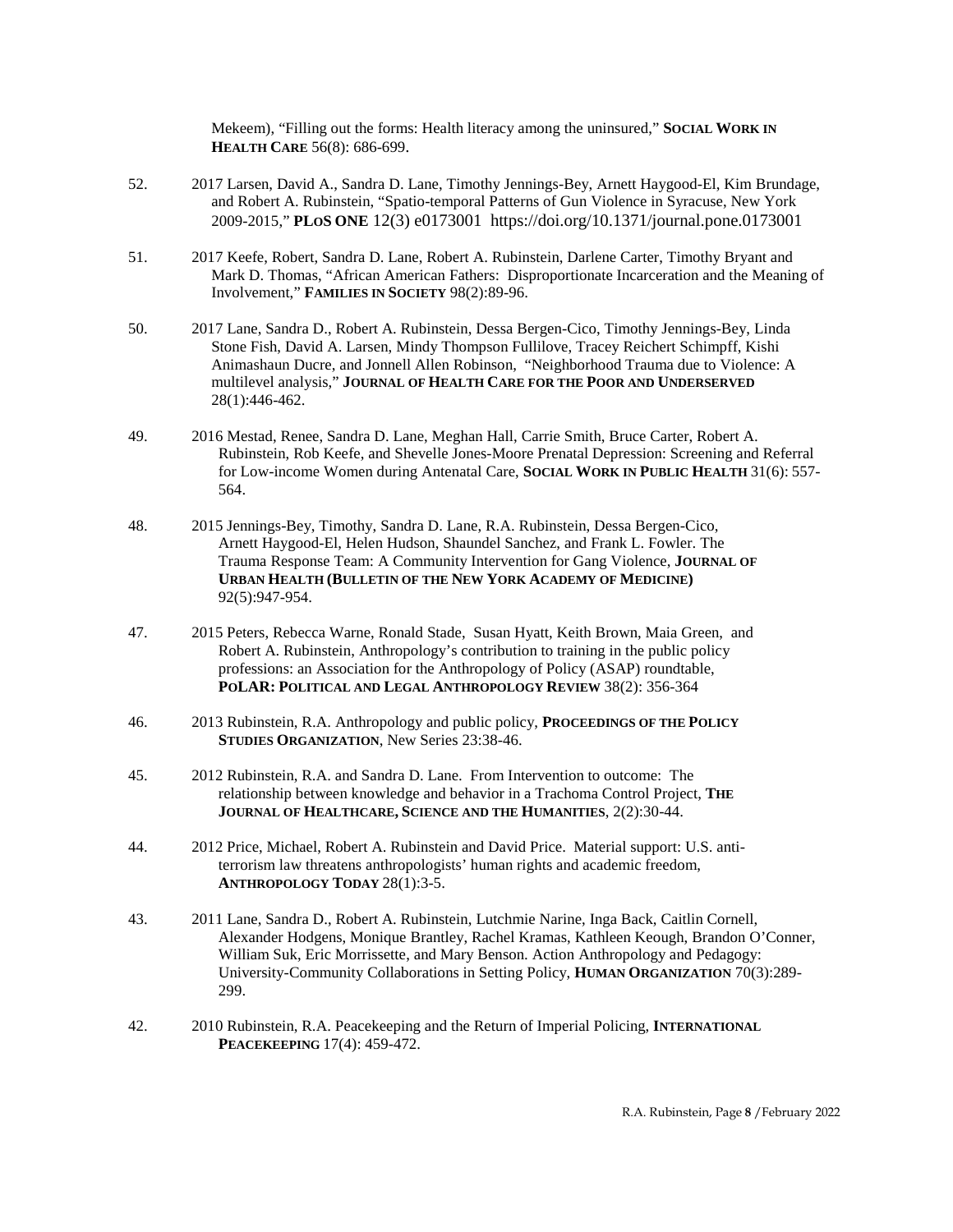- 41. 2010 Rubinstein, R.A. Back to the Future? Peacekeeping and Imperial Policing, **SAREM JOURNAL OF STRATEGIC STUDIES** 8(15):13-36.
- 40. 2009 Kudesia, Suprita and R.A. Rubinstein, Exchanges of Value in Peace Operations: Complex Meanings of 'Private' and 'Transnational' Transfers, **INTERNATIONAL STUDIES REVIEW** 11(4):430-439.
- 39. 2008 Rubinstein, R.A. Research and Practice in Peace and Conflict Studies: Directions for the Next Decade, **RESEARCH IN SOCIAL MOVEMENTS, CONFLICTS AND CHANGE** 29:281-293.
- 38. 2008 Rubinstein, R.A., D.M. Keller, and M.E. Scherger. Culture and Interoperability in Integrated Missions, **INTERNATIONAL PEACEKEEPING** 15(4): 540-556.
- 37. 2008 Lane, S.D., R.H. Keefe, R.A. Rubinstein, B.A. Levandowski, N. Webster, D.A. Cibula, A.K. Boahene, O. Dele-Michael, D. Carter, T. Jones, M.A. Wojtowycz and J. Brill. Structural Violence, Urban Retail Food Markets, and Low Birth Weight, **HEALTH AND PLACE** 14(3):415-423.
- 36. 2008 Lane, S.D., N. Webster, B. Levandowski, R.A. Rubinstein, R.H. Keefe, M. Wojtowycz, D.A. Cibula, J.E.F. Kingson, and R.H. Aubry. Environmental Injustice: Childhood Lead Poisoning, Teen Pregnancy, and Tobacco, **JOURNAL OF ADOLESCENT HEALTH** 42(1):43-49.
- 35. 2007 Pinxten, R., M. Cornelis and R.A. Rubinstein, European Identity: Diversity in Union, **INTERNATIONAL JOURNAL OF PUBLIC ADMINISTRATION** 30:687-698.
- 34. 2006 Rubinstein, R.A., Motivation et Maintien de la Paix: Élaboration d'un Lien Entre Agir et Structure, **ANTHROPOLOGIE ET SOCIÉTÉS** 30(1):137-155.
- 33. 2006 Rubinstein, R. A., S.D. Lane, S. Sallam, A.S. Sheta, Z.M. Gad, A.R. Sherif, M. Selim, A. Gad, A. Shama, J. Schachter, C.R. Dawson, Controlling Blinding Trachoma in the Egyptian Delta: Integrating Clinical, Epidemiological and Anthropological Understandings, **ANTHROPOLOGY AND MEDICINE**  13(2): 99-118.
- 32. 2005 Rubinstein, R.A., Intervention and Culture: An Anthropological Approach to Peace Operations, **SECURITY DIALOGUE** 36(4):527-544.
- 31. 2004 Lane, S.D., R.H. Keefe, R.A. Rubinstein, B.A. Levandowski, M. Freedman, A. Rosenthal, D.A. Cibula, and M. Czerwinski, Marriage Promotion and Missing Men: African American Women in a Demographic Double Bind, **MEDICAL ANTHROPOLOGY QUARTERLY** 18(2): 405-428.
- 30. 2004 Lane, S.D., R.A. Rubinstein, R. Keefe, N. Webster, D. Cibula, A. Rosenthal and J. Dowdell, Structural Violence and Racial Disparity in HIV Transmission, **JOURNAL OF HEALTH CARE FOR THE**  POOR AND UNDERSERVED 15:319-335.
- 29. 2003 Rubinstein, R.A., Cross-Cultural Considerations in Complex Peace Operations, The **NEGOTIATION JOURNAL** 19(1): 29-49.
- 28. 2002 Rubinstein, R.A. and Lane, S.D. Population, Identity, and Political Violence, **SOCIAL JUSTICE: ANTHROPOLOGY PEACE AND HUMAN RIGHTS** 3(3/4): 139-152.
- 27. 2000 Lane, S.D., Rubinstein, R.A., Cibula, D. and N. Webster, Toward a Public Health Approach to Bioethics, **ANNALS OF THE NEW YORK ACADEMY OF SCIENCES** 925:25-36.  **Reprinted in:** *Ethics and Anthropology: Facing Future Issues in Human Biology, Globalism, and Cultural Property*, Anne-Marie Cantwell, Eva Friedlander, and Madeleine Tramm, editors. New York: New York Academy of Sciences, 2000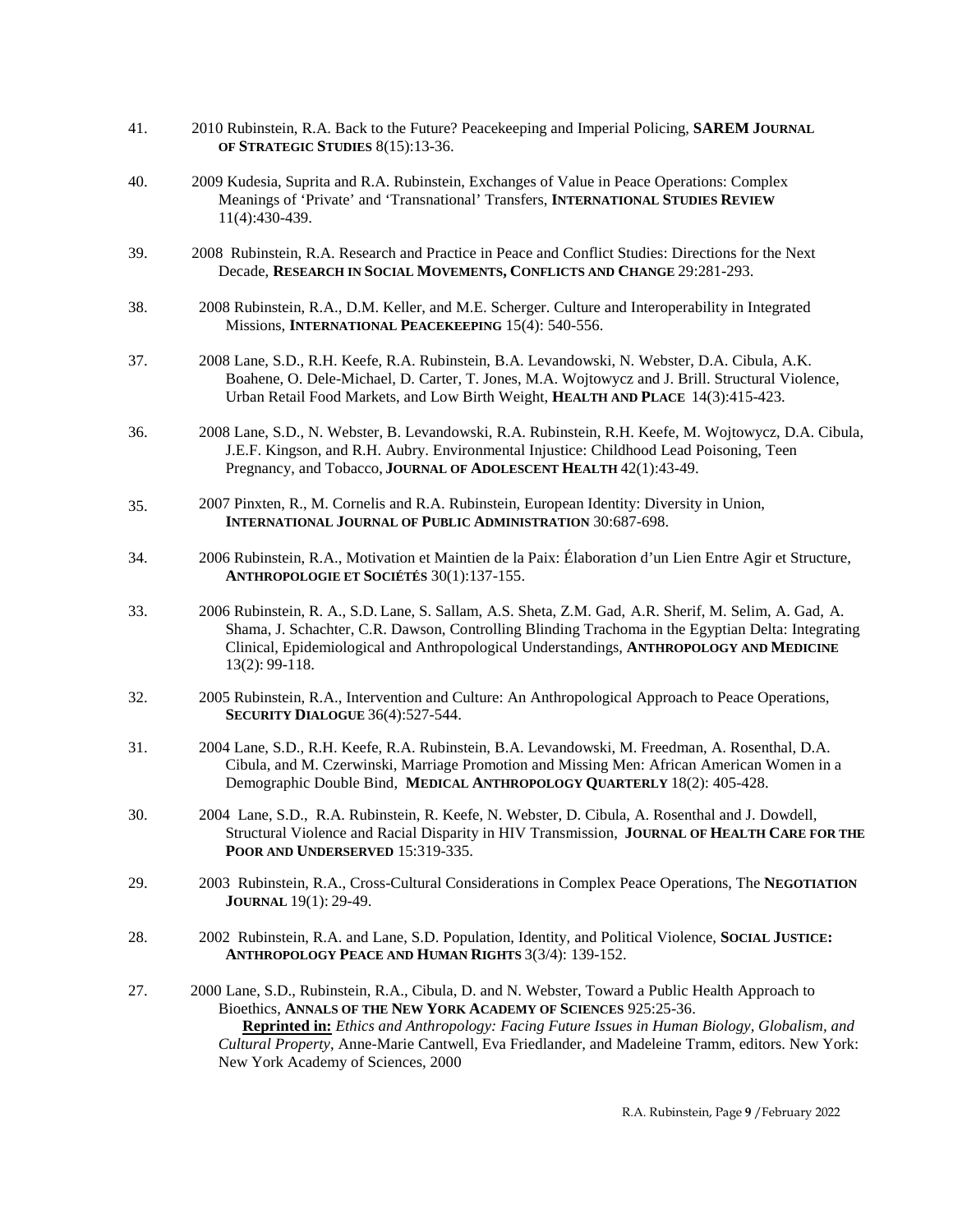- 26. 2000 Rubinstein, R.A., Anthropology Peace and Human Rights: Social Justice and World Anthropology, **SOCIAL JUSTICE: ANTHROPOLOGY, PEACE AND HUMAN RIGHTS** 1(1-4):1-5.
- 25. 1999 D'Amico, L.C. and R.A. Rubinstein Cultural Considerations when 'Setting' the Negotiation Table, **NEGOTIATION JOURNAL** 15:349-355.
- 24. 1998 Rubinstein, R.A. "Breaking the Bureaucracy:" Drug Registration and Neocolonial Relations in Egypt, **SOCIAL SCIENCE AND MEDICINE** 46(11):1487-1494.
- 23. 1998 Rubinstein, R.A. Methodological Challenges in the Ethnographic Study of Multilateral Peacekeeping, **POLITICAL AND LEGAL ANTHROPOLOGY REVIEW** 21(1):138-149.
- 22. 1998 Rubinstein, R.A. Peacekeeping Under Fire: Understanding the Social Construction of the Legitimacy of Multilateral Intervention, **HUMAN PEACE** 11(4):22-29.
- 21. 1997 Dawson, C.R., J. Schachter, S. Sallam, A. Sheta, R.A. Rubinstein, and H. Washton, A Comparison of Oral Azithromycin with Topical Oxytetracycline/Polymyxin for the Treatment of Trachoma in Children, **CLINICAL INFECTIOUS DISEASES** 24:363-368.
- 20. 1996 Lane, S.D. and R.A. Rubinstein, Judging the Other: Responding to Traditional Female Genital Surgeries, **HASTINGS CENTER REPORT** 26(3):31-40. **Reprinted in**: *Ethics and Medical Decision-Making (International Library of Medicine, Ethics and Law)* Michael Freeman, editor. London: Ashgate, 2002.
- 19. 1993 Rubinstein, R.A., Cultural Aspects of Peacekeeping: Notes on the Substance of Symbols, **MILLENNIUM: JOURNAL OF INTERNATIONAL STUDIES** 22(3):547-562.  **Reprinted in**: *Culture in World Politics,* Dominique Jacquin-Berdal, Andrew Oros, and Marco Verweij, editors. London and New York: Macmillan Press Ltd. and St. Martin's Press, 1998.
- 18. 1991 Rubinstein, R.A. Managing Ethnographic Data with askSam, **CULTURAL ANTHROPOLOGY METHODS** 3(2):4-8.
- 17. 1991 Rubinstein, R.A., A Conversation with Sol Tax, **CURRENT ANTHROPOLOGY** 32(2): 175-183.
- 16. 1989 Rubinstein, R.A., Culture, International Affairs, and Multilateral Peacekeeping: Confusing Process and Pattern, **CULTURAL DYNAMICS** 2(1):41-61.
- 15. 1988 Rubinstein, R.A., Cultural Analysis and International Security. **ALTERNATIVES** 13(4): 529-542. **Reprinted as**: Rubinstein, R.A., Anthropology and International Security, in *The Social Dynamics of Peace and Conflict*, R.A. Rubinstein and M.L. Foster, editors. Boulder: Westview Press, Pp. 17-34, 1988.
- 14. 1987 McKeown, C.T., Rubinstein, R.A., and Kelly, J.G., Anthropology, the Meaning of Community, and Prevention, **PREVENTION IN HUMAN SERVICES** 5:35-64.
- 13. 1986 Rubinstein, R.A., Reflections on Action Anthropology: Some Developmental Dynamics of an Anthropological Tradition, **HUMAN ORGANIZATION** 45:270-279.
- 12. 1986 Laughlin, C.D., McManus, J., Rubinstein, R.A., and Shearer, J., The Ritual Transformation of Experience, **STUDIES IN SYMBOLIC INTERACTION** 7(A):107-136.
- 11. 1985 Rubinstein, R.A., Kelly, J.G., and Maines, D.R., The Interdisciplinary Background of Community Psychology: The Early Roots of an Ecological Perspective, **AMERICAN PSYCHOLOGICAL ASSOCIATION DIVISION OF COMMUNITY PSYCHOLOGY NEWSLETTER** 18(3):10-14.

R.A. Rubinstein, Page **10** /February 2022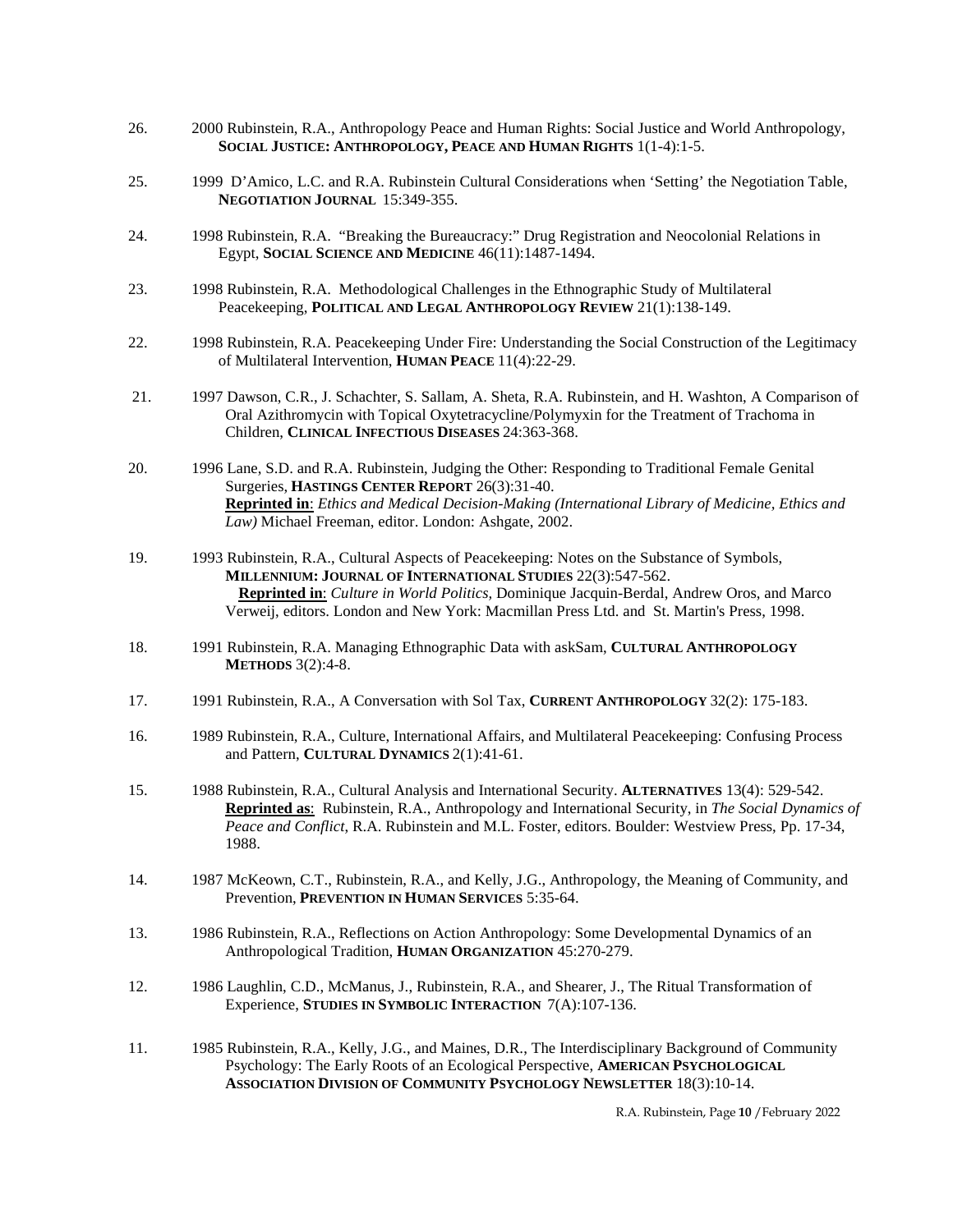- 10. 1984 Rubinstein, R.A., Epidemiology and Anthropology: Notes on Science and Scientism, **COMMUNICATION AND COGNITION** 17:163-185.
- 9. 1984 Rubinstein, R.A., and Brown, R.T., An Evaluation of the Diagnostic Category of Attention Deficit Disorder, **AMERICAN JOURNAL OF ORTHOPSYCHIATRY** 54:398-414.
- 8. 1983 Rubinstein, R.A., Averting International Conflict and the Policy Process: Toward a Role for Anthropologists, **FORUM FOR CORRESPONDENCE AND CONTACT** 14(1):96-100.
- 7. 1981 Rubinstein, R.A., Toward the Anthropological Study of Cognitive Performance, **HUMAN RELATIONS** 34(8):667-703.
- 6. 1980 Rubinstein, R.A., Field-Dependence and Piagetian Operational Thought in Northern Belize, **CHILD STUDY JOURNAL** 10(3):67-76.
- 5. 1980 Rubinstein, R.A., "Subtractive Bilingualism" in Northern Belize, **ERIC REPORT**, ED 184366, National Institute of Education, Microfiche, 38 Pp.
- 4. 1979 Rubinstein, R.A., The Cognitive Consequences of Bilingual Education in Northern Belize, **AMERICAN ETHNOLOGIST** 6:583-601.
- 3. 1979 Rubinstein, R.A., English Language Instruction in Belizean Schools: Some Linguistic Considerations in Corozal Town, **JOURNAL OF BELIZEAN AFFAIRS** 9(2):47-59.
- 2. 1977 Rubinstein, R.A., and Laughlin, C.D., Bridging Levels of Systemic Organization, **CURRENT ANTHROPOLOGY** 18:459-463.
- 1. 1975 Rubinstein, R.A., Reciprocity and Resource Deprivation Among the Urban Poor of Mexico City, **URBAN ANTHROPOLOGY** 4:251-264.

#### **BOOK CHAPTERS**

- 40 2022 Rubinstein, Robert A. "Disasters and Health," Pp. 562-588, In Susan C. Scrimshaw, Sandra D. Lane, Robert A. Rubinstein, and Julian Fisher, editors, *SAGE Handbook of Social Studies in Health and Medicine, 2nd Edition*. London, UK: SAGE Publications.
- 41. 2022 Scrimshaw, Susan C., Sandra D. Lane, Robert A. Rubinstein, and Julian Fisher, "Introduction," Pp. 1-15, In Susan C. Scrimshaw, Sandra D. Lane, Robert A. Rubinstein, and Julian Fisher, editors, *SAGE Handbook of Social Studies in Health and Medicine, 2nd Edition*. London, UK: SAGE Publications.
- 40 2022 Keles, Fethi, Christos Kyrou, Robert A. Rubinstein "Cultural Anthropology Studies of Conflict," Pp. 28-35, In Lester Kurtz, editor, *Encyclopedia of Violence, Peace, and Conflict, Third Edition, vol. 1*. New York: Elsevier, Academic Press,
- 39 2021 Rubinstein, Robert A. and Lane, Sandra D. "Anthropologists on Health Professional Education Teams: A Model from Upstate New York," Pp. 317-333, In Iveris L. Martinez and Dennis Weidman, editors, *Sustained Engagement of Anthropology in Medical Education*, Springer.
- 38. 2019 Rubinstein, Robert A., Sandra D. Lane, Timothy "Noble" Jennings-Bey, and Najah Salaam "Responding to Gun Murders in Syracuse, New York: A Multilevel, Multimodal Interventions Approach," Pp. 189-202, In Miriam F. Elman, Catherine Gerard, Galia Golan, and Louis Kriesberg, editors, *Overcoming Intractable Conflicts: New Approaches to Constructive Transformations*. London, UK: Rowman & Littlefield.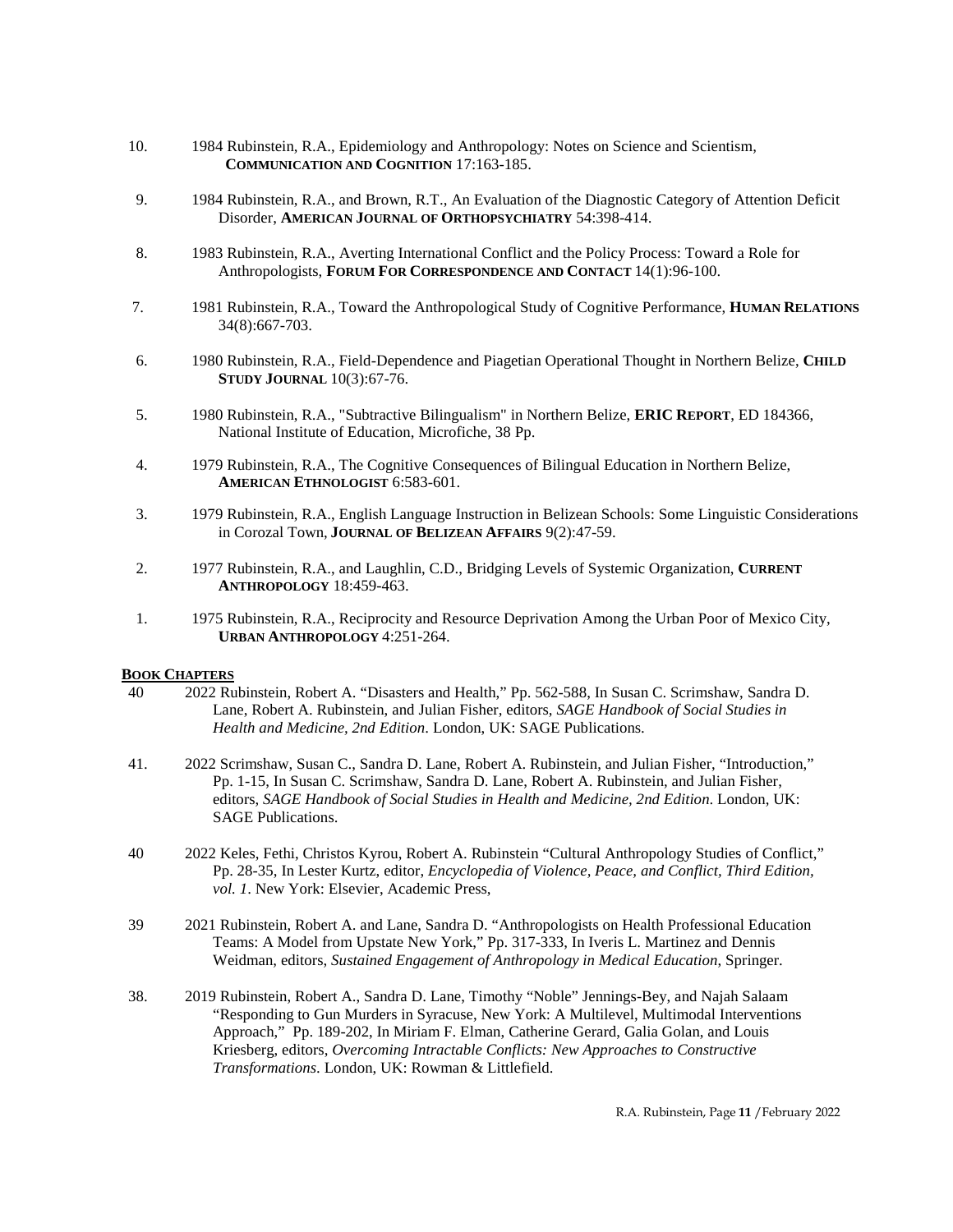- 37. 2019 Rubinstein, Robert A. and Corri Zoli "Civil–Military Relations from International Conflict Zones to the United States: Notes on Mutual Discontents and Disruptive Logics," Pp. 143-163, In Birgitte Refslund Sørensen and Eyal Ben-Ari, editors, *Civil–Military Entanglements: Anthropological Perspectives*. New York, NY: Berghahn Books.
- 36. 2019 Rubinstein, Robert A. and Corri Zoli "Military Culture and Humanitarian Actions: Short-Term Gains and Long-Term Losses," Pp. 125-143, In Hans Christian Breede, editor, *Culture and the Soldier: Identities, Values, and Norms in Military Engagements*. Vancouver, BC: University of British Columbia Press.
- 35. 2018 Rubinstein, Robert A., Shaundel Sanchez, and Sandra D. Lane, "Coercing Consensus? Notes on Power and the Hegemony of Collaboration," Catherine Gerard, and Louis Kriesberg, editors*. Conflict and Collaboration: For Better or Worse.* London, UK: Routledge Press, pp. 104-119.
- 34. 2014 Rubinstein, R.A., Humanitarian-Military Collaboration: Social and Cultural Aspects of Interoperabilty, in *Cultural Awareness in the Military: Developments and Implications for Future Humanitarian Cooperation*, Robert Albro and Bill Ivey, editors. London, UK: Palgrave Macmillan, pp. 57-72.
- 33. 2012 Rubinstein, R.A., Belief in Science, in *Guess Who's Coming to Dinner: Liber Amicorum voor Rik Pinxten*, I. Pisters, A. van Dienderen, and C. Longman, editors. Gent, Belgium: Academia Press/ J. Story-Scientia, pp. 419-432.
- 32. 2012 Rubinstein, R.A., Retrospective Attribution, Ritual Pollution and Master Narratives in Anthropology's Engagements with "The Military," in *Practicing Military Anthropology: Beyond Traditional Boundaries and Expectations*, R.A. Rubinstein, K.B. Fosher and C.K. Fujimura, editors. Boomfield, CT: Kumarian Press, pp. 119-134. {peer reviewed}
- 31. 2012 Rubinstein, R.A., K.B. Fosher and C.K. Fujimura, Exploring Military Anthropology, in *Practicing Military Anthropology: Beyond Traditional Boundaries and Expectations*, R.A. Rubinstein, K.B. Fosher and C.K. Fujimura, editors. Boomfield, CT: Kumarian Press, pp. 1-8. {peer reviewed}
- 30. 2012 Rubinstein, R.A. and Suprita Kudesia, Transnational transfers and peace operations: the empirically elusive quality of the analytic categories, in *Transnational Transfers and Global Development*, Stuart S. Brown, ed. London, UK: Palgrave Macmillan, pp. 182-201. {peer reviewed}
- 29. 2012 Rubinstein, R.A., Ethical Considerations from the Study of Peacekeeping, in *Anthropologists and the Securityscape: Ethics, Practice, and Professional Identity*, Robert Albro, George Marcus, Laura McNamara and Monica Schoch-Spana, eds. Walnut Creek, CA: Left Coast Press, Pp. 183- 196. {peer reviewed}
- 28. 2011 Rubinstein, R.A., Ethics, Engagement and Experience: Anthropological Excursions in Culture and the National Security State, in *Dangerous Liaisons: Anthropologists and the National Security State,* McNamara, L. and R.A. Rubinstein, eds. Santa Fe, NM: SAR Press, Pp. 145-165. {peer reviewed}
- 27. 2011 McNamara, L. and R.A. Rubinstein, Introduction: Scholars, Security, Citizenship: Anthropology and the State at War, In *Dangerous Liaisons: Anthropologists and the National Security State,* McNamara, L. and R.A. Rubinstein, eds. Santa Fe, NM: SAR Press, Pp. xiii-xxxiv.
- 26 2011 Rubinstein, R.A. "Representation and Response: Culture and Conflict Transformation," in Joint Research Institute for International Peace and Culture, Aoyama Gakuin University, editor. *Conflict and Culture: Fostering Peace through Cultural Initiatives*. New York, NY: The Japan Foundation, pp. 65-73. {peer reviewed}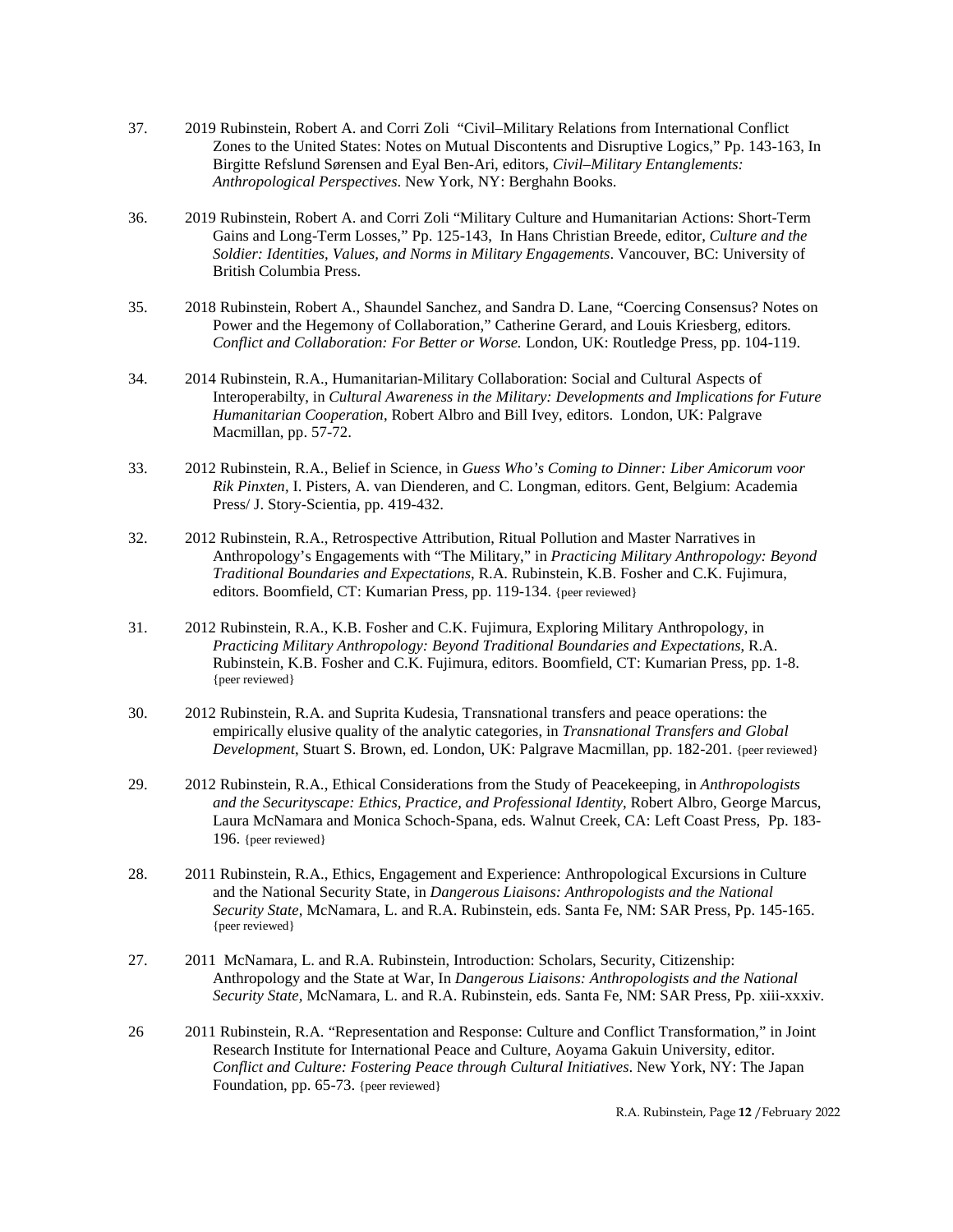- 25. 2009 Rubinstein, R.A. and Rik Pinxten, Anthropology and Peace Studies. In *Anthropology Now*, Peter J.M. Nas and Zhang Jijiao, eds. Beijing, P.R. China: Intellectual Property Publishing House, Pp. 295-310.
- 24. 2009 Zelizer, Craig and R.A. Rubinstein, Introduction: Creating Structure and Capacity for Peace, In *Building Peace: Practical Reflections from the Field*, Craig Zelizer and R.A. Rubinstein, eds. Bloomfield, CT: Kumarian Press, Pp. 1-15. {peer reviewed}
- 23. 2009 Rubinstein, R.A., Anthropology: Culture and Conflict, In *Peace, Justice and Security Studies: A Curriculum Guide, 7th Edition*. McElwee, T.A., B.W. Hall, J. Liechty, and J. Garber , editors. Boulder, CO: Lynne Rienner Press, Pp.489-496. {peer reviewed}
- 22. 2008 Kyrou, Christos and R.A. Rubinstein, Culture and Conflict: An Anthropological Perspective, In *Encyclopedia of Violence, Peace, and Conflict, Second Edition.* L. Kurtz, editor. Oxford, UK: Elsevier Ltd., Pp. 515-521. {peer reviewed}
- 21. 2006 Rubinstein, R.A., Approaching Racism: Attitudes, Actions, and Social Structure, In *Racism in Metropolitan Areas*, Rik Pinxten and Ellen Preckler, editors. London: Berghahn Press, Pp. 93- 100. {peer reviewed}
- 20. 2003 Rubinstein, R.A., Politics and Peacekeepers: Experience and Political Representation Among United States Military Officers, In *Anthropology and the United States Military: Coming of Age in the Twenty-First Century,* Pamela R. Frese and Margaret C. Harrell (editors). New York: Palgrave Macmillan, Pp. 15-27. {peer reviewed}
- 19. 2003 Pinxten, H., Cornelis, M. and Rubinstein, R.A., European Identity: Diversity in Union, in *Constructing Civic Virtue*, Alasdair Roberts (editor). Syracuse, NY: Alan K. Campbell Public Affairs Institute, 115-128.
- 18. 2002 Rubinstein, R.A., Translating Intuitive Knowledge: A Research Agenda for Dispute Resolution, In *An Experiment in 'Practice to Theory' in Conflict Resolution*. Eds. Sandra Cheldelin, Christopher Honeyman, and Maria R. Volpe. Fairfax, VA: Institute for Conflict Analysis and Resolution: Web publication at [http://www.gmu.edu/departments/ICAR/hewlett/rubinstein.htm.](http://www.gmu.edu/departments/ICAR/hewlett/rubinstein.htm)
- 17. 2001 Rubinstein, R.A., Fieldwork and Tradition in Anthropology: Resonance and Reflexivity, In *Doing Fieldwork: The Correspondence of Robert Redfield and Sol Tax*. Ed. R.A. Rubinstein. New Brunswick, NJ.:Transaction Books, 2001: xi-xviii. {peer reviewed}
- 16. 2001 Rubinstein, R.A., Introduction, In *Mary LeCron Foster. Finding the Themes: Family, Anthropology, Language Origins, Peace and Conflict, an Oral History conducted in 2000 by Suzanne Riess*. Berkeley, CA: Regional Oral History Office, The Bancroft Library, University of California. Pp. vii-xi.
- 15. 2001 Rubinstein, R.A., Remarks at Fosters' Oral History Presentation, In *Mary LeCron Foster, 'Finding the Themes: Family, Anthropology, Language Origins, Peace and Conflict' an Oral History Conducted in 2000 by Suzanne Riess*. Ed. Suzanne Riess. Berkeley, CA: Regional Oral History Office, University of California, 2001: 248-252.
- 14. 2000 Rubinstein, R.A., Scrimshaw, S., and S. Morrissey, S., Classification and Process in Sociomedical Understanding: Towards a Multilevel View of Sociomedical Methodology, *Handbook of Social Studies in Health and Medicine,* G. Albrecht, R. Fitzpatrick, and S. Scrimshaw, editors. London: Sage. Pp. 36-49. {peer reviewed}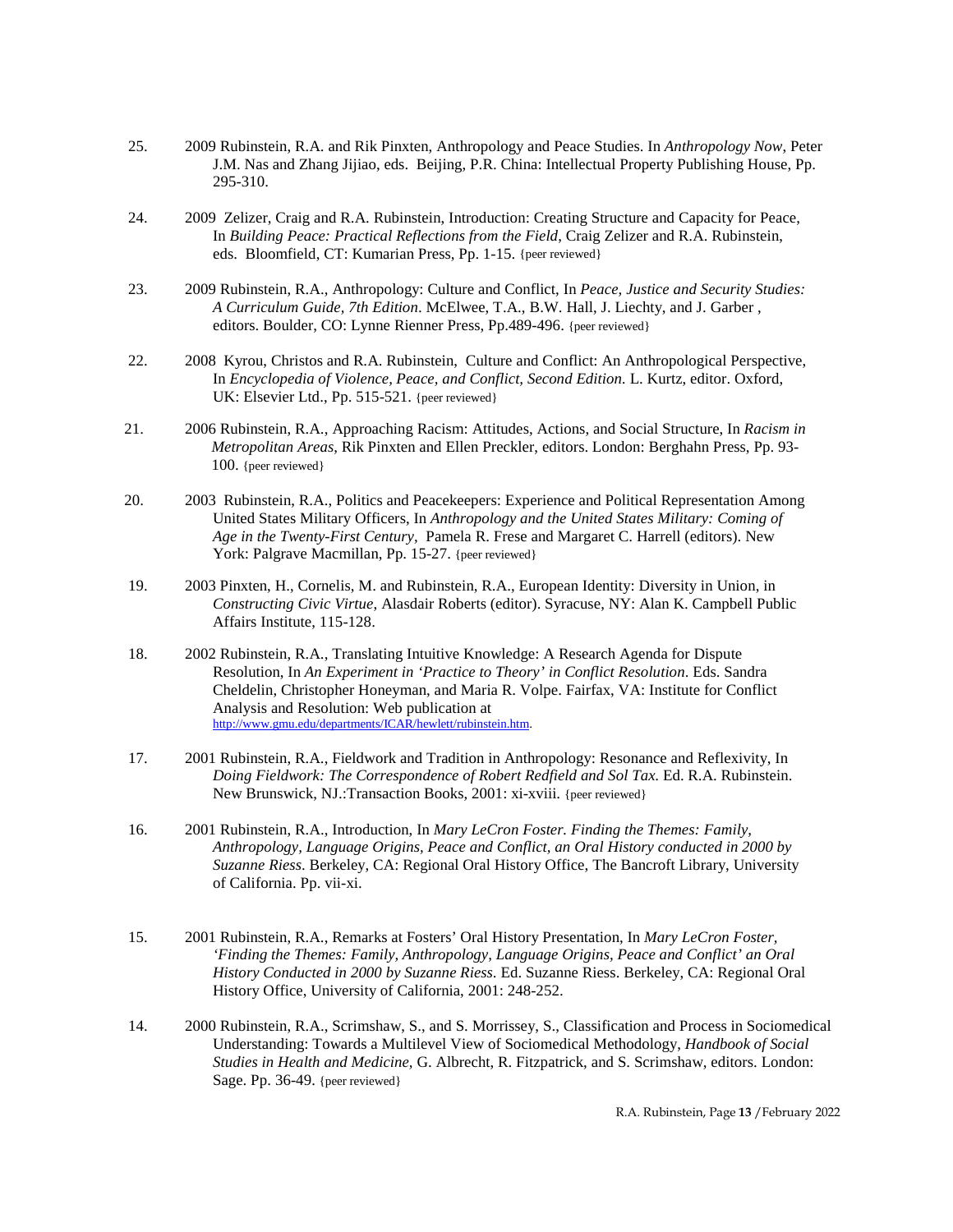- 13. 1999 Kyrou, C., Pribilsky, J. and Rubinstein, R.A., Cultural Anthropology Studies of Conflict," In *Encyclopedia of Violence, Peace and Conflict*, L. Kurtz, editor. San Diego: Academic Press. Pp. 517-524. {peer reviewed}
- 12. 1996 Lane, S.D. and Rubinstein, R.A., International Health: Problems and Programs in Anthropological Perspective, in *Medical Anthropology: Contemporary Theory and Method, Revised Edition*, C. Sargent and T. Johnson, editors. Westport, CT: Greenwood Press, Pp. 396- 423. (revision of Rubinstein and Lane 1990) {peer reviewed}
- 11. 1994 Rubinstein, R.A., Collective Violence and Common Security, in *Companion Encyclopaedia of Anthropology,* Tim Ingold, editor. London: Routeledge. Pp. 983-1009. {peer reviewed}
- 10. 1992 Rubinstein, R.A., Culture and Negotiation, in *The Struggle for Peace: Israelis and Palestinians,* Elizabeth Fernea and Mary E. Hocking, editors. Austin: University of Texas Press, Pp. 116-129. {peer reviewed}
- 9. 1991 Rubinstein, R.A., Reflection and Reflexivity in Anthropology, in *Fieldwork: The Correspondence of Robert Redfield and Sol Tax.* Boulder: Westview Press, Pp. 1-35. {peer reviewed}
- 8. 1990 Rubinstein, R.A. and Lane, S.D., International Health and Development, in *Medical Anthropology: Contemporary Theory and Method,* T. Johnson and C. Sargent, editors. Westport, CT: Greenwood Press, Pp. 367-390. {peer reviewed}
- 7. 1988 Rubinstein, R.A. and Foster, M.L., Revitalizing International Security Analysis: Contributions from Culture and Symbolism, in *The Social Dynamics of Peace and Conflict,* R.A. Rubinstein and M.L. Foster, editors. Boulder: Westview Press, Pp. 1-14. {peer reviewed}
- 6. 1986 Rubinstein, R.A., The Collapse of Strategy: Understanding Ideological Bias in Policy Decisions, in *Peace and War: Cross-Cultural Perspectives*. M.L. Foster and R.A. Rubinstein, editors. New Brunswick, NJ: Transaction Books, Pp. 343-351. {peer reviewed}
- 5. 1986 Rubinstein, R.A. Issues in Rural Health Care, section 7 in *Rural Pediatric Practice,* Elk Grove Village, IL: American Academy of Pediatrics.
- 4. 1986 Rubinstein, R.A., and Perloff, J.D., Identifying Psychosocial Disorders in Children: On Integrating Epidemiological and Anthropological Understandings, in *Medical Anthropology and Epidemiology,* Janes, C., S. Gifford, and R. Stall, editors. Dordrecht: D. Reidel, Pp. 303-332. {peer reviewed}
- 3. 1985 Rubinstein, R.A., and Tax, Sol., Power, Powerlessness, and the Failure of "Political Realism," in *Native Power: The Quest for Autonomy and Nationhood of Indigenous Peoples, Jens Brosted, et.* al., editors. Bergen (Norway): Universiteitsforlaget, Pp. 301-308. {peer reviewed}
- 2. 1983 Rubinstein, R.A., Structuralism and the Study of Cognitive Process, in *The Future of Structuralism,* J. Oosten and A. De Ruijter, editors. Gottingen-Geismar, W. Germany: Edition Herodot, Pp. 375-401. {peer reviewed}
- 1. 1981 Rubinstein, R.A., and Tax, Sol., Literacy, Evolution, and Development, in *The Spirit of the Earth: A Teilhard Centennial Celebration,* J. Perlinski, editor. New York: Seabury Press, Pp. 49-63. {peer reviewed}

#### **NOTES, COMMENTS AND BRIEF JOURNAL ARTICLES**

 35. 2019 Rubinstein, Robert A., Sandra D. Lane, and Shaundel N. Sanchez, "Accessing the Intimacies of Community Life: Reply to Neofotistos, *Current Anthropology* 60(6): 838-839.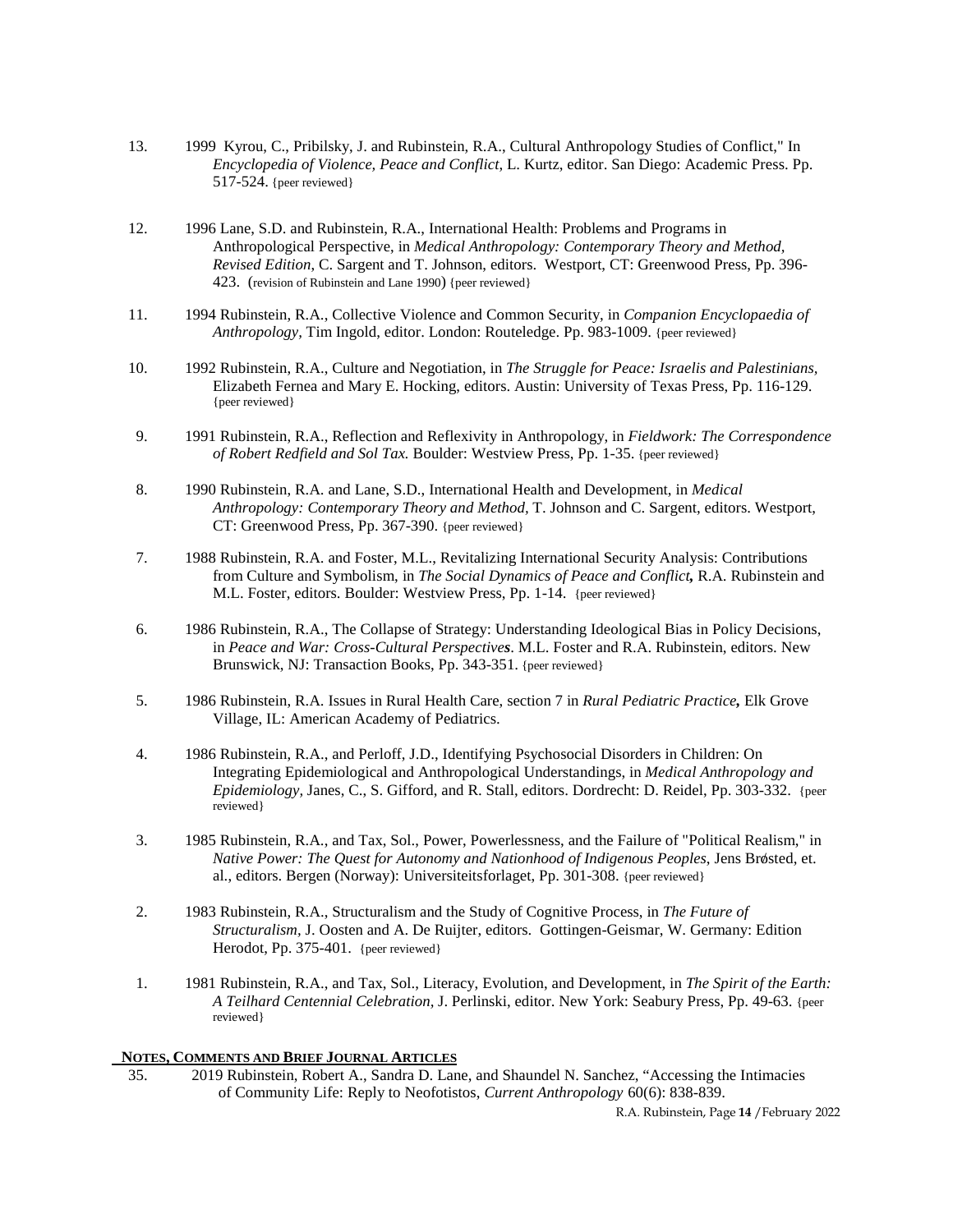- 34. 2018 Rubinstein, Robert A. "Action Anthropology," *International Encyclopedia of Anthropology*, *Volume 1*. Hilary Callan, editor. Oxford, UK: Wiley-Blackwell, Pp. 21-27. {peer reviewed}
- 33. 2018 Rubinstein, Robert A. "Peace," *International Encyclopedia of Anthropology*, *Volume 9*. Hilary Callan, editor. Oxford UK: Wiley-Blackwell, Pp. 4570-4572. {peer reviewed}
- 32. 2018 Rubinstein, Robert A. "Peacekeeping," *International Encyclopedia of Anthropology*, *Volume 9*. Hilary Callan, editor. Oxford, UK: Wiley-Blackwell, Pp. 4572-4574. {peer reviewed}
- 31. 2014 Rubinstein, R.A. Responding to the Manipulation of Culture as a Political Tool," *Sensor* 3(1):2-3.
- 30. 2012 Rubinstein, R.A. The Return of Culture to Conflict Analysis and Resolution, Foreword to *Context and Pretext in Conflict Resolution: Culture, Identity, Power and Practice*, by Kevin Avruch. Boulder, CO: Paradigm Publishers, ix-xi.
- 29. 2011 Rubinstein, R.A. Responding to Proposed Changes to the Federal Regulations Governing Institutional Review Boards, **SFAA NEWS** 22(3): 25-28.
- 28. 2011 Rubinstein, R.A. " SFAA Public Policy Committee Solicits Society Member Contributions," **SFAA NEWS** 22(1):29-30.
- 27. 2010 Rubinstein, R.A. and Lane S.D. Training Students for Anthropologically-oriented Policy Research, **SFAA NEWS** 21(2):37-40.
- 26. 2010 Rubinstein, R.A., Ralph Bunche, *Oxford Encyclopedia of Peace, Volume 1* Nigel Young, editor. Oxford, UK: Oxford University Press. Pp. 220-222. {peer reviewed}
- 25. 2010 Rubinstein, R.A., Culture of Peacekeeping, *Oxford Encyclopedia of Peace, Volume 1*, Nigel Young, editor. Oxford, UK: Oxford University Press. Pp. 528-529. {peer reviewed}
- 24. 2010 Rubinstein, R.A., Peacekeeping: Unintended Consequences, *Oxford Encyclopedia of Peace, Volume 3*. Nigel Young, editor. Oxford, UK: Oxford University Press. Pp. 405-406. {peer reviewed}
- 23. 2010 Rubinstein, R.A., Peacekeeping: Integrated Missions and Humanitarian Role, *Oxford Encyclopedia of Peace, Volume 3.* Nigel Young, editor. Oxford, UK: Oxford University Press. Pp. 397-399. {peer reviewed}
- 22. 2008 Rubinstein, R.A., The Delicate Balance Between the University and the Military, **NEWSLETTER, SYRACUSE PEACE COUNCIL** 773:12.
- 21. 2008 Lane, Sandra D. and Rubinstein, R.A., Collaborating to Confront Health Disparities in Syracuse, New York. **NEWSLETTER, SOCIETY FOR APPLIED ANTHROPOLOGY** 19(1): 19-20.
- 20. 2006 Rubinstein, R.A., Four Minutes to Midnight: The Origins and History of the IUAES Commission on Anthropology, Peace and Human Rights, **JOURNAL OF GUANGXI UNIVERSITY FOR NATIONALITIES (PHILOSOPHY AND SOCIAL SCIENCE EDITION)** 28(3) 83-84. (in Chinese)
- 19. 2001 Rubinstein, R.A. Culture, Identity, and International Cooperation. **AGGRESSIVE BEHAVIOR** 27(3):245-246. {peer reviewed}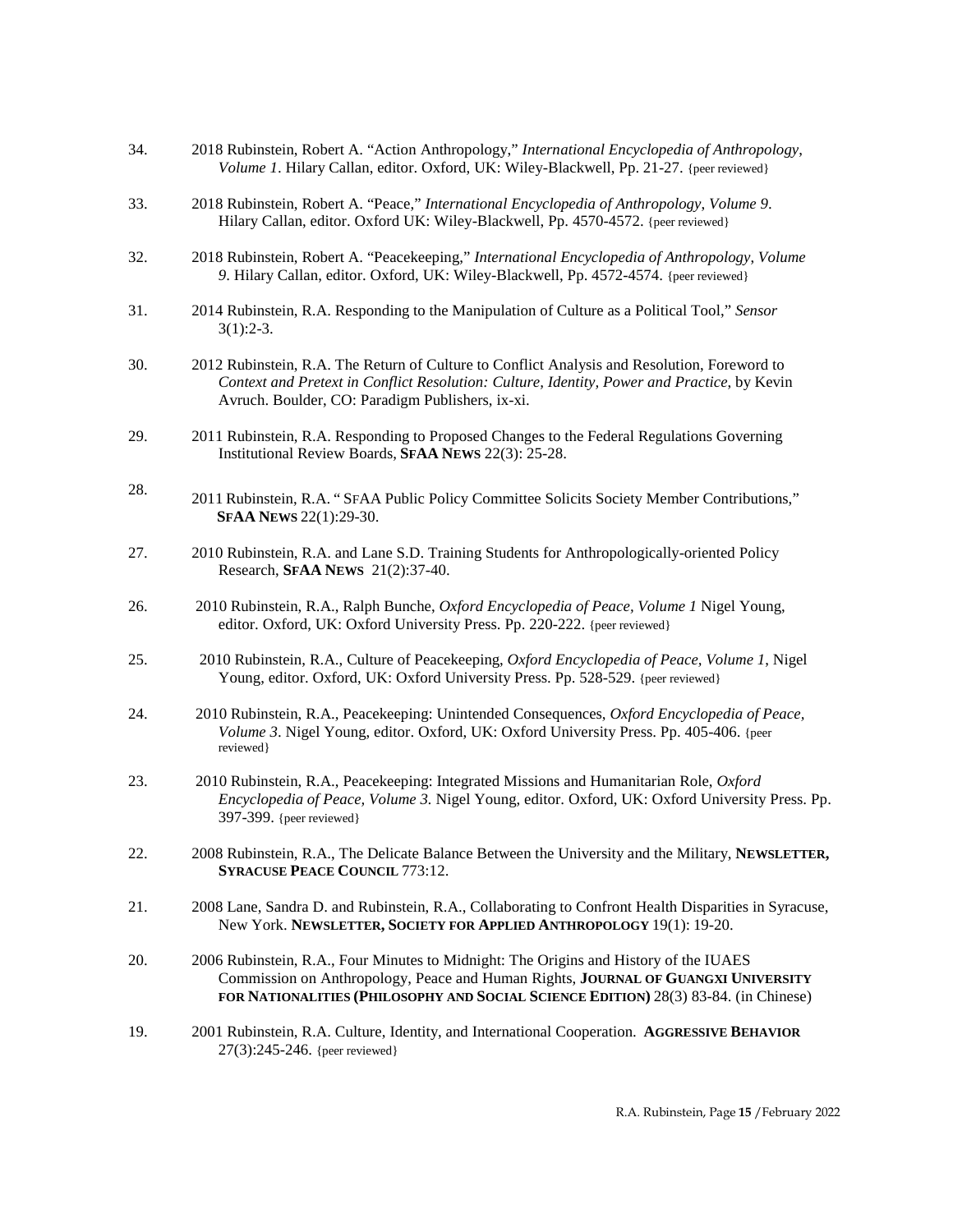- 18. 2000 Rubinstein, R.A., Notes on the Ethnographic Study of Peacekeeping**. INTER-UNIVERSITY SEMINAR ON ARMED FORCES AND SOCIETY NEWSLETTER** Winter: 9-10.
- 17. 1999 Rubinstein, R.A. Comment [on "The Fox Project, A Reevaluation"], **CURRENT ANTHROPOLOGY** 40(2): 188-189.
- 16. 1997 Rubinstein, R.A. When a Bridge is Just a Bridge: Notes on Symbolism and Normalization in the Middle East, **HUMAN PEACE** 11(3):10-11.
- 15. 1997 Rubinstein, R.A. and S.D. Lane, Female Circumcision Revisited, **HASTINGS CENTER REPORT**  $27(2):5.$
- 14. 1994 Lane, S.D. and R.A. Rubinstein, On Condemning Female Genital Mutilation, **OF VALUE** (Published by the Society for Health and Human Values) 24(3):3-4. {peer reviewed}
- 13. 1993 Dawson, C.R., Sallam, S.A., Sheta, A., Rubinstein, R.A., Washton, H. and Schachter, J., Trachoma Treatment with Oral Azithromycin or Topical Tetracycline, **INVESTIGATIVE OPHTHALMOLOGY AND VISUAL SCIENCE** 34(4):738. {peer reviewed}
- 12. 1992 Rubinstein, R.A., Sallam, S.A., Sheta, A.S.,Schachter, J. and Dawson, C.R., Microenvironmental Factors Affecting the Prevalence of Blinding Trachoma in the Egyptian Delta, **INVESTIGATIVE OPHTHALMOLOGY AND VISUAL SCIENCE**. 33(4):1324. {peer reviewed}
- 11. 1991 Rubinstein, R.A., Tax, Sol, in *International Dictionary of Anthropologists***,** Christopher Winters, editor. New York: Garland Publishing, Pp. 682-685.
- 10. 1990 Rubinstein, R.A., Comment [on "Is Anthropology Art or Science?"], **CURRENT ANTHROPOLOGY** 31(3):276-277.
- 9. 1988 Rubinstein, R.A., Ritual Process and Images of the Other in Arms Control Negotiations, **HUMAN PEACE** 6:3-7. {peer reviewed}
- 8 1987 Rubinstein, R.A., Anthropology and Advocacy, **SCIENCE** 237:823. {peer reviewed}
- 7. 1986 Rubinstein, R.A., International Conflict, Decision-Making, and Anthropology, **ANTHROPOLOGY TODAY** 2(1):14. {peer reviewed}
- 6. 1985 Rubinstein, R.A., Validity of Attention Deficit Disorder: A Second Look, **AMERICAN JOURNAL OF ORTHOPSYCHIATRY** 55(3):467-469.
- 5. 1984 Rubinstein, R.A., Postdoctoral Training in Public Health: Problems and Promise for the Medical Anthropologist, **MEDICAL ANTHROPOLOGY QUARTERLY** 15(4):93-94. {peer reviewed}
- 4. 1983 Rubinstein, R.A., Comment [on "Analogy, Mysticism and the Structure of Culture"], **CURRENT ANTHROPOLOGY** 23:173-174.
- 3. 1982 Tax, Sol, and Rubinstein, R.A., Responsibility in Reviewing and Research, **THE BEHAVIORAL AND BRAIN SCIENCES** 5:238-240S. .  **Reprinted in:** S. Harnad, editor, *Peer Commentary on Peer Review,* Cambridge: Cambridge University Press, 1983.
- 2. 1979 Rubinstein, R.A., On "Culture and Sociobiology," **AMERICAN ANTHROPOLOGIST** 81:653-654. {peer reviewed}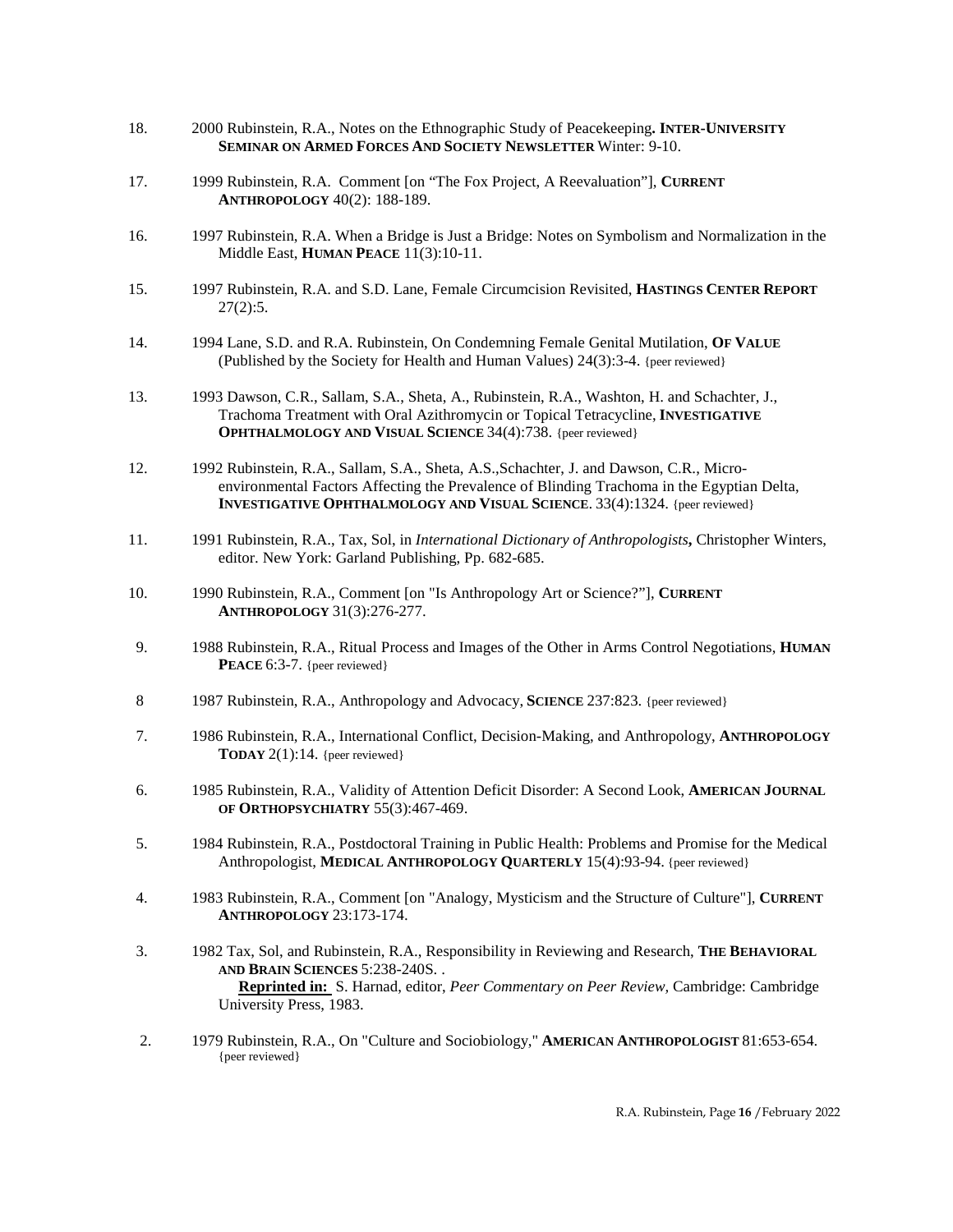1. 1977 Rubinstein, R.A., and Laughlin, C.D., Reply to Comments on Bridging Levels of Systemic Organization, **CURRENT ANTHROPOLOGY** 18:475-481.

# **BOOK REVIEWS**

- 2017 Rubinstein, Robert A., review of *Cold War Anthropology: The CIA, the Pentagon, and the Growth of Dual Use Anthropology* by David H. Price, *Journal of Anthropological Research* 73(1):137-137*.*
- 2015 Rubinstein, R.A. Review of *The Myth of the Democratic Peacekeeper: Civil-Military Relations and the United Nations*, by Arturo Sotomayor. *Journal of World Systems Research*  21(2): 565-567.
- 2015 Rubinstein, R.A. Review of *Virtual War and Magical Death: Technologies and Imaginaries for Terror and Killing*, edited by Neil Whitehead, and Sverker Finnström. *Anthropos: International Review of Anthropology and Linguistics* 110(2): 671-672.
- 2014 Rubinstein, R.A. Review of *Anthropology and Political Science: A Convergent Approach*, by Myron J. Aronoff and Jan Kubik. New York: Berghahn Books. **POLITICAL SCIENCE QUARTERLY** 129(2): 344-346.
- 2005 Rubinstein, R.A. Review of *Where is the Lone Ranger When You Need Him? America's Search for a Post Conflict Stability Force*, by Robert Perito.**INTERNATIONAL JOURNAL OF MIDDLE EAST STUDIES** 37(3):434-435.
- 2005 Rubinstein, R.A. Review of *Robert Redfield and the Development of American Anthropology*, by Clifford Wilcox. **AMERICAN ANTHROPOLOGIST** 107(3):550.
- 2000 Rubinstein, R.A., Review of *Mastering Soldiers. Conflict, Emotions, and the Enemy in an Israeli Military Unit*, by Eyal Ben-Ari. **ARMED FORCES AND SOCIETY** 27(1):155-156.
- 1998 Rubinstein, R.A. Review of *Subduing Sovereignty: Sovereignty and the Right to Intervene*, M. Heiberg, Editor, **MIDDLE EAST STUDIES ASSOCIATION BULLETIN** 32(1):88-89.
- 1992 Rubinstein, R.A., Review of *Issues in Contemporary International Health*, **MEDICAL ANTHROPOLOGY QUARTERLY** 6(4):413-415.
- 1992 Rubinstein, R.A., Review of *Mind, Body and Culture: Anthropology and the Biological Interface*, **AMERICAN ANTHROPOLOGIST** 94:193-194.
- 1992 Rubinstein, R.A., Review of *How Does Social Science Work? Reflections on Practice*, **AMERICAN ANTHROPOLOGIST** 94(4):995-996.
- 1991 Rubinstein, R.A., Review of *Culture and Conflict in Egyptian-Israeli Relations: A Dialogue of the Deaf*, **HUMAN PEACE** 8(3/4):14-15.
- 1989 Rubinstein, R.A., Review of *Images of Women in Peace and War*, **HUMAN PEACE** 7(3):6-7.
- 1987 Rubinstein, R.A., Review of *Policies, Plans and People: Culture and Health Development in Nepal*, **MEDICAL ANTHROPOLOGY QUARTERLY** 1(3):341- 343.
- 1985 Rubinstein, R.A., Review of *Qualitative Science*, **AMERICAN ANTHROPOLOGIST** 87(2):475-476.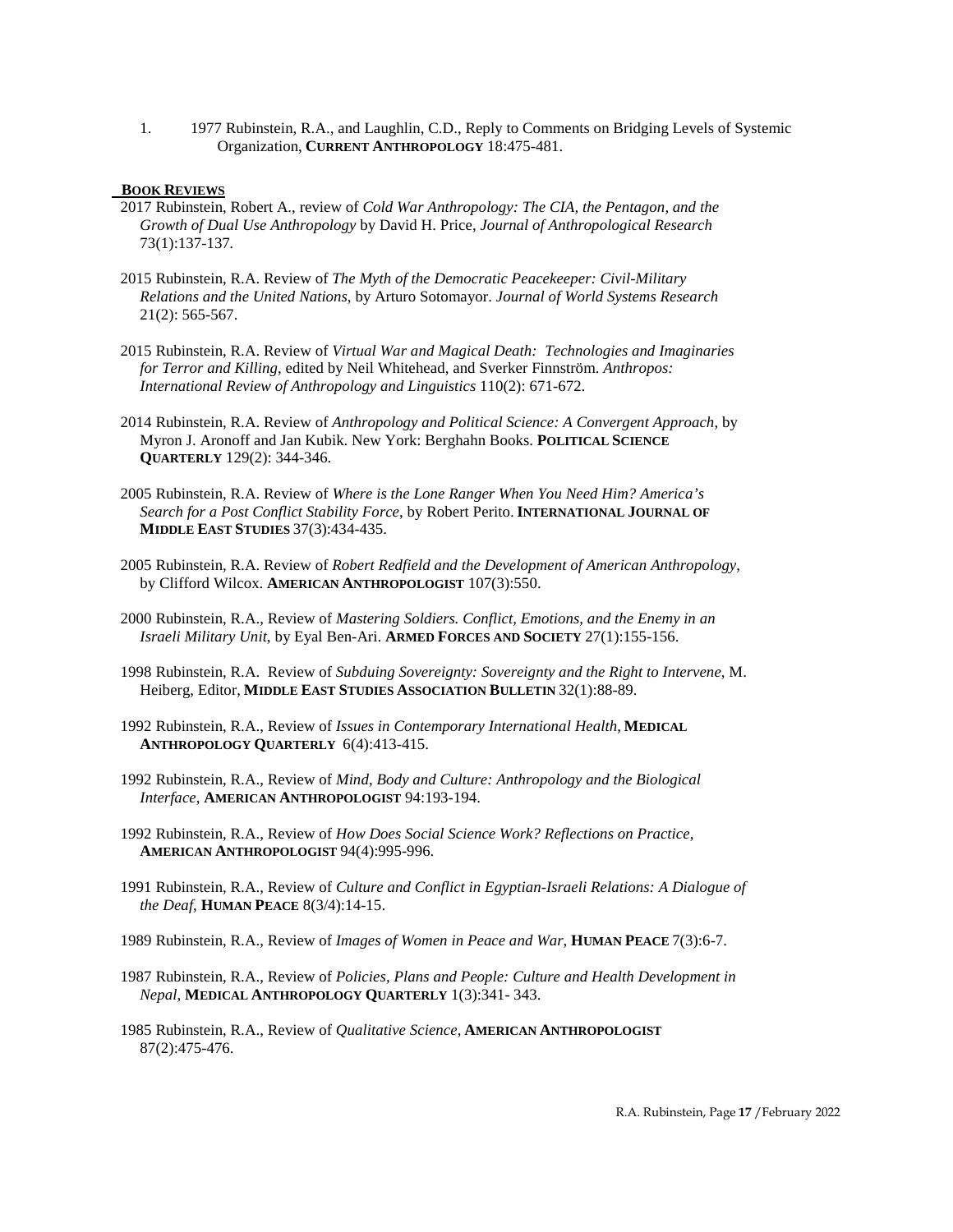- 1984 Rubinstein, R.A., Review of *Women and the Psychiatric Paradox*, **MEDICAL ANTHROPOLOGY QUARTERLY** 16(1):22-23
- 1981 Rubinstein, R.A., Review of *Evolutionary Biology and Human Social Behavior*, **MEDICAL ANTHROPOLOGY NEWSLETTER** 12(4):22-23.
- 1980 Rubinstein, R.A., Review of *Life-Span Development and Behavior, Volume 1*, **AMERICAN ANTHROPOLOGIST** 82:153-154.

#### **NEWSPAPER EDITORIALS**

- 2004 Rubinstein, R.A., More Violence in Iraq: A failure to respect culture; The Shia and Sunnis are not unified now, but unless the U.S.-led coalition listens to them, they will be. **NEWSDAY**, 8 April 2004, Pp. A51,A53. Subsequently syndicated and reprinted in the **LAS CRUSES SUN-NEWS**, Las Cruces, NM 12 April, **WATERTOWN DAILY TIMES**, 13 April 2004, **KITCHNER ONTARIO CANADA RECORD**, 13 April, and **REPOSITORY**, Canton, OH 15 April.
- 2003 Peshkova, S. and Rubinstein, R.A., Iraq Reconstruction Crippled by Lack of Cultural Understanding, syndicated op-ed published in Lincoln, NE, **LINCOLN JOURNAL STAR**, 13 August 2003 and Watertown, NY, **WATERTOWN DAILY TIMES***,* 15 August 2003.
- 2003 Rubinstein, R.A., Lesson from Somalia: Going it Alone in Post War Iraq is Bad Policy, syndicated op-ed published in Paducah, KY, **PADUCAH SUN**, 14 April 2003, Albany, NY **TIMES UNION**, Watertown, NY **WATERTOWN DAILY TIMES**, Riverside, CA **PRESS-ENTERPRISE**, Norwalk, CT **HOUR**, 11 April. An earlier version was published in the Beirut, Lebanon, **DAILY STAR** on 3 April.
- 2002 Bender, L., J. Burdick, D. Murphy, J. Orr, R. Sorkin and R. Rubinstein, U.S. strike against Iraq would undermine global rule of law, **THE POST-STANDARD** (7 November): A:17.

# **RADIO AND VIDEO PRODUCTIONS BROADCAST OR DISTRIBUTED TO LIBRARIES**

|    | There I Report From DROID CHOI ON DISTRIBUTED TO EMPRISS                                        |
|----|-------------------------------------------------------------------------------------------------|
| 11 | 2021 Rubinstein, Robert A. and Steve Redifer "Military Anthropology, Part II." Homeland Defense |
|    | and Security Information Analysis Center. https://hdiac.org/webinars/podcast-military-          |
|    | anthropology/                                                                                   |
| 10 | 2021 Rubinstein, Robert A. and Steve Redifer "Military Anthropology, Part I." Homeland Defense  |
|    | and Security Information Analysis Center. https://hdiac.org/webinars/podcast-military-          |
|    | anthropology/                                                                                   |
| 9  | 2020 Robert A. Rubinstein and Steve Redifer, Interoperability and Local Populations During      |
|    | Multilateral Peacekeeping Operations, Part 2,                                                   |
|    | https://www.hdiac.org/podcast/interoperability-among-agencies-and-local-population-             |
|    | during-multilateral-peacekeeping-operations-part-2/, 6 October 2020                             |
|    |                                                                                                 |
| 8  | 2020 Robert A. Rubinstein and Steve Redifer, Interoperability and Local Populations During      |
|    | Multilateral Peacekeeping Operations, Part 1,                                                   |
|    | https://www.hdiac.org/podcast/interoperability-among-agencies-and-local-population-             |
|    | during-multilateral-peacekeeping-operations-part-1/, 5 October 2020                             |
|    |                                                                                                 |
| 7  | 2020 Robert A. Rubinstein and Cori Zoli, Rethinking Culture in the Context of Civil-Military    |
|    | Relations, Part 3 https://www.hdiac.org/podcast/rethinking-culture-in-the-context-of-civil-     |
|    | military-relations-part-3-of-3/, 25 February 2020                                               |
| 6  | 2020 Robert A. Rubinstein and Cori Zoli, Rethinking Culture in the Context of Civil-Military    |
|    | Relations, Part 2 https://www.hdiac.org/podcast/rethinking-culture-in-the-context-of-civil-     |
|    | military-relations-part-2-of-3/, 4 February 2020                                                |
|    |                                                                                                 |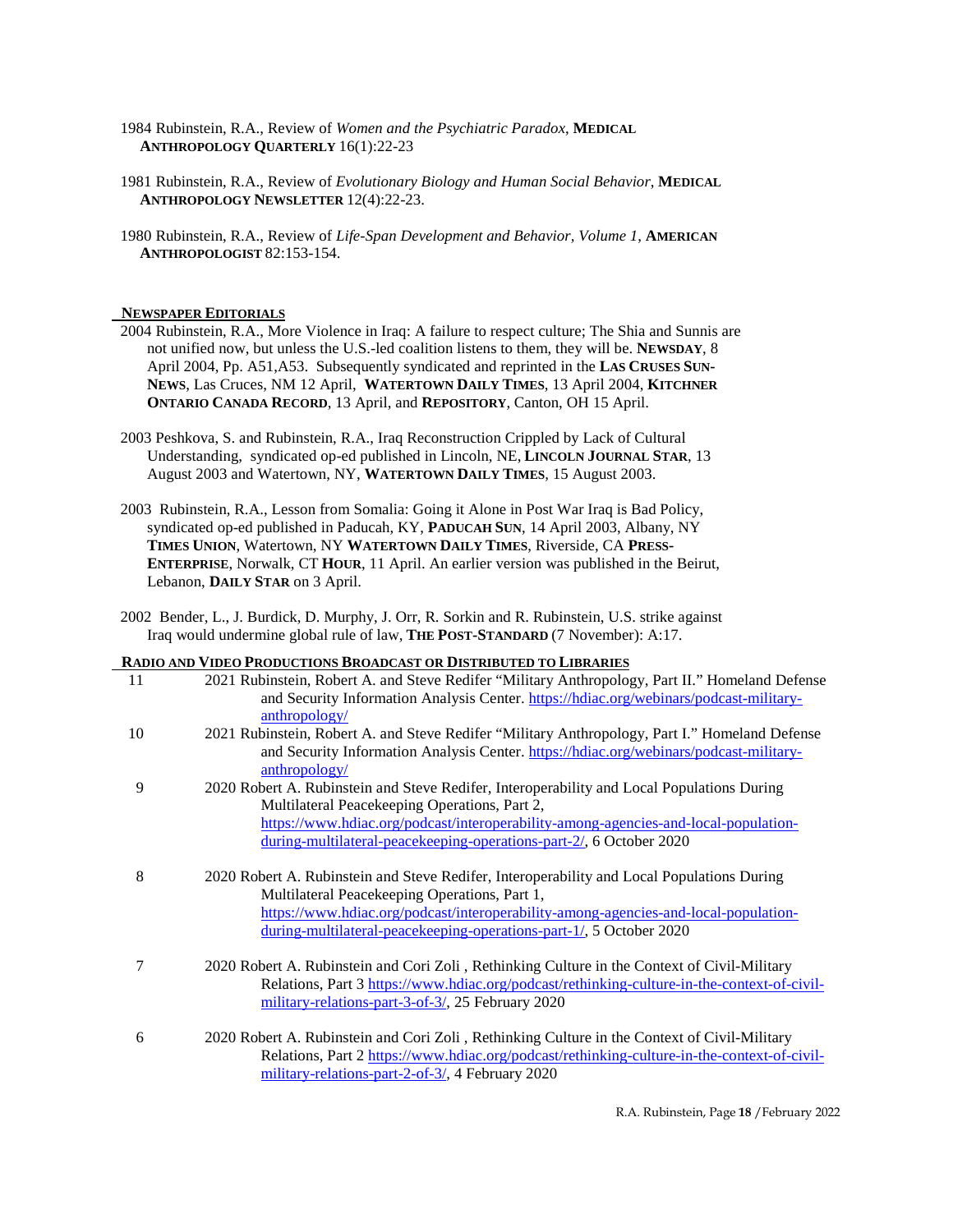- 5 2020 Robert A. Rubinstein and Cori Zoli , Rethinking Culture in the Context of Civil-Military Relations, Part [1 https://www.hdiac.org/podcast/rethinking-culture-in-the-context-of-civil](https://www.hdiac.org/podcast/rethinking-culture-in-the-context-of-civil-military-relations-part-1-of-3/)[military-relations-part-1-of-3/,](https://www.hdiac.org/podcast/rethinking-culture-in-the-context-of-civil-military-relations-part-1-of-3/) 23 January 2020
- 4. 1988 **Dr. David Suzuki's Discovery**, Program on **Peace and War**. Interview of Robert A. Rubinstein and others. Canadian Broadcasting System. Toronto, Canada.
- 3. 1987 **Sol Tax: An Oral History; Robert A. Rubinstein, Interviewer** Five-hour video tape interview. Wenner-Gren Foundation for Anthropological Research, Archival History Program, New York, New York.
- 2. 1985 **Power, Change, and Security Decisions**, Discussant's remarks by Robert A. Rubinstein, Audio recording of a 1985 symposium distributed by the American Association for the Advancement of Science, Washington, D.C.
- 1. 1983 **WBEZ: Public Report** Panel discussion on **Action Anthropology** with Sol Tax, Leonard Borman, and Robert A. Rubinstein, 13 July 1983, WBEZ Radio, Chicago, Illinois.

#### **SYRACUSE STUDIES ON PEACE AND CONFLICT RESOLUTION, SYRACUSE UNIVERSITY PRESS, SERIES EDITOR**

| 17  | Saikia, Yasmin and Chad Haines 2019 People's Peace: Prospects for a Human Future. Syracuse,<br>NY: Syracuse University Press.                                                              |
|-----|--------------------------------------------------------------------------------------------------------------------------------------------------------------------------------------------|
| 16  | Amaral, Joana 2019 Making Peace with Referendums: Cyprus and Northern Ireland. Syracuse,<br>NY: Syracuse University Press.                                                                 |
| 15. | Newby, Vanessa F. 2018. Peacekeeping in South Lebanon: Credibility and Local Cooperation.<br>Syracuse, NY: Syracuse University Press.                                                      |
| 14. | Kurtz, Lester R. and Lee A. Smithey, editors. 2018. The Paradox of Repression and Nonviolent<br>Movements. Syracuse, NY: Syracuse University Press.                                        |
| 13. | Ross, Karen. 2017. Youth Encounter Programs in Israel: Pedagogy, Identity, and Social Change.<br>Syracuse, NY: Syracuse University Press.                                                  |
| 12. | Kew, Darren. 2016. Civil Society, Conflict Resolution, and Democracy in Nigeria. Syracuse, NY:<br><b>Syracuse University Press.</b>                                                        |
| 11. | Sombatpoonsiri, Janjira. 2015 Humor and Nonviolent Struggle in SERBIA. Syracuse, NY:<br><b>Syracuse University Press.</b>                                                                  |
| 10. | Weisman, Marsha. 2014. Prelude to Prison: Student Perspectives on School Suspension.<br>Syracuse, NY: Syracuse University Press.                                                           |
| 9.  | Adelman, Madelaine and Miriam Fendius Elman, editors. 2014 Jerusalem: Conflict and<br>Cooperation in a Contested City. Syracuse, NY: Syracuse University Press.                            |
| 8.  | Roy, Beth 2014 The Bernal Story: Mediating Class and Race in a Multicultural Community.<br>Foreword by John Paul Lederach. Syracuse, NY: Syracuse University Press.                        |
| 7.  | Ndura, Elavie and RandallAmster, editors. 2013 Exploring the Power of Nonviolence: Peace,<br>Politics and Practice. Foreword by Michael N. Nagler. Syracuse, NY: Syracuse University Press |

.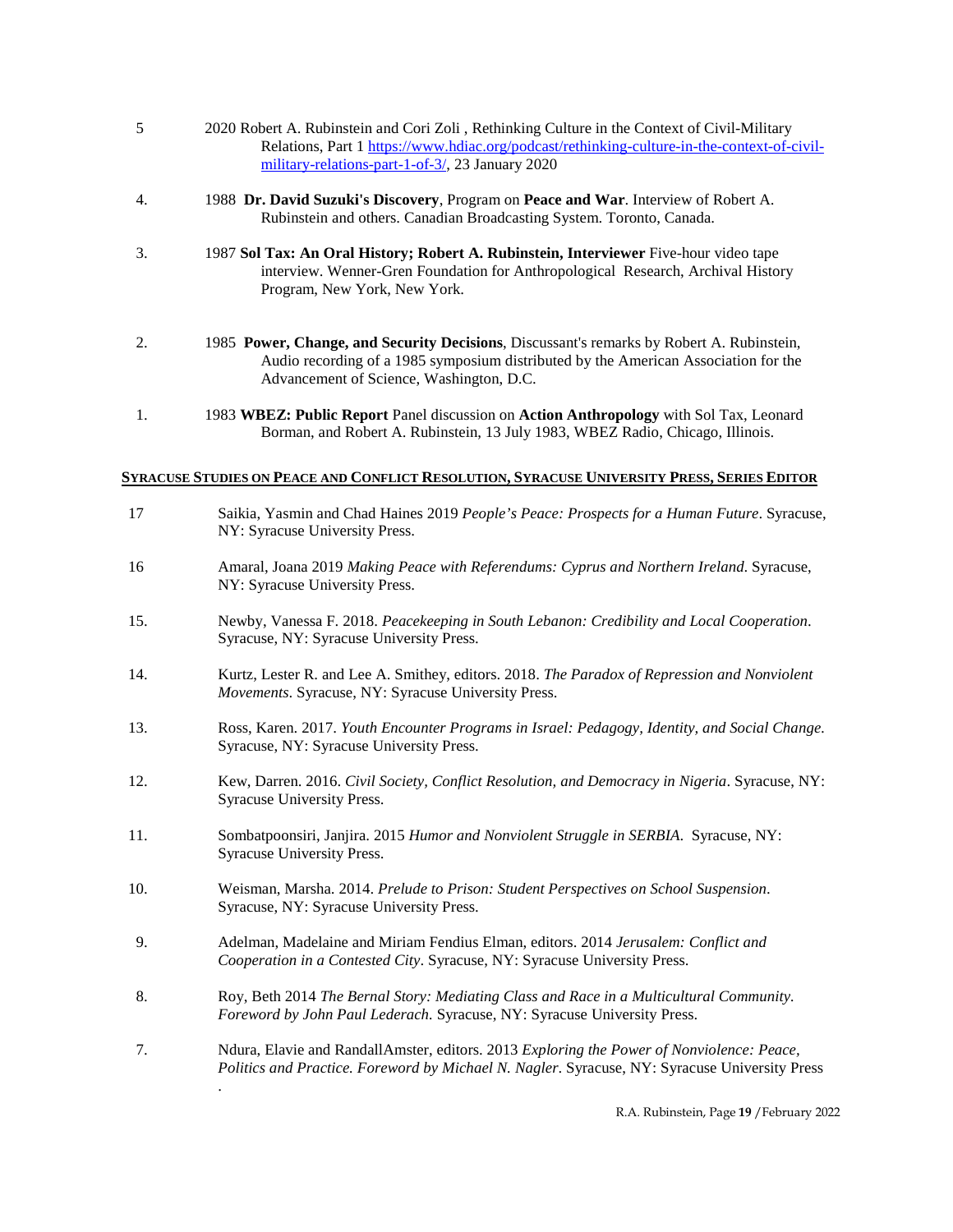- 6. Elman, Miriam Fendius, Oded Haklai and Hendrik Spruyt, editors. 2013 *Democracy and Conflict Resolution: The Dilemmas of Israel's Peacemaking.* Syracuse, NY: Syracuse University Press.
- 5. Smith, Jackie and Ernesto Verdeja, editors. 2013 *Globalization, Social Movements, and Peacebuilding.* Syracuse, NY: Syracuse University Press.
- 4. Ducre, K. Animashaun 2012 *A Place We Call Home: Gender, Race, and Justice in Syracuse*. Syracuse, NY: Syracuse University Press
- 3. Plastas, Melinda 2011*A Band of Nobel Women: Racial Politics in the Women's Peace Movement*. Syracuse, NY: Syracuse University Press
- 2. Shihade, Magid 2011 *Not Just a Soccer Game: Colonialism and Conflict among Palestinians in Israel*. Syracuse, NY: Syracuse University Press.
- 1. Mundy, Jacob and Stephen Zunes 2010 *Western Sahara: War, Nationalism and Conflict Irresolution, Foreword by George McGovern.* Syracuse, NY: Syracuse University Press.

# **GRANT AWARDS**

.

- 2020 Co-Principal Investigator (Corri Zoli, Margaret G. Herman, Michael Marciano, Robert Murrett) Strategic Triangulation in Central, South and East Asia: Understanding Intelligence and Forensics Evidence, Analysis, and Outcomes, US Department of Defense/Centra Technology, Inc., \$25,000.
- 2019-2024 Coinvestigator (Robert Murrett, PI) IC Center for Academic Excellence: Syracuse University Adaptive, Diverse &Ethical IC Professionals: Partnership for Educational Results (PER/SUADE), CDefense Intelligence Agency, \$1,500,000.
- 2019—2024 Principal Investigator (Corri Zoli, and Tej Bhatia, Co-PIs), Culture and Language, Homeland Defense and Security Information Analysis Center (HDIAC), Quanterion Solutions, Inc, and US Department of Homeland Security (\$200,000).
- 2018—2020 Principal Investigator, (Corrine Zoli, Co-PI), Historical and Cross-Cultural Perspectives on Post-9/11 Veterans' Reintegration: Interdisciplinary Social Science Research for Understanding Veterans' Transition Experiences, **Syracuse University 'CUSE Grant Competition**. (\$29,982)
- 2016 -- Consultant (T. Jennings-Bey, PI), Community Engagement Initiative for Juvenile Delinquents, **Onondaga County Probation Department**, awarded to Street Addiction Institute Inc. (\$225,000)
- 2014 Principal Investigator, "Neighborhood Trauma Resulting from Gun Violence in Syracuse," **Maxwell School**, Syracuse University, Office of the Dean, Summer Project Assistant (\$1,800).
- 2013-- Co-investigator (S. Brechin and C. Gerard, Co-PIs), Environmental Governance and Conflict Management in Belize, **The Oak Foundation** (\$218,500)
- 2012 Co-investigator (D. Bruce Carter and Carrie Smith, Co-PIs) "Correlates and Consequences of Prenatal Depression: An exploratory study," SEED Grant **Falk College Research Center**, Syracuse University. (\$5,000).
- 2009 Co-Director (with Sandra Lane), Curriculum Development Grant **Middle East Studies Program**, Moynihan Institute of Global Affairs, The Maxwell School, Syracuse University. (\$2,000)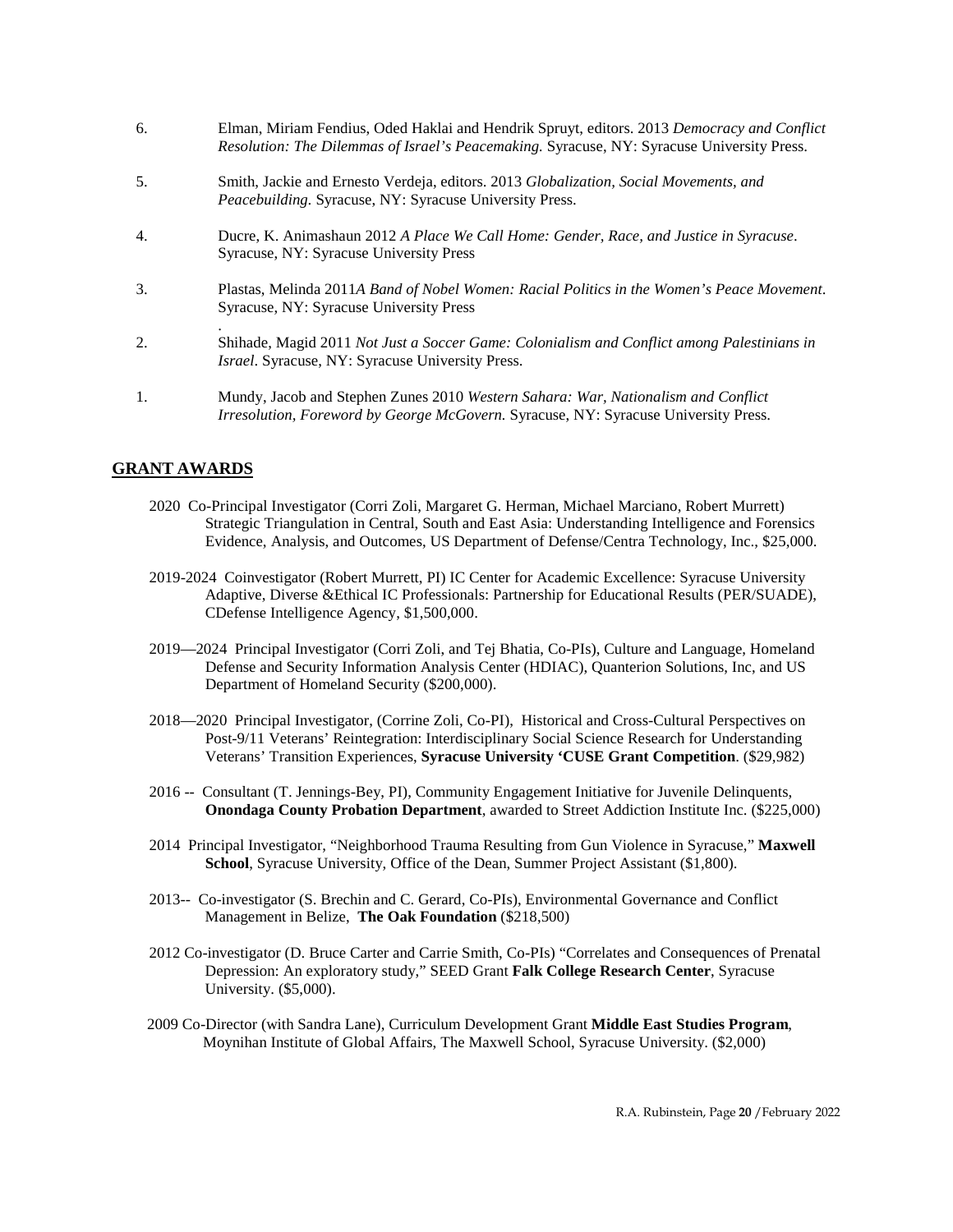- 2006 Co-investigator (Lisa M. Kaufman, MD PI.), "Mind-Body Support During Breast Cancer Treatment," Carol **M. Baldwin Breast Cancer Research Award**. (\$50,000)
- 2003-2005 Co-principal Investigator (with Sandra D. Lane) **The Metanexus Institute on Science and Religion**, Spiritual Transformation Scientific Research Program, Funded by the John Templeton Foundation. "Childbirth as a Pathway to Spiritual Transformation." (\$75,000)
- 2002 Principal Investigator, **The Fourth Freedom Forum**, "Alternatives to War with Iraq." (\$1,000)
- 2002 Principal Investigator**, The William and Flora Hewlett Foundation**, "Multidisciplinary Approaches to Managing Social Conflicts through Public Policy." (\$100,000)
- 2002 Principal Investigator, Kerry Fosher, Co-investigator, **National Science Foundation Dissertation Improvement Grant**, "'Defending the Homeland: The Cultural Construction of U.S. Defense in Everyday Practice'," Supported Fosher's doctoral research. (\$12,000)
- 1999 Principal Investigator, **The William and Flora Hewlett Foundation**, "Conflict Analysis and Resolution: Sustaining Multidisciplinary Theory, Practice, and Outreach." (\$100,000)
- 1997 Recipient, **Carnegie Council on Ethics and International Affairs**, Grant to attend the 1997 Carnegie Council Faculty Development Seminar, "The Politics and Ethics of Humanitarian Intervention: Experience and Prospects," New York, NY, June.
- 1996 Principal Investigator, **The William and Flora Hewlett Foundation**, "Conflict Analysis and Resolution: Multidisciplinary Strategies for Improving Theory, Practice, and Outreach." (\$100,000)
- 1995 Principal Investigator, **United States Institute of Peace**, "Peacekeeping on the Ground: Culture and Effective Multilateral Action." (\$30,000)
- 1992 Co-Investigator (Chandler R. Dawson, MD, PI), **Pfizer International**, "Azithromycin Treatment of Trachoma."(\$275,000)
- 1989 Principal Investigator, **Ploughshares Fund**, "Cultural Aspects of Multilateral Negotiations and Peacekeeping." (\$9,861).
- 1989 Co-Investigator (Chandler R. Dawson, MD, PI), **Edna McConnell Clark Foundation**, "Trachoma Control in Egypt." (\$250,000)
- 1989 Principal Investigator, **Wenner-Gren Foundation for Anthropological Research**, "Cultural Aspects of Multilateral Peacekeeping." (\$6,000)
- 1988 Principal Investigator, **Ploughshares Fund**, "IUAES Commission on Peace, Travel Grant for attendees at 12th World Congress of Anthropological and Ethnological Sciences, Zagreb, Yugoslavia." (\$2,640)
- 1988 Recipient, **American Council of Learned Societies**, Grant to attend the 12th World Congress of Anthropological and Ethnological Sciences, Zagreb, Yugoslavia. (\$750)
- 1987 Co-Principal Investigator, **William T. Grant Foundation**, Youth and America's Future: Commission on Work, Family, and Citizenship, "Communities and Social Support for Adolescents." (\$5,000)
- 1987 Principal Investigator, **Wenner-Gren Foundation for Anthropological Research** Grant 87-4776, "Anthropology and Conflict Resolution." (\$6,000)

1986 Principal Investigator, **Ploughshares Fund**, "Cultural Analysis and International Security." (\$5,000)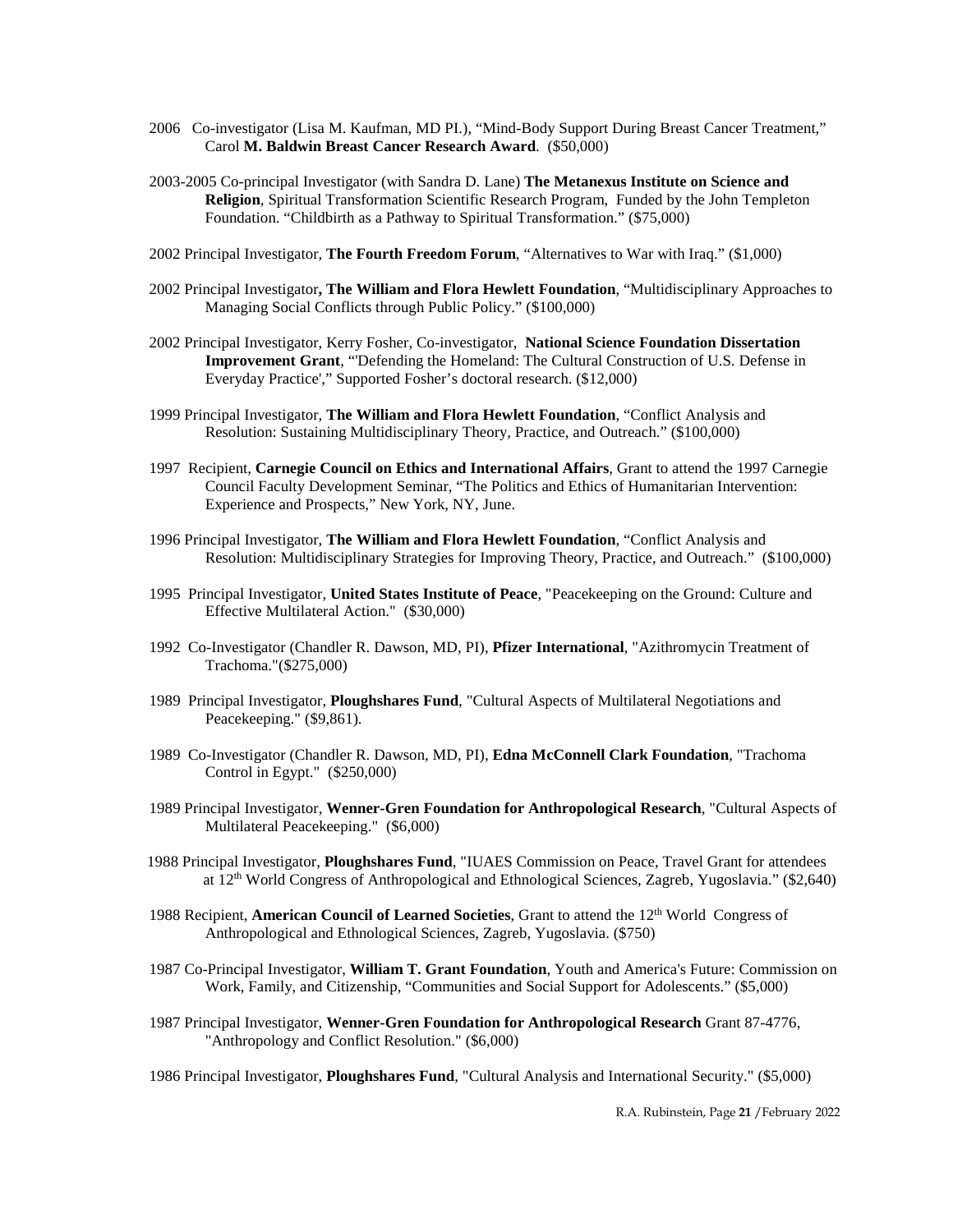- 1985 Director, **Ploughshares Fund**, Travel Support for Participants in an Educational Conference in Moscow on "Ethnocentrism and Peace Studies" organized by the IUAES Commission on the Study of Peace. (\$5,000)
- 1984 Director, **Wenner-Gren Foundation for Anthropological Research**, "Anthropological Research on War and Peace" (\$6,000)
- 1983 Co-principal Investigator (with Mary LeCron Foster and David Mandelbaum), **Ford Foundation** Grant 835-0728 "Peace and War: Anthropological Perspectives." (\$28,469)
- 1983 Principal Investigator, **Wenner-Gren Foundation for Anthropological Research**, "Anthropology of War and Peace." (\$6,000)
- 1982-83 Principal Investigator, **National Institute of Mental Health**, Biomedical Research Support Grant RR05871, "Risk Factors for Attention Deficit Disorder With and Without Hyperactivity." (\$3,500)
- 1982 Co-director, **American Anthropological Association**, in support of the program "Peace and War: Anthropological Perspectives." (\$3,000)
- 1981 Recipient, **American Council of Learned Societies**, Travel Grant to support invited participation in the symposium "The Future of Structuralism," Intercongress of the International Union of Anthropological and Ethnological Sciences, Amsterdam, The Netherlands. (\$500)
- 1976 Principal Investigator, **Georgia Department of Human Resources**, Division of Physical Health, project "Poverty and Health Care Delivery." (\$12,000)
- 1975-76 Principal Investigator, **Research Foundation of the State University of New York** Grant for "Language Acquisition and the Development of Thought in Northern Belize." (\$2,500)

# **CONSULTING**

- 2020 Instructor, Basic Negotiation Skills, Humphrey Fellowship Program, The Maxwell School, 27 January 2020
- 2017 Consultant, Center for Strategic and International Relations, Washington, DC Leadership and Management Accelerator Workshop Series, , 13 July (sole trainer "Basic Negotiation Skills")
- 2016 Instructor, Institute for Qualitative and Multi-method Research, National Science Foundation Supported project: Introduction to Atlas.ti—Computer Assisted Qualitative Data Analysis.
- 2015 Consultant, Institute for Qualitative and Multi-method Research, National Science Foundation Supported project. (Workshop: Introduction to Atlas.ti—Computer Assisted Qualitative Data Analysis).
- 2015 Consultant, The School of Health Sciences of the Sage Colleges, Albany, NY, (Workshop: Introduction to Computer Assisted Qualitative Data Analysis), 11 April 2015.
- 2014 Consultant, The Maxwell School of Citizenship and Public Affairs. (Workshop: Introduction to Atlas.ti—Computer Assisted Qualitative Data Analysis).
- 2014 Consultant, Community Foundation of Central New York, (Workshop: Nonprofit Essentials Workshop Series, Basic Negotiation Skills).
- 2012-2013 Consultant, **United Nations** Department of Internal Oversight Services, *Inspection and Evaluation Division, New York, NY,* (Core team member and report writer for the Thematic Evaluation of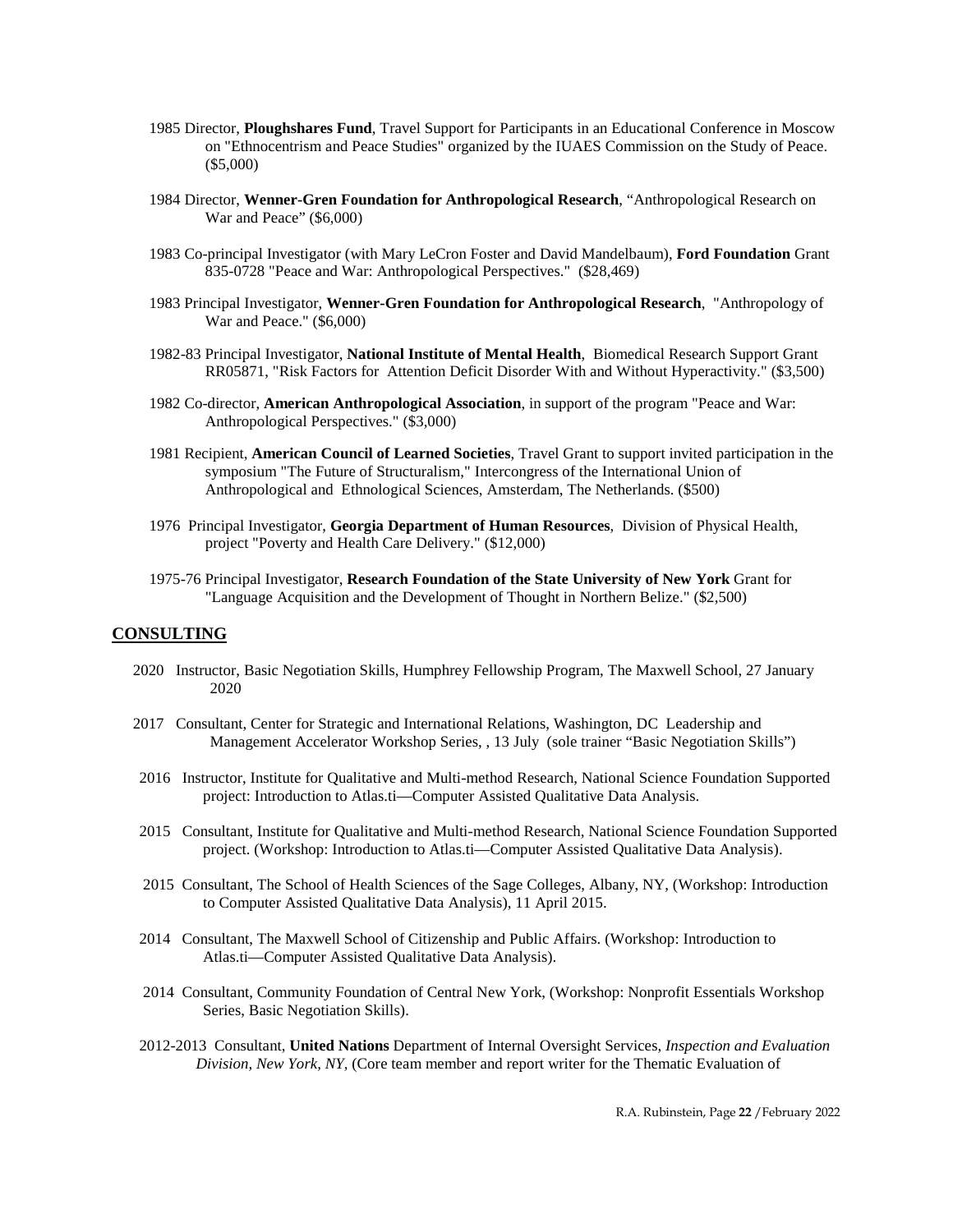Adaptability and Flexibility of Peacekeeping with a Focus on the United Nations Interim Force in Lebanon (UNIFIL)).

- 2012 Consultant/Trainer, **Cayuga County Leadership Development Program**, Executive Education, Maxwell School of Syracuse University (Workshop: Basic Negotiation Skills).
- 2012 Consultant/Trainer, **Cayuga County Leadership Development Program**, Executive Education, Maxwell School of Syracuse University (Workshop: Basic Negotiation Skills).
- 2011--2012 Consultant, **United Nations** Department of Internal Oversight Services, Inspection and Evaluation Division, New York, NY, June 2011. (Team member: Evaluation of United Nations Stabilization Mission in Haiti (MINUSTAH)).
- 2011 Consultant/Trainer, **Cayuga County Leadership Development Program**, Executive Education, Maxwell School of Syracuse University (Workshop: Basic Negotiation Skills).
- 2009 Consultant, Corithian Club and Barnes Foundations Boards of Directors, Syracuse, NY, (Facilitation) August 2009.
- 2006 -- 2008 Consultant, **United States Air Force Culture and Language Center**, Montgomery, AL, (Team member: Cultural Competency Project Team. (pro bono)).
- 2006 Consultant / Strategic Planning, **Syracuse Model Neighborhood Facility**, Syracuse, NY. (Facilitation of long-term planning process. (pro bono)).
- 2003 Consultant, **United States Department of Interior**, National Park Service, Waterford, NY, Economic Development, Erie Canalway National Heritage Corridor Convocation, 10 June 2003, Utica New York, National Park Service. (Meeting facilitator).
- 1998 Consultant, **Onondaga County, Office of the Medical Examiner**, Syracuse, NY, (Workshop: Conflict Resolution Through Interest Based Problem Solving. (pro bono)).
- 1998 Consultant, **Everson Museum of Art**, Syracuse, NY, (Workshop: Interest Based Negotiating Workshop. (pro bono)).
- 1997 Consultant, **Environmental Finance Center**, Maxwell School of Citizenship and Public Affairs, Syracuse, NY, (Study member: Genesee County's Water Options, Conflict Management, Batavia, NY. (pro bono))
- 1993 Consultant, **Healthy African American Families Project**, School of Public Health, University of California, Los Angeles, (qualitative data analysis and computing).
- 1993 Consultant, **Child Abuse in Cleveland Project** (HSS 90-CA1494), Department of Anthropology, Case Western Reserve University, Cleveland, OH, qualitative data analysis and computing.
- 1993 Consultant, **Needle Exchange Evaluation Project**, Center for Health Policy Studies, University of California at San Francisco, qualitative data analysis and computing.
- 1992 Consultant, **Sudan Assistance Project**, Australian Health Action Associates, Khartoum, Sudan, analytic computing and data analysis. (pro bono)
- 1991 Consultant, **Save the Children, Egypt**, Cairo Egypt, Program evaluation.
- 1990 Consultant, **International Islamic Center for Population Studies and Research, Al Azhar University**, Cairo, Egypt, analytical computing and research design.

R.A. Rubinstein, Page **23** /February 2022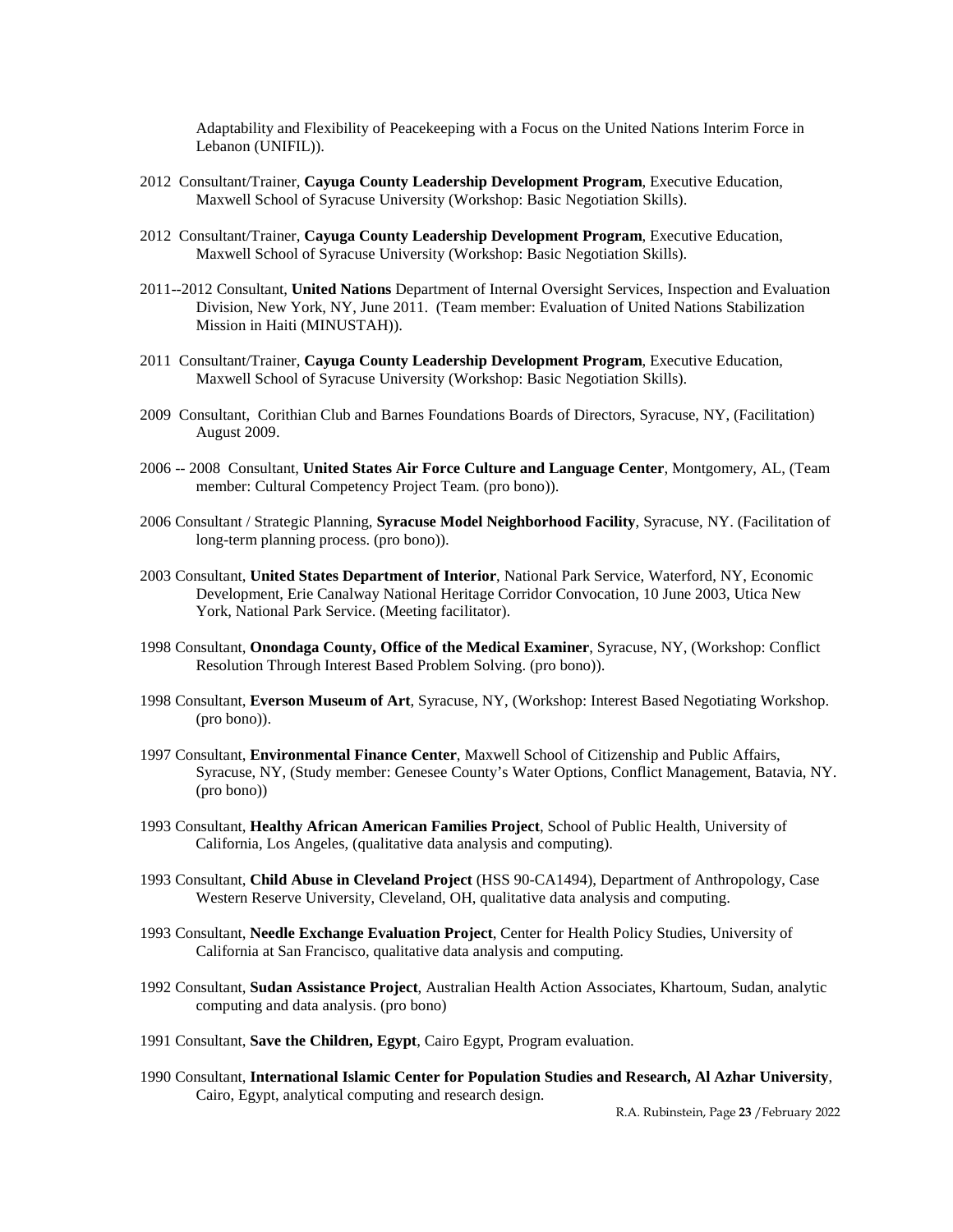- 1990 Consultant, **International Peace Academy**, New York and Vienna, cultural aspects of negotiation and conflict resolution.
- 1990 Consultant, **The Binational Fulbright Commission--Cairo Egypt**, Member of the Selection Committee for the 1990 American Research Fellowship Program.
- 1989 Consultant, **Ford Foundation--Cairo and Khartoum Offices**, use of microcomputers in grant management and research.
- 1987-88 Consultant, **Brookfield Zoo**, Department of Education and Planning, evaluation research design, analytic computing and data analysis.
- 1986 Consultant, **American Academy of Pediatrics**, Department of Research, Collaborative Research Practice Network project, research design and analytic computing (February - July 1986).
- 1985 Consultant, **American Academy of Pediatrics**, Department of Child Health Care, Finance, and Organization, Rural Health Initiative, project "Issues in Rural Health Care" (February - May 1985).
- 1985 Consultant, **American Academy of Pediatrics**, Department of Research, analytic computing (April 1985 - August 1985).
- 1978-79 Consultant, **Georgia Department of Human Resources**, Division of Physical Health, Atlanta, Georgia.
- 1978 Consultant, **Georgia Department of Education**, Atlanta, Georgia.
- 1978 Methodological Consultant, **Fulbright-Hays Fellowship Program in Cross-cultural Education**, Georgia State University, Atlanta, Georgia.
- 1975-76 Consultant, **Belize Ministry of Education**, Corozal Town Office.

# **ADDITIONAL PROFESSIONAL EXPERIENCE**

- 2020 Member, Founders Endowment Fundraising Committee, **Society for Applied Anthropology.**
- 2020 Abstract Reviewer, *American Public Health Association*
- 2019 Promotion Reviewer, School of Conflict Analysis and Resolution, George Mason University
- 2018 Promotion Reviewer, Clark University, University of Oklahoma.
- 2016 Tenure and promotion reviewer, The Hebrew University, Jerusalem
- 2015, 2016 Referee, Royal Society of New Zealand
- 2014— 2017 Chair, Founders Endowment Development Committee, **Society for Applied Anthropology.**
- 2012— Member, Ethics Committee, **National Association for the Practice of Anthropology**
- 2011— Chair (2011-2012)/Member, Publications Committee, **National Association for the Practice of Anthropology**.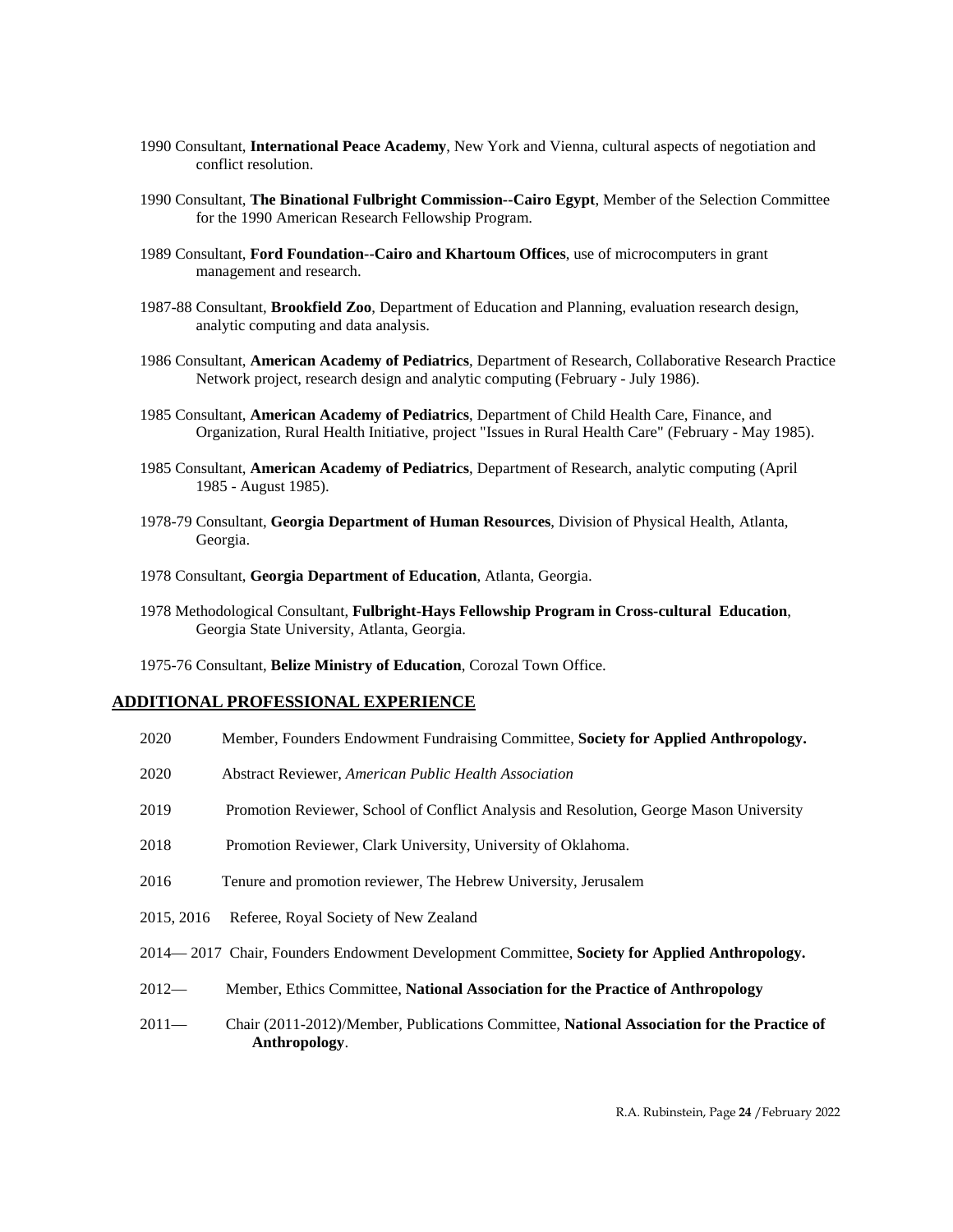|               | 2011—2014 Member, Robert B. Textor and Family Prize for Excellence in Anticipatory Anthropology<br>Committee, American Anthropological Association.                             |
|---------------|---------------------------------------------------------------------------------------------------------------------------------------------------------------------------------|
|               | 2010—2014 Chair, Public Policy Committee, Society for Applied Anthropology.                                                                                                     |
|               | 2011-2013 Chair, Sol Tax Award Committee, Society for Applied Anthropology.                                                                                                     |
| 2010          | External Reviewer, Peace Studies Program, Goucher College, Baltimore, MD.                                                                                                       |
| 2009          | External Reviewer, Peace and Conflict Studies Program, Colgate University, Hamilton, NY.                                                                                        |
| $2004 - 2007$ | Distinguished Visitor, Strategic Decision Making Exercise, United States Army War<br>College, Carlisle, PA.                                                                     |
| 2005          | Planning Committee and Editorial Committee member, Alliance for International Conflict<br>Prevention and Resolution, Working Title: Success Stories Book                        |
| 2004--2005    | Career Achievement Award Committee, member, Society for Medical Anthropology                                                                                                    |
|               | 2002-2004 Sol Tax Award Committee, member, Society for Applied Anthropology                                                                                                     |
| 1995          | Advisory Committee member Peacemaking into the 21st Century, United States Institute of<br>Peace, Anthology on Conflict Management and Resolution for Colleges and Universities |
| 1986          | Co-organizer of international conference on Peace and Development, Indian Institute of<br>Technology, Kanpur, India.                                                            |
| 1985          | Co-organizer of international conference on Conflict Resolution and International Security, Soviet<br>Academy of Sciences; Moscow, U.S.S.R.                                     |
| 1983          | Co-organizer of conferences on Peace and War in Anthropological Perspective, World Congress<br>of Anthropological and Ethnological Sciences, Vancouver, Canada.                 |
|               | <b>JOURNAL EDITORIAL BOARD SERVICE</b>                                                                                                                                          |
| $2015 -$      | Editorial Board Member, ANNALS OF ANTHROPOLOGICAL PRACTICE, published by the National<br>Association for the Practice of Anthropology                                           |
| $2011 -$      | Editorial Board Member, CONFLICT AND SOCIETY: ADVANCES IN RESEARCH, Berghahn                                                                                                    |

1999— Editorial Board Member, **PEACE AND CONFLICT STUDIES***,* published by The Lentz Peace

Publishers.

- Research Association on behalf of The Network of Peace and Conflict Studies.
- 2014—2008 Associate Editor, **PEACE STUDIES JOURNAL**, published by the Central New York Peace Studies Consortium.
- 2004—2006 Editorial Board Member, **SOCIAL JUSTICE: ANTHROPOLOGY, PEACE, AND HUMAN RIGHTS**, published by the Commission on Peace and Human Rights, International Union of Anthropological and Ethnological Sciences.
- 2003 --2007 Advisory Board Member, **INTERNATIONAL STUDIES REVIEW,** published by Blackwell Publishing on behalf of the International Studies Association.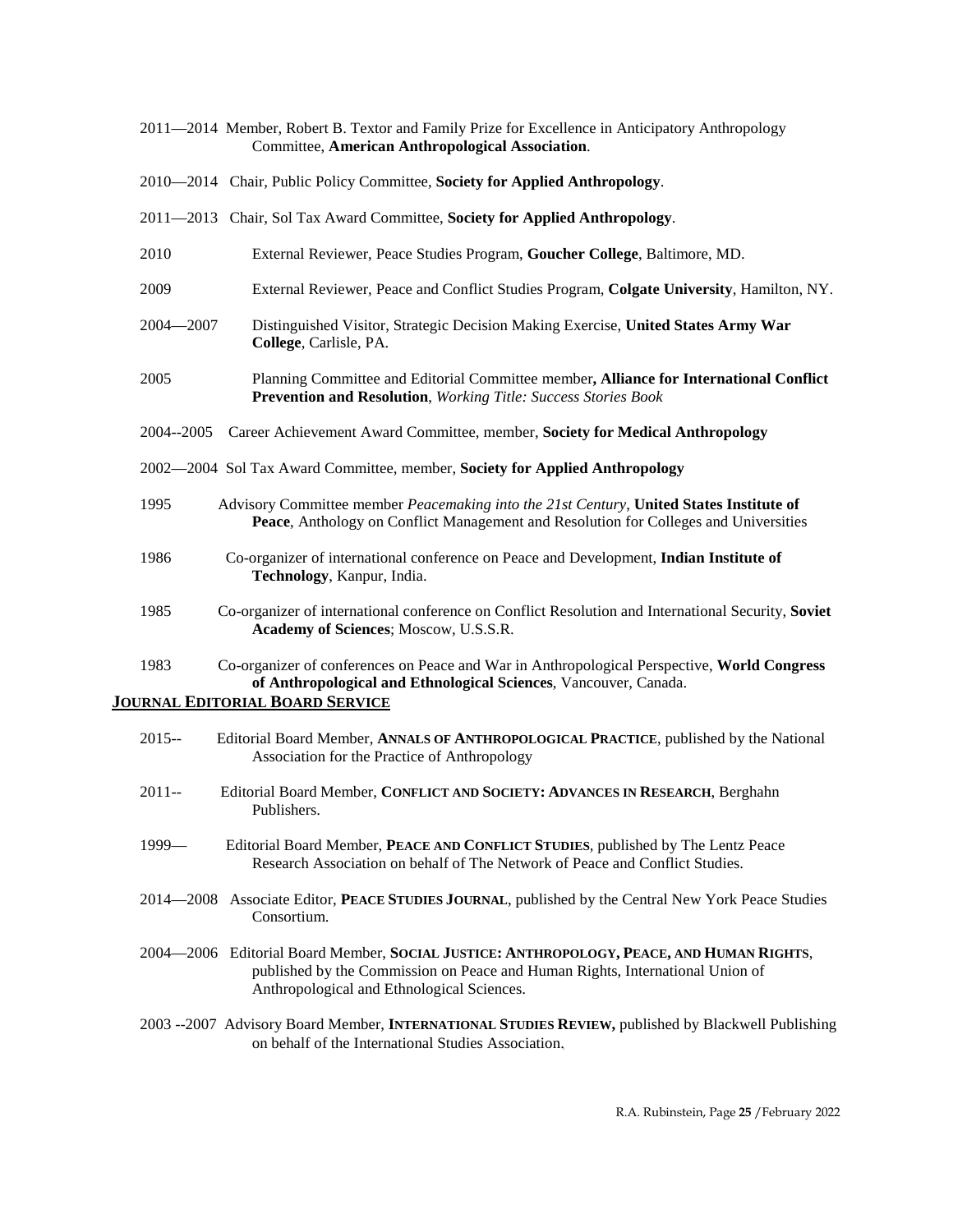- 2003 2006 Editorial Board member **MEDICAL ANTHROPOLOGY QUARTERLY**, published by the Society for Medical Anthropology.
- 2001—2005 Editorial Board member **QUALITATIVE HEALTH RESEARCH***,* Sage Publications.
- 1992—2004 Editorial Board member **ANTHROPOLOGY OF CONSCIOUSNESS**, published by the Society for the Anthropology of Consciousness.
- 1987—1999 Editorial Board member **CULTURAL DYNAMICS,** published by University of Gent, Belgium in cooperation with Brill Publishers.
- 1983—1998 Editorial Board member **JOURNAL OF THOUGHT: INTERDISCIPLINARY QUARTERLY**, published by the University of Oklahoma, College of Education.

# **PEER REVIEWER OF RESEARCH PROPOSALS FOR**:

- o Austrian Science Fund (FWF)
- o British Columbia Health Care Research Foundation
- o Carnegie Commission on Preventing Deadly **Conflict**
- o Center for Advance Studies in the Behavioral Sciences, Palo Alto California
- o Center for Disaster Management and Humanitarian Assistance, University of South Florida
- o The Compton Foundation
- o Office of Research Coordination, University of Ghent, Belgium.

#### **REFEREE OF ARTICLE AND BOOK MANUSCRIPTS FOR:**

#### **Journals**

- o *American Anthropologist*
- o *American Ethnologist*
- o *Anthropological Quarterly*
- o *Armed Forces and Society*
- o *The Behavioral and Brain Sciences*
- o *City and Society*
- o *Conflict Management and Peace Science*
- o *Contemporary Ethnography*
- o *Cultural Dynamics*
- o *Current Anthropology*
- o *Foundations*
- o *International Peacekeeping*
- o
- o *Journal of Health and Social Policy*
- o *Journal of Health Care for the Poor and Underserved*

#### **Book Publishers**

- o Allen and Unwin Publishers
- o Ashgate Publishers
- o Wm. C. Brown Publishers
- o John D. and Catherine T. MacArthur Foundation
- o National Institutes of Health
- o National Science Foundation
- o Netherlands Organization for Scientific Research (NWO)
- o Royal Military College of Canada, Academic Research Programme
- o Salomon Award, Office of Vice-President for Research, Brown University
- o The United States Institute of Peace
- o The Volkswagen Foundation
- o Wenner-Gren Foundation for Anthropological Research
	- o *Journal of the Royal Anthropological Institute*
	- o *Journal of State Building and Intervention*
	- o *kritisk etnografi: Swedish Journal of Anthropology*
	- o *Medical Anthropology Quarterly*
	- o *New Ideas in Psychology*
	- o *Peace and Change*
	- o *Peace and Conflict Studies*
	- o *Qualitative Health Research*
	- Science, Technology and Human Values
	- o *Security Dialogue*
	- o *Social Science and Medicine*
	- Sociological Quarterly
	- o Palgrave Macmillan Publishers
	- o Paradigm Publishers

R.A. Rubinstein, Page **26** /February 2022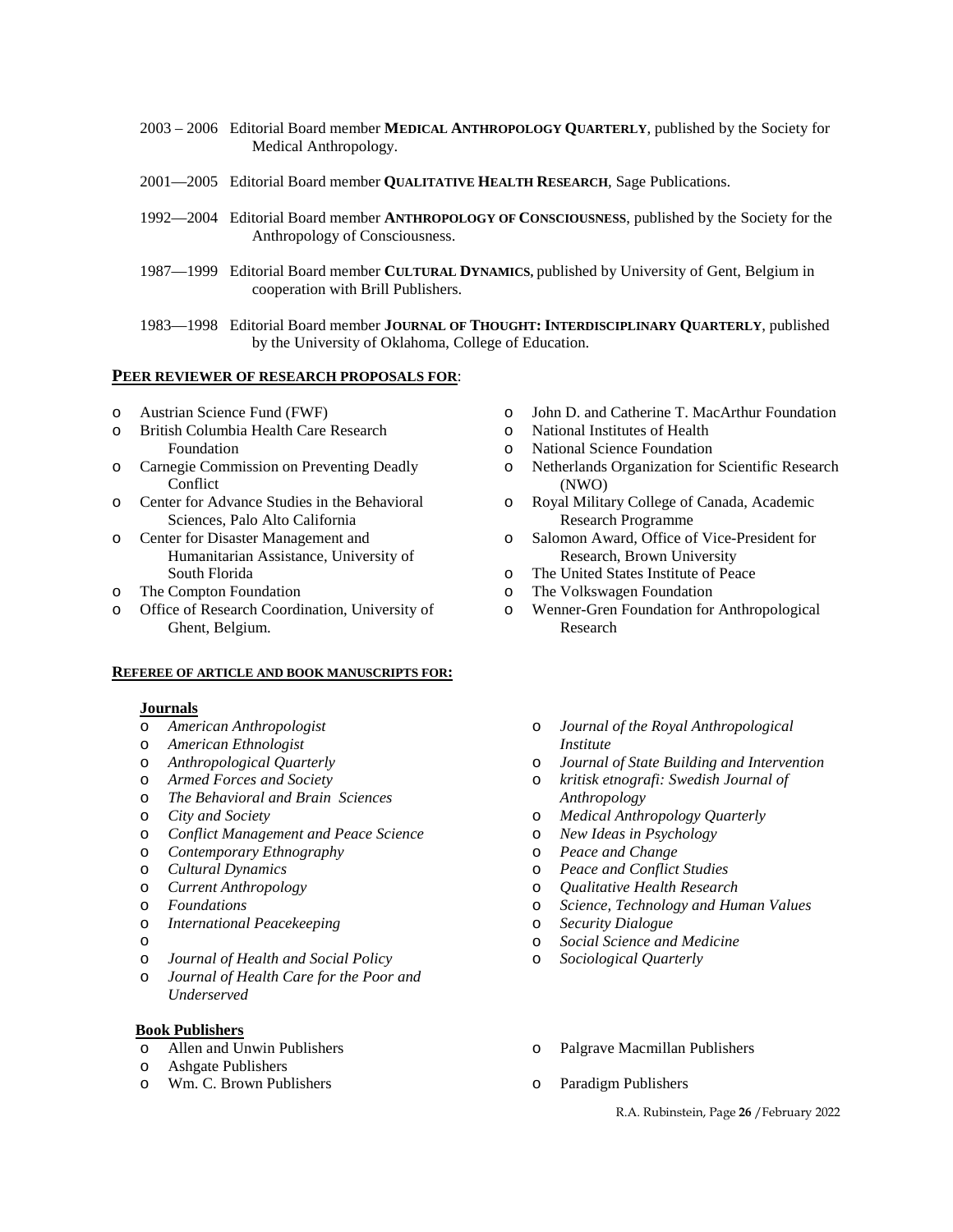- o Random House
- o Routledge Publishers
- o Syracuse University Press
- o Sage Publications
- o Intercultural Press
- o University of California Press

## **BOARDS AND COMMUNITY SERVICE**

- 2015— **Member**, Board of Directors, **The Bridgeway Group**, Cambridge, MA.
- 1999—2013 **Member**, Board of Directors, **The Ploughshares Fund**, San Francisco, CA Cowles Fund Committee, Audit Committee
- 2009—2011 **Member**, Board of Directors, **Central New York Peace Studies Consortium**, Syracuse, NY.
- 2008—2009 **Interim President**, **Central New York Peace Studies Consortium**, Syracuse, NY
- 2002—2007 **Member,** Board of Directors, **Syracuse Jewish Family Service**, Syracuse, NY. Strategic Planning Committee
- 2001—2003 **Member**, **Onondaga/Syracuse Commission on Human Rights**, Syracuse, NY.
- 1995—1997 **Member**; **Black Leadership Commission on AIDS**, Syracuse, NY.
- 1993—1995 **Co-Chair**, International Health and Infectious Disease Study Group, **Society for Medical Anthropology**.
- 1989—1991 **Chairman**, Board of Directors, **Australian Health Action Associates**.
- 1988— 2018 **Co-Chair**, International Union of Anthropological and Ethnological Sciences, Commission on Peace and Human Rights.
- 1983—1988 **Executive Secretary** (1983-1988), International Union of Anthropological and Ethnological Sciences, Commission on Peace and Human Rights.
- 1981—1988 **Member**, Board of Directors, **Seminary Co-operative Bookstore, Inc.**, Chicago, Illinois, 60637.
- 1988 **Member**, Task Force on Community Service, **Illinois Ethnic Consultation**

# **INVITED LECTURES, PROFESSIONAL PAPERS, CONFERENCE PARTICIPATION (Selected)**

- 2021 "Ethics in Peer Review and Publishing," **Annual Meeting of the American Anthropological Association**, Baltimore, MD, 18 November.
- 2021 ""Lead in Syracuse: Implementing the 2020 Lead Ordinance," Robert A. Rubinstein and Sandra D. Lane, **2021 Key Community Insights Roundtable on Lead Poisoning**, Syracuse, NY, 7 October.
- 2019 "Insights from the Marine Corps Organizational Culture Research (MCOCR) Project Roundtable. **Interuniversity Seminar on Armed Forces and Society**, Reston, VA, 8 November.
- o University of Chicago Press
- o University of Pennsylvania Press
- o Wadsworth Publishing
- o Westview Press
- o Zed Books
- o National Research Council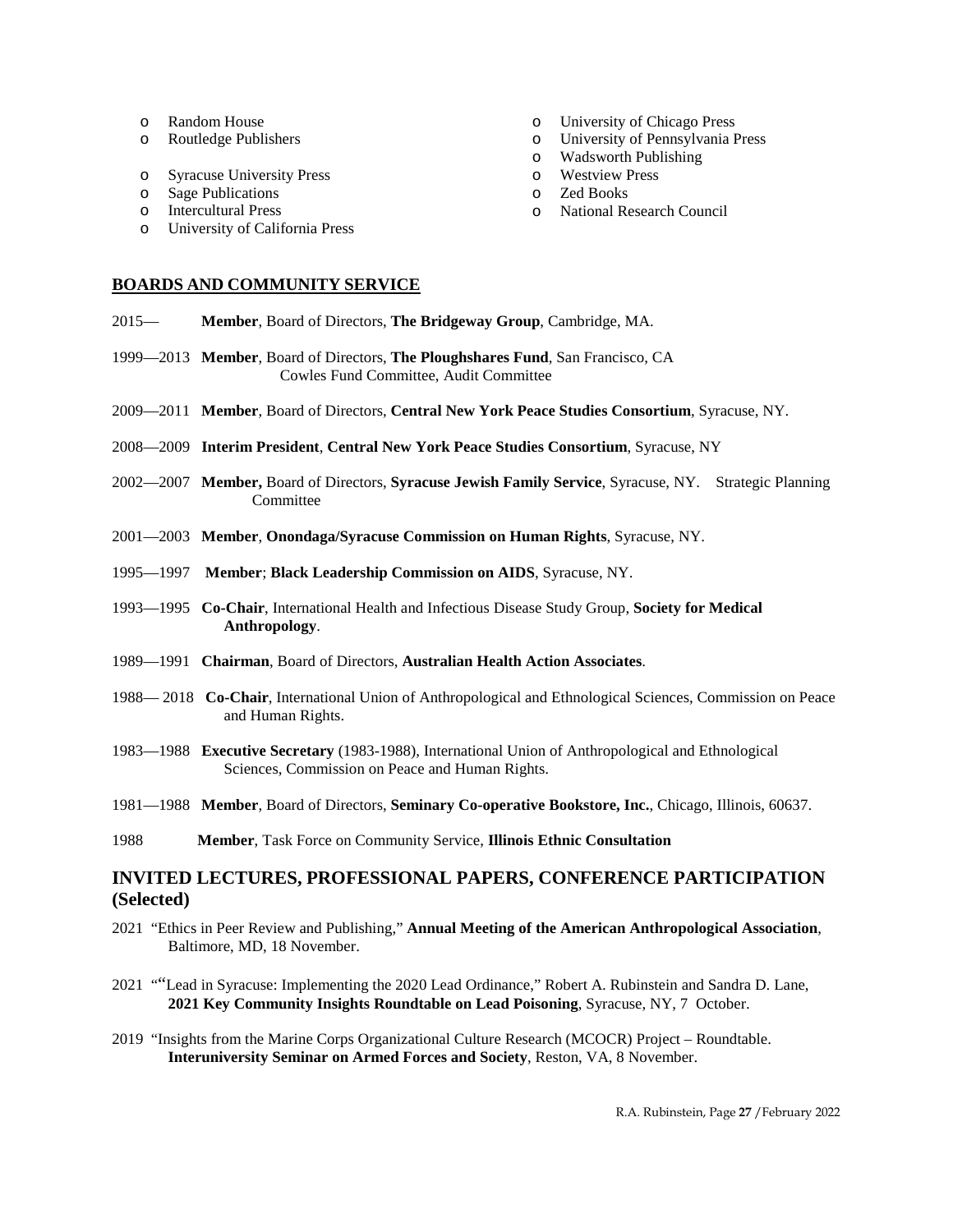- 2017 "Institutional Change as Community Development," **Annual Meeting of the Network for Continuous Change and Innovation**, Minneapolis, MN, 28 July 2017.
- 2017 "Anthropological Engagement at the SUNY Upstate Medical University," Robert A. Rubinstein and Sandra D. Lane. **77th Annual Meeting of the Society for Applied Anthropology**, Santa Fe, NM, 31 April 2017.
- 2016 "Practice, evidence and ethics: communicating knowledge developed through practice," **115th Annual Meeting of the American Anthropological Association**, Minneapolis, MN, 19 November 2016.
- 2016 "Public health policies failing low-income African American families: Evidence from Syracuse, NY," Keefe, Robert Sandra D. Lane and Robert A. Rubinstein,. 144th annual meeting of the **American Public Health Association**, Denver, CO., 2 November 2016
- 2016 ""Journeys in CAQDASland," CAQDAS Projects Digital Repositories' Best Practices, organized by the **Qualitative Data Repository**, 28 October 2016
- 2016 "Ethnography and Intervention in Complex Emergencies: Tensions between Local and Organizational Cultures," **Bilkent University**, Ankara, Turkey, 14 March 2016.
- 2015 "Blood in the Street: Martyrdom, Memorialization, and Memory in the Rustbelt," Robert A. Rubinstein and Sandra D. Lane, **American Anthropological Association Annual Meeting,** Denver, CO, 21 November 2015
- 2015 "Humanitarian-Military Coordination: Balancing Costs and Benefits," **United States Naval War College**, Newport, RI, 10 September. {invited}
- 2015 "Military Culture and Humanitarian Actions: Short-term Gains and Long-term Losses," presented at the workshop 'Lost in Translation? The Impact of Military Organizational Culture on Multinational Cooperation' hosted by the **Centre for International and Defence Policy (CIDP) at Queen's University** in Kingston, Ontario, Canada, 17-18 April 2015.
- 2015 "Two Decades of Trachoma Control Research and Program Development," Robert Rubinstein and Sandra Lane, T**he School of Health Sciences of the Sage Colleges**, Albany, NY, 10 April 2015. {invited}
- 2015 "The Trauma Response Team: A Community Intervention for Gang Violence," Robert A. Rubinstein, Arnett Haygood-El, Timothy Jennings-Bey, and Sandra D. Lane, **Society for Applied Anthropology annual meeting**, Pittsburgh, PA, 26 March 2015.
- 2015 "Does Citizenship Require Sacrifice," State of Democracy Lecture, **The Maxwell School of Syracuse Universit**y, Syracuse, NY 13 February. {invited}
- 2014 "Culture, Interagency Dynamics and Health in the Middle East," Middle East Forum, Center for Regional Studies, **United States Naval Academy**, 2 October {invited}
- 2014 "From Intention to Institutionalization: Trajectories of Cultural Anthropology in the U.S. Department of Defense (DoD), **Annual Meeting of the Society for Applied Anthropology**, Albuquerque, NM, 19 March.
- 2014 "Failing Fathers: Health Disparities and Public Policy," (with Sandra D. Lane) **Annual Meeting of the Society for Applied Anthropology**, Albuquerque, NM, 22 March
- 2013 "From State to Street: Old Wounds, New Challenges and Potentials for Israel-Arab Peace" Scholar in Residence, **Woodlands Community Temple**, White Plains, NY. This residency encompassed three lectures: "Setting the Stage," "Barriers and Challenges," and "Strategies for Reversal," 25-27 October 2013. {invited}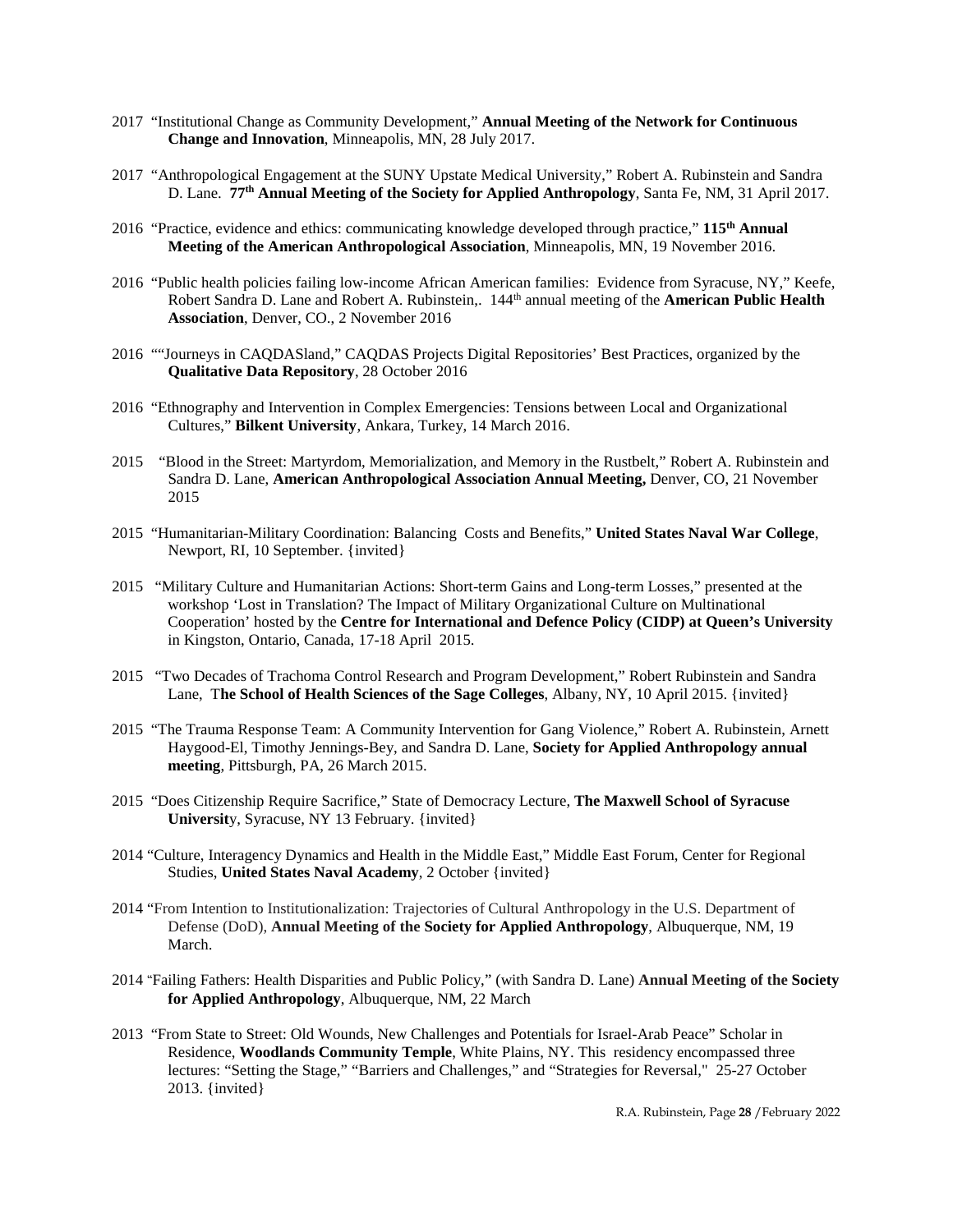- 2013 "Anthropological Contributions to Preventing Blinding Eye Disease in Egypt," Rubinstein, Robert and Sandra D. Lane Brooks Museum Lecture, **SUNY Cortland**, 20 March 2013.{invited}
- 2013 "Peacekeeping and Policing: International Intervention in the Middle East and Beyond," School of Public and International Affairs, **North Carolina State University**, 6 February 2013. {invited}
- 2012 "Knowledge Production and Policy Formulation in Health Care Reform: Who Are the Uninsured?" (with Sandra D. Lane). Paper presented at the 2012 Annual Meeting of the **American Anthropological Association**, San Francisco, CA, 16 November 2012.
- 2012 Session Organizer: Anthropologies of Public Policy, 2012 Annual Meeting, **American Anthropological Association**, San Francisco, CA., 16 November.
- 2012 "Focused Life Histories of Uninsured Patients at a Free Clinic," Paper presented at the 2012 Annual Meeting, **Society for Applied Anthropology**, Baltimore, MD, 30 March.
- 2012 Roundtable Organizer: Anthropological Approaches to Public Policy Teaching and Training, 2012 Annual Meeting, **Society for Applied Anthropology**, Baltimore, MD, 29 March.
- 2011 "Culture the military and humanitarian action," Conference on Accounting for Culture in the Military: Implications for Future Humanitarian Cooperation, jointly sponsored **by The Curb Center for Art, Enterprise and Public Policy** at Vanderbilt University **and The Woodrow Wilson International Center for Scholars**, Washington, D.C., 9 December 2011. {invited}
- 2011 "Conflict and Cooperation in the 'Arab Spring:' Prospects for Democratic Transformation in the Middle East," 13th Annual Pearl A. and Albert E. Mall Lecture, **Binghamton University**, 11 May 2011. {invited}
- 2011 "Culture and Conflict Management,"  $10<sup>th</sup>$  Sustainment Brigade of the  $10<sup>th</sup>$  Mountain Division of the United States Army, Fort Drum,20 July 2011. This presentation was part of the brigade's preparation for deployment to Afghanistan as part of Operation Enduring Freedom. {invited}
- 2011 "Exploring the International Responses to the Use of Child Soldiers," Panel discussion leader, Impunity Watch Annual Conference, "Humans as Commodities: Child Soldiers." College of Law, Syracuse University, 8 April 2011. {invited}
- 2011 "Representation and response: culture and conflict transformation," invited paper for the Conflict and Culture Roundtable, jointly sponsored by **the Aoyama Gakuin University** and **the Japan Foundation**, New York, NY, 19 February 2011. {invited}
- 2010 "The Specificity of Culture in Cooperative Relationships," Workshop on Unifying Social Frameworks, **National Research Council**, Washington, D.C., 16-17 August 2010 {invited}
- 2010 "Perverting Peacekeeping," Peace and Conflict Studies Program, **Colgate University**, Hamilton, NY, 8 March 2010. {invited}
- 2009 "Failing Fathers: Rockefeller Drug Laws and Victim Blaming," (with Sandra D. Lane) **American Anthropological Association Annual Meeting**, Philadelphia, 2 December 2009.
- 2009 "Culture in the Military: The Armed Forces and Peacekeepers," **United States Naval Academy**, 28 October 2009. {invited}
- 2009 "Retrospective Attribution, Ritual Pollution and Master Narratives in Anthropology's Engagements with the Military," presented in the SFAA/SAR Plenary Session, Scholars, Security and Citizenship, **Annual Meeting of the Society for Applied Anthropology**, 19 March 2009.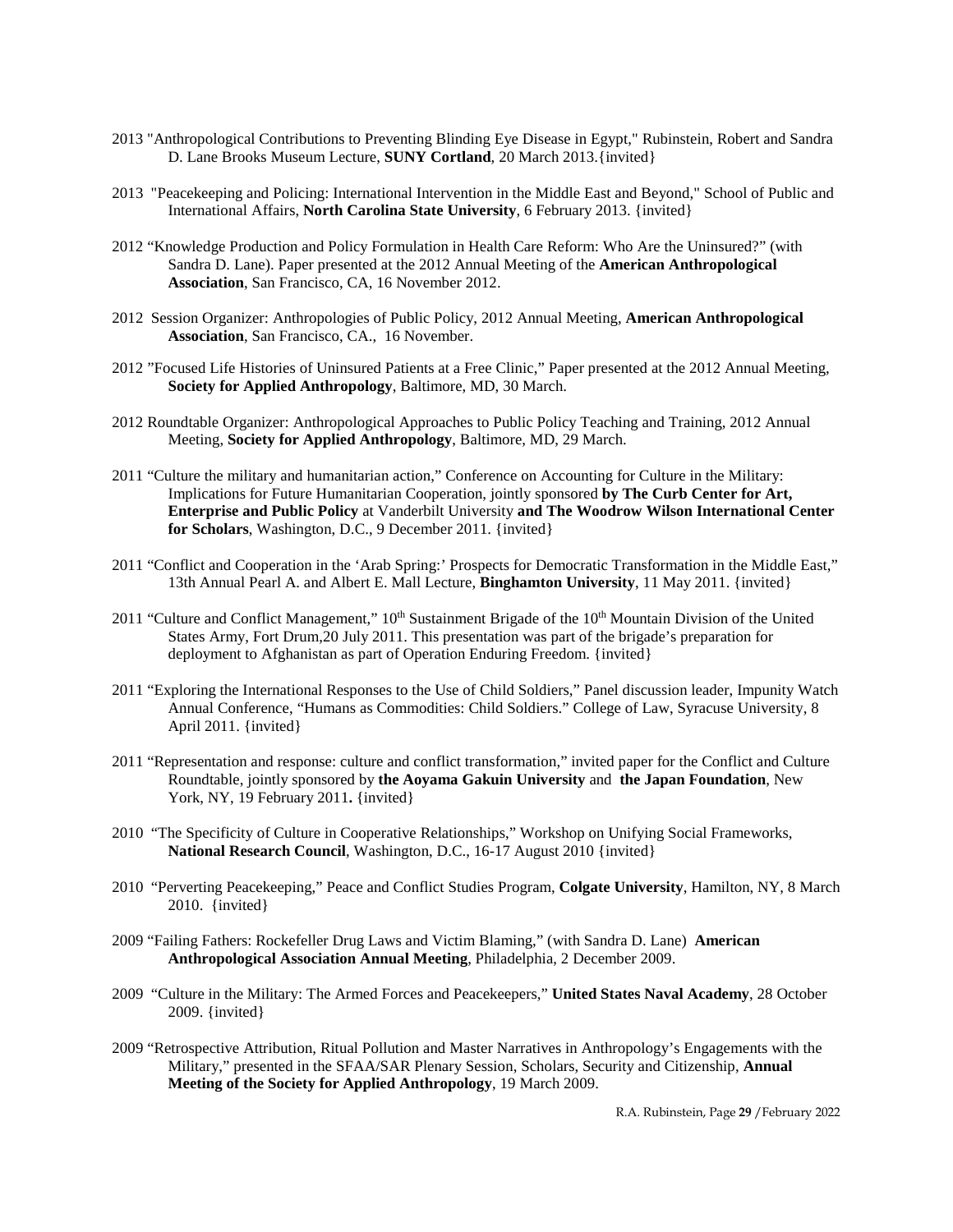- 2009 "United Nations, Peacekeeping and Conflict Management: Principles and Practices," Keynote Address, **Central New York Model United Nations**, 9 January 2009. {invited}
- 2008 "Cultural Sensitivities in Building Health Capacity," Paper presented at the symposium Culture, Health and Human Security in the Middle East, sponsored by the **Assistant Secretary of Defense for Health Affairs**, Washington, DC, 3 December. {invited}
- 2008 "The Known and the Unknowable: An Anthropological Perspective on the Origins of the Iraq War," Paper presented at the session "Critical Ethnographic Perspectives on the War in Iraq," 2008 **Annual Meeting of the American Anthropological Association**, San Francisco, CA, 21 November 2008.
- 2008 "Ethics, Engagement and Experience: Anthropological Excursions in Culture and The Military," Paper presented at the seminar "Scholars, Security and Citizenship," **School of Advanced Research on the Human Experience**, Santa Fe, NM 24-25 July 2008. {invited}
- 2008 "Reducing the rates of HIV in Upstate New York prisons among African American male inmates: The role of public health social workers," Robert H. Keefe, Sandra D. Lane, Robert A. Rubinstein, and Tara Tipley. Paper presented at the 136<sup>th</sup> annual meeting of the **American Public Health Association**, San Diego, CA. October.
- 2008 "Father incarceration and infant death in Syracuse, NY*,*" Robert H. Keefe, Sandra D. Lane, Brooke A. Levandowski, and Noah A. Webster. Paper presented at the 136<sup>th</sup> annual meeting of the **American Public Health Association**, San Diego, CA. October.
- 2008 "The role of structural variables leading to disparities in childhood lead poisoning, teen pregnancy, and tobacco use*,"* Robert H. Keefe, Sandra D. Lane, Brooke A. Levandowski, and Noah A. Webster. Workshop presented at the annual meeting of the **Association of State and Territorial Public Health Social Work** Conference, Birmingham, AL. March.
- 2008 "Macro-level risk factors leading to increased rates of HIV/AIDS among oppressed populations living in Syracuse, NY," Robert H. Keefe, Sandra D. Lane, and Robert A. Rubinstein. Paper presented at the **12th annual Shepard Symposium on Social Justice**. Laramie, WY. March.
- 2007 "Exchanges of Value: Reciprocity and Remittances in Peace Operations," Suprita Kudesia and Robert Rubinstein. Paper presented at the Pre-conference on Private Transnational Transfers, **Moynihan Institute of International Affairs**, 13 April 2007. {invited}
- 2007 "The Future of Iraq: Anthropological and Conflict Resolution Perspectives" presentation and panel discussion, **SUNY Cortland**, 5 April 2007. {invited}
- 2007 "Structural variables leading to childhood lead poisoning, teen pregnancy, and tobacco use," Robert H. Keefe, Sandra D. Lane, Noah A. Webster, and Brooke A. Levandowski. . Paper presented at the 135<sup>th</sup> annual meeting of the **American Public Health Association**, Washington, DC. November.
- 2006 "Discussion of Religious Experiences in Living in an Urban Context," invited participant, Making Sense in the City, European Science Foundation sponsored symposium, **University of Ghent**, Belgium, 17-20 December 2006. {invited}
- 2006. "The Anthropology of Peace, Conflict and International Security," Paper presented at the **105th Annual Meeting of the American Anthropological Association**, San Jose, CA, 18 November 2006.
- 2006 "Organizational Culture, Motivation and Multilateral Peacekeeping," Innovative **Approaches to Conflict Resolution Across the Disciplines Symposium, Binghamton University**, Binghamton, NY, 30 September.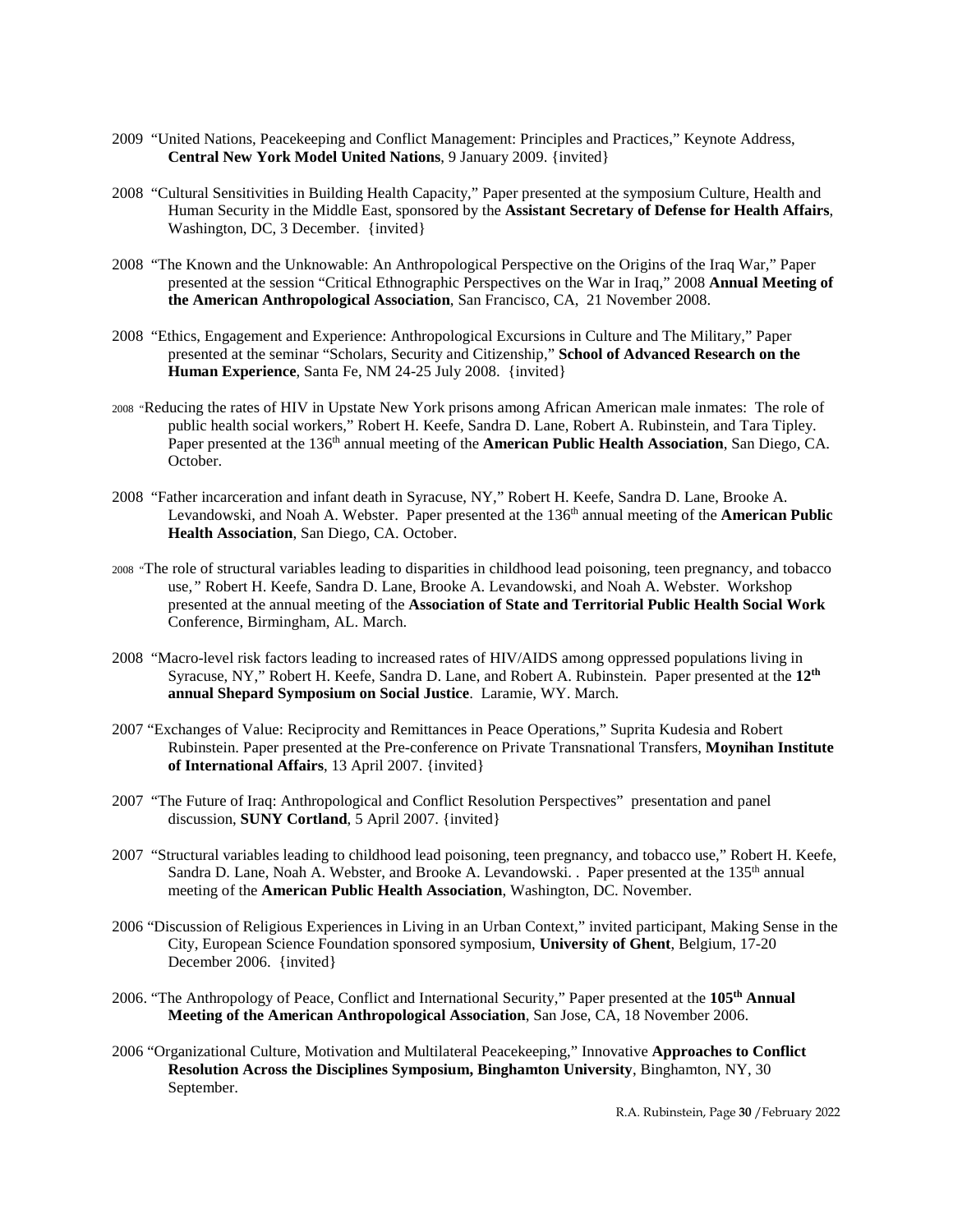- 2006 "Conflict Resolution," invited presentation to the National Security Studies Leadership Program, **Maxwell**  School of Citizenship and Public Affairs, Syracuse, NY, 27 July 2006. {invited}
- 2006 "Cultural Considerations in Integrated Operations," invited presentation, Joint Forces Staff College, **National Defense University**, Norfolk, VA, 5 July 2006. {invited}
- 2006 "HIV Transmission among African Americans Living in Syracuse, NY," Keefe, Robert, Sandra D. Lane, Robert A. Rubinstein, and Linda Wilson. 2006 **Hawaii International Conference on Social Sciences**, 2 June 2006.
- 2006 "Conflict Resolution," invited presentation to the **National Security Management Program**, Maxwell School of Citizenship and Public Affairs, Syracuse, NY, 26 April. {invited}
- 2006 "Childbirth as a pathway to spiritual transformation," Lane Sandra D., Robert A. Rubinstein, Ambika Krishnakumar, Robert Keefe, A. Seller, I. Borasky. Conference on Spiritual Transformation: New Frontiers in Scientific Research – Opportunities for Productive Collaboration among the Health and Psychosocial Sciences, Spiritual Transformation Public Symposium, **University of California, Berkeley** 5-7 April 2006.
- 2006 "Food Is Just Decoration: Urban Retail Food Markets and Health," Sandra D. Lane, Robert A. Rubinstein, and Robert H. Keefe. **Society for Applied Anthropology**, annual meeting, Vancouver, 2 April 2006.
- 2006 "Structural violence and racial disparity in HIV transmission: Community-level/ecological factors placing minority women at increased risk," Noah Webster, Sandra D. Lane, Robert A. Rubinstein, and Robert H. Keefe. **Yale University, Center for Interdisciplinary Research on AIDS** Conference. New Haven, CT. April.
- 2006 "Racial disparity in HIV transmission: A look at the social workers' role," Robert H. Keefe, L.M. Wilson, Sandra D. Lane, and Robert A. Rubinstein. Paper presented at the Annual Meeting of the **New York State Chapter of the National Association of Social Workers**. Saratoga Springs, NY. March.
- 2006 ''The Ethics of Political and Humanitarian Intervention,'' A Colloquium with Thomas Cushman and Robert Rubinstein, **Peace and Conflict Studies, Colgate University**, Lecture Series, 8 February. {invited}
- 2005 "Culture and Intervention," Presented at the **Department of Anthropology, Yale University**, New Haven, CT, 31 March**.** {invited}
- 2005 "Effective Leadership in Multilateral Peace Operations: An Anthropological Perspective." Paper presented at the 2005 Biennial Meeting of the **Interuniversity Seminar on Armed Forces and Society**, Chicago, IL, 22 October.
- 2005 "Racial disparity in HIV transmission between African American men their significant others: Investigating macro-level variables," Robert H. Keefe, Sandra D. Lane, Robert A. Rubinstein, and L. Bay-Cheng. Paper presented at the **New York State Perinatal Association**, Saratoga Springs, NY, 9-10 June.
- 2004 "Inter-organizational complexity in peace operations: the challenge of 'hybrid' operations," **Presented at the Conflict Analysis and Resolution Program, Sabanci University,** Istanbul, Turkey, 14 December. {invited}
- 2004 "'Deep Culture' in Hybrid Peace Operations: Multidimensional Training Challenges," Presented at the conference *Prepared for Peace? The Use and Abuse of "Culture" in Military Simulations, Training, and Education*, **The Pell Center for International Relations and Public Policy and the Watson Institute for International Studies**, New Port, RI, 6-7 December. {invited}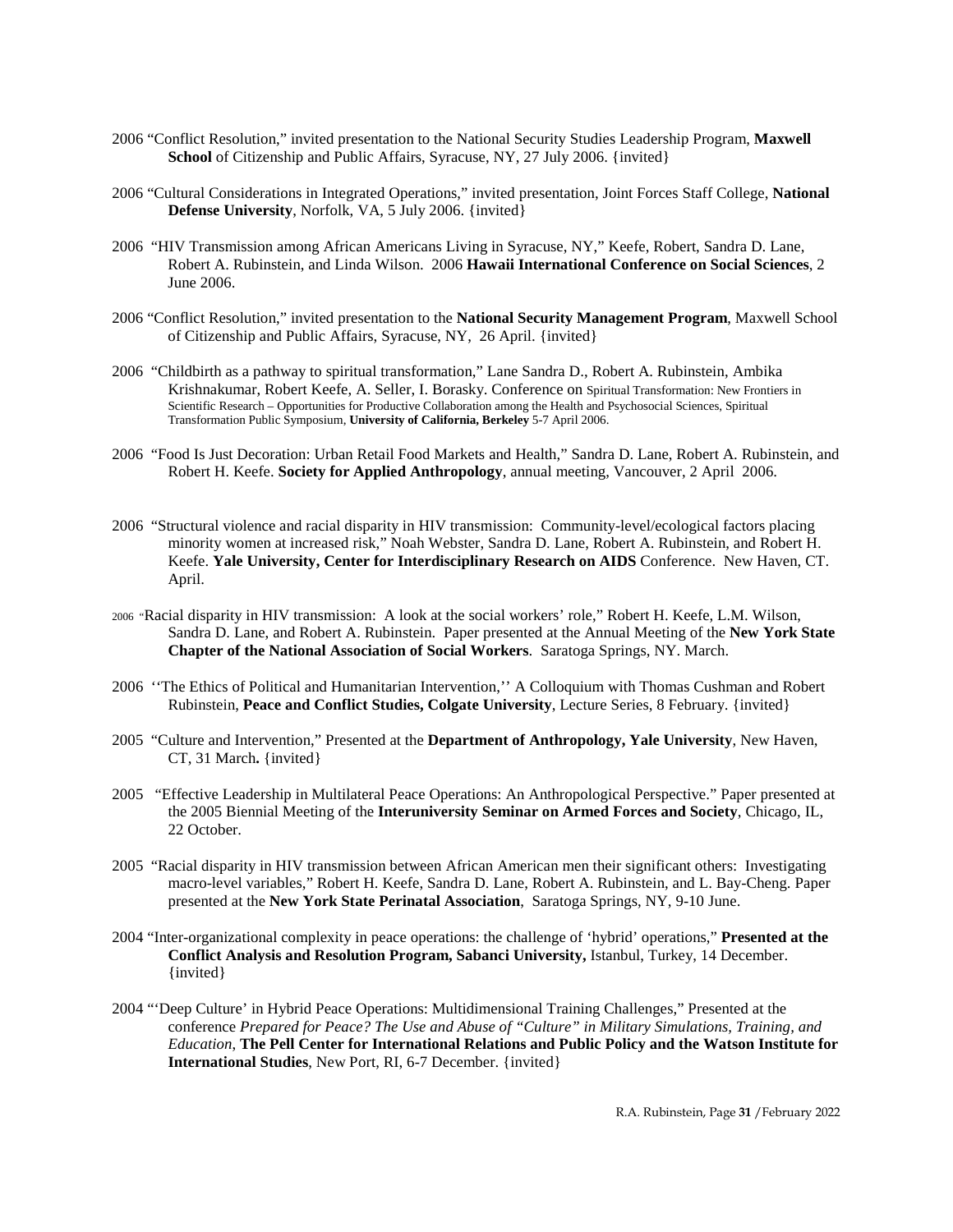- 2004 "Form and Meaning in Post-Conflict Stability Operations," Presented at the conference *Cultural Sensitivity Training: What, Why, Who, How?* at the **Watson Institute for International Affairs**, Brown University, Providence, RI, 30 October. {invited}
- 2004 "Challenges for the Next Decade for Peace and Conflict Studies," panelist presentation at the symposium, The State of the Art in Peace & Conflict Studies, **University of San Diego**, San Diego, CA, 25 October. {invited}
- 2004 Invited participant, **William and Flora Hewlett Foundation** conference to assess state of knowledge in conflict resolution. Washington, D.C., 2-3 April. {invited}
- 2004 "Hybrid Peacekeeping Operations," Peace Studies Program, **Colgate University**, 9 April. {invited}
- 2004 "Culture and Peacekeeping," presented to the **United Nations Department of Peacekeeping Operations**, Best Practices Unit, 29 January. {invited}
- 2003 Lane S.D. and R.A. Rubinstein, "Captive Populations: HIV Transmission in Correctional Facilities," in Diseases Without Borders: Ethical Aspects of Infectious Disease, the **Eleventh Annual President's Ethics Symposium, SUNY Upstate Medical University**, 29 October. {invited}
- 2003 "The Postmodern Military Reconsidered," presented at the **Inter-University Seminar on Armed Forces and Society**, 2003 Biennial International Conference, Chicago, IL, 25 October.
- 2003 Chair and Co-organizer with Rik Pinxten "Anthropological Perspectives on Identity and Conflict," at the **XVth International Congress of Anthropological and Ethnological Sciences**, Florence, Italy, 7 July.
- 2003 Chair and Co-organizer with Rik Pinxten "Migration, Culture and Human Rights," at the **XVth International Congress of Anthropological and Ethnological Sciences**, Florence, Italy, 7 July.
- 2002 "Ethical Challenges of an Anthropology of Complex Peace Operations," Paper presented at the 2002 annual meeting of the **American Anthropological Association**, New Orleans, LA, 23 November.
- 2002 "The Status of Anthropological Knowledge," **University of Gent**, Gent, Belgium, 15 April. {invited}
- 2002 "Cultures of Intervention: An Anthropological Approach to Peacekeeping," **University of British Columbia**, presented in the lecture series, "The Shifting Culture of Conflict: Perspectives on Conflict Prevention, Management and Resolution," sponsored by Green College and the Dispute Resolution Center, 28 January. {invited}
- 2001 "Politics and Peacekeepers: Experience and Political Representation Among United States Military Officers," Paper presented at the 2001 annual meeting of the **American Anthropological Association**, Washington, DC, 30 November.
- 2001 "Social Movements, Social Justice and Peacemaking: Theory and Practice in Peace and Conflict Studies," **Bryn Mawr College-Haverford College** Peace and Conflict Studies Program, 10 April. {invited}
- 2001 "Culture and Mediation," Center for the Study of Conflicts, **University of Barcelona**, 31 May. {invited}
- 2000 "Risk and Response: Weapons of Mass Destruction and Anthropological Responsibilities," Annual Meeting of the **American Anthropological Association**, San Francisco, CA 15 November.
- 2000 "Beliefs of Science: A Cognitive Process Approach," **41st Boston Colloquium for Philosophy of Science**, Center for Philosophy and History of Science, Boston University, 23 October. {invited}
- 2000 "Ralph Bunche: Reflections on his Life and Work," **Colgate University**, 21 October. {invited}

R.A. Rubinstein, Page **32** /February 2022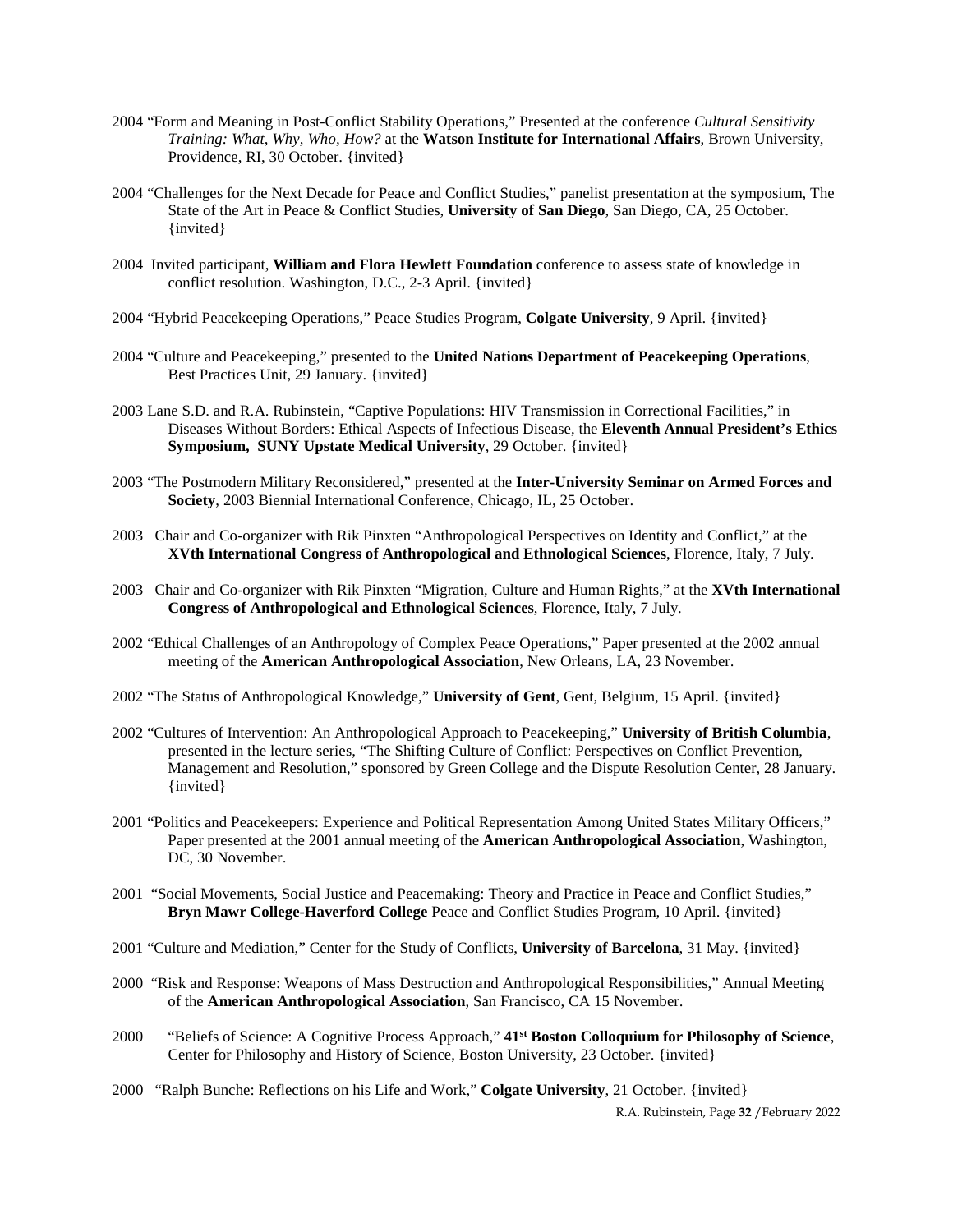- 2000 "The Cultural and Social Organizational Foundations of Peacekeeping," **Annual Meeting of the Peace History Society, Nobel Institute**, Oslo, Norway, 11 August.
- 2000 "Intervention, Identity, and the Reshaping of International Cooperation," 18<sup>th</sup> General Conference of the **International Peace Research Association**, Tampere, Finland, 5 August.

#### **COMPLETED DOCTORAL DISSERTATIONS CHAIRED AT SYRACUSE UNIVERSITY**

- 2021 Sanchez, Shaundel *Alhamdulilah, We Live in a Muslim Country: Searching for Safety and Constructing Belonging*. Ph.D. Dissertation, Anthropology. **Recipient: Syracuse University, Outstanding Dissertation Award, 2020**
- 2014 Keles, Fethi *Ways of Refuge: Bosnians in Central New York in Ethnographic Perspective*. Ph.D. Dissertation, Anthropology.
- 2011 Amati, Jill Priest *Meeting of the Minds: Perceptions and Experiences with School-based Mental Health Services*. Ph.D. Dissertation, Anthropology. **Recipient: Syracuse University Doctoral Prize, 2011**
- 2009 Weissman, Marsha *Prelude to Prison: Student Perspectives on School Suspension*. Ph.D. Dissertation, Social Sciences.
- 2007 Farag, George *Diaspora and Transitional Administration: Shiite Iraqi Diaspora and the Administration of Post-Saddam Hussein Iraq*. Ph.D. Dissertation, Anthropology.
- 2007 Gaiba, Francesca *Straight Women and Gay Men Friends: A Qualitative Study*. Ph.D. Dissertation, Anthropology.
- 2006 Peshkova, Svetlana *Otinchalar in the Ferghana Valley: Islam, Gender and Power*. Ph.D. Dissertation, Anthropology.

## **Recipient: Syracuse University, Outstanding Dissertation Award, 2007**

- 2006 Morrissey, Suzanne *Life Strategies: Motherhood, Urban Poverty, and the WIC Program in Syracuse, New York.* Ph.D. Dissertation, Anthropology.
- 2005 Fosher, Kerry *"I'm Just Thinking Out Loud Here": Making U.S. Homeland Security at the Local Level*. Ph.D. Dissertation, Anthropology.

#### **Recipient: Syracuse University, Outstanding Dissertation Award, 2006**

2004 Cuhadar, Cerag Esra *Evaluating Track Two Diplomacy in Pre-Negotiation: A Comparative Assessment of Track Two Initiatives on Water and Jerusalem in the Israeli-Palestinian Conflict*. Ph.D. Dissertation, International Relations.

#### **Recipient: Syracuse University, Outstanding Dissertation Award, 2005**

- 2002 Yoo, Donghee *Media, Culture and the Transformation of the Protracted Inter-Korean Conflict*. Ph.D. Dissertation, Social Sciences.
- 2001 Funk-Unrau, Cornelius If The Lubicon Lose We All Lose: A Case Study Of Interchurch Advocacy And Intervention In An Aboriginal Land Rights Conflict, Ph.D. Dissertation, Social Sciences.

#### **COMPLETED DOCTORAL DISSERTATIONS, COMMITTEE MEMBERSHIPS**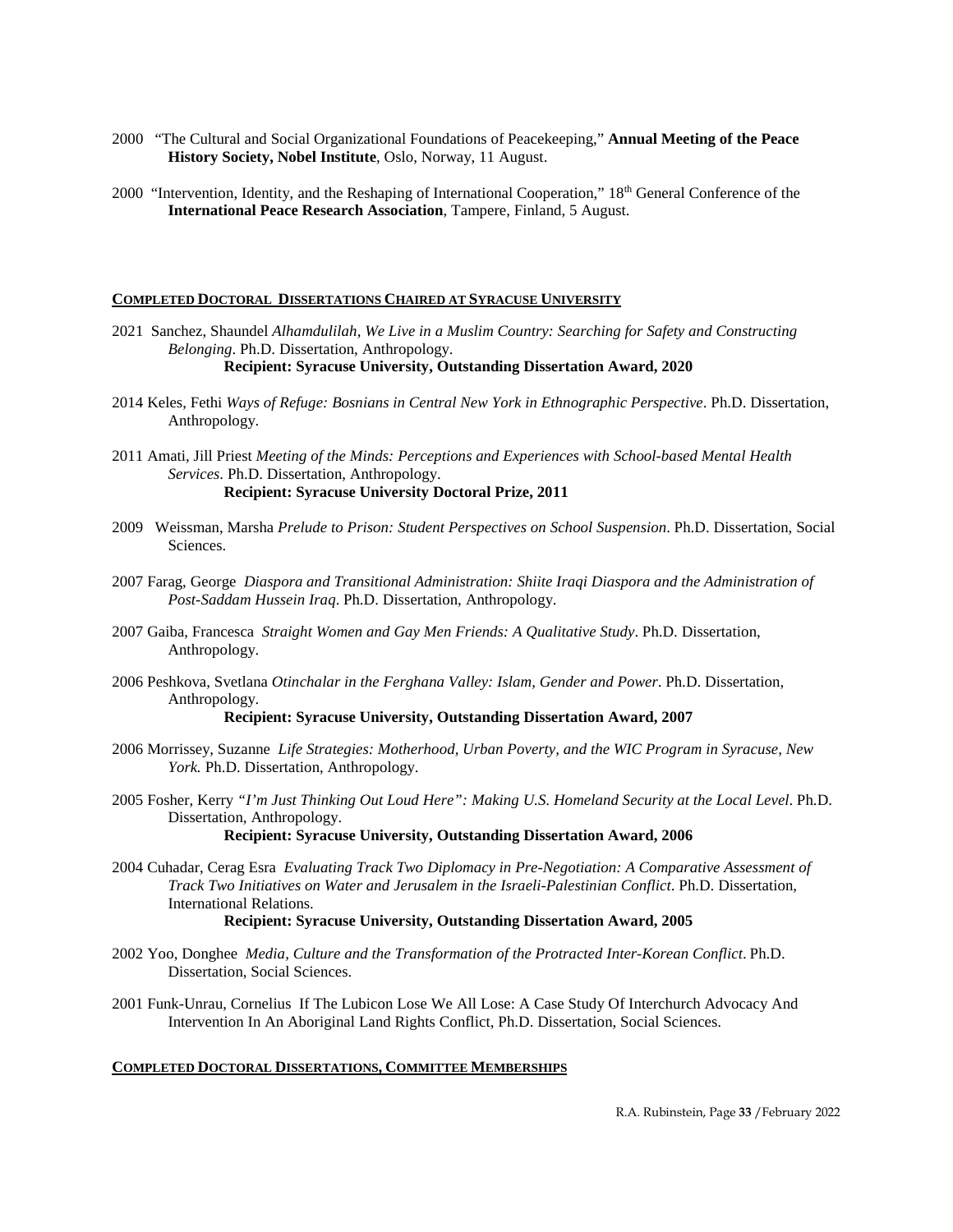- 2019 Alawadhi, Reem "*Environmental Citizenship in Kuwait: Finding Meaning and Mobility*," Ph.D. Environmental and Natural Resources Policy Program, SUNY College of Environmental Science and Forestry.
- 2019 Boza Cuadros, Maria Fernanda *"Southern Landscapes: Coastal Arequipa and the Republic of Peru (1821- 1879),"* Ph.D. dissertation, Department of Anthropology, The Maxwell School of Syracuse University.
- 2013 Thomas, Mark *"Father Involvement in Low-Income Families: Evidence on Predictors of Involvement from Two Large Scale Maternal-Child Health Datasets,"* Ph.D. Dissertation, Department of Child and Family Studies, David B. Falk College of Sport and Human Dynamics.
- 2012 Huntington, Sally "'*Roadblocks, Stop Signs' Health Literacy, Education and Communication at a Free Medical Clinic*" Ph.D. Dissertation, School of Education.
- 2012 Norton, Holly, *Estate by Estate: The Landscape of the 1733 St. Jan Slave Rebellion*. Ph.D. Dissertation, Anthropology.
- 2011 Servigna, Ana *Transforming the City: An Ethnography of Contested Public Space in Venezuela*, Ph.D. Dissertation, Anthropology.
- 2007 Selmeski, Brian *Multicultural Citizens, Multicultural Men: Indigineity, Masculinity and Conscription in Ecuador.* Ph.D. Dissertation, Anthropology.
- 2007 Oh, David *Ethnic Identity and Transnational Media: The Relationship Between Second-Generation Korean American Adolescent Ethnic Identity and Transnational Korean Film*. Ph.D. Dissertation S.I. Newhouse School of Communication.
- 2006 Zhang, Ting *A Screened Window on the World? The Framing of U.S. News and Public Opinion*. S.I. Newhouse School of Communication.
- 2005 Denhart, Loretta *Helping New Neighbors: Resettlement Workers' Construction of Refugee Identity*. Ph.D. Dissertation, Social Sciences.
- 2004 Morris, Pam *Explicating Culture and its Influence on Magazine Advertisements*. Ph.D. Dissertation. S.I. Newhouse School of Communication.
- 2003 Jones, Sharon *The Economic Trends in Immigration Policy: A Comparative Analysis of the Entrepreneur/Investor Program in Canada, United States and Australia*. Ph.D. Dissertation, Political Science.
- 2002 Evenson, Krisan *Sources of Canadian Political Values: A Comparison of Teacher and Student Cohorts, Socialization Agents and Province Differences*. Ph.D. Dissertation, Political Science.
- 2002 Fordham, Traci *Cultural Capital and the Making of "Blue Blazer Kids:" An Ethnography of a Youth Exchange Program*. Ph.D. Dissertation, Social Sciences.
- 2002 Kyrou, Christos *Variation in Perception of Risk and of Conflict Intensity in an Environmental Conflict. Case Study: Wolf Reintroduction in Coos County, NH*., Ph.D. Dissertation, Environmental Sciences, SUNY College of Environmental Sciences and Forestry.
- 1997 Chess, Caron *Risk Communication as an Organizational Response: Three Cases of Chemical Manufacturers*. Ph.D. Dissertation, Environmental Science, SUNY College of Environmental Science and Forestry.
- 1995 Rao, Bhuvana *"Is She Ill or is She Not": Female Sexuality, Gender Ideologies, and Women's Health in Tehri Garhwal, North India*. Ph.D. Dissertation, Anthropology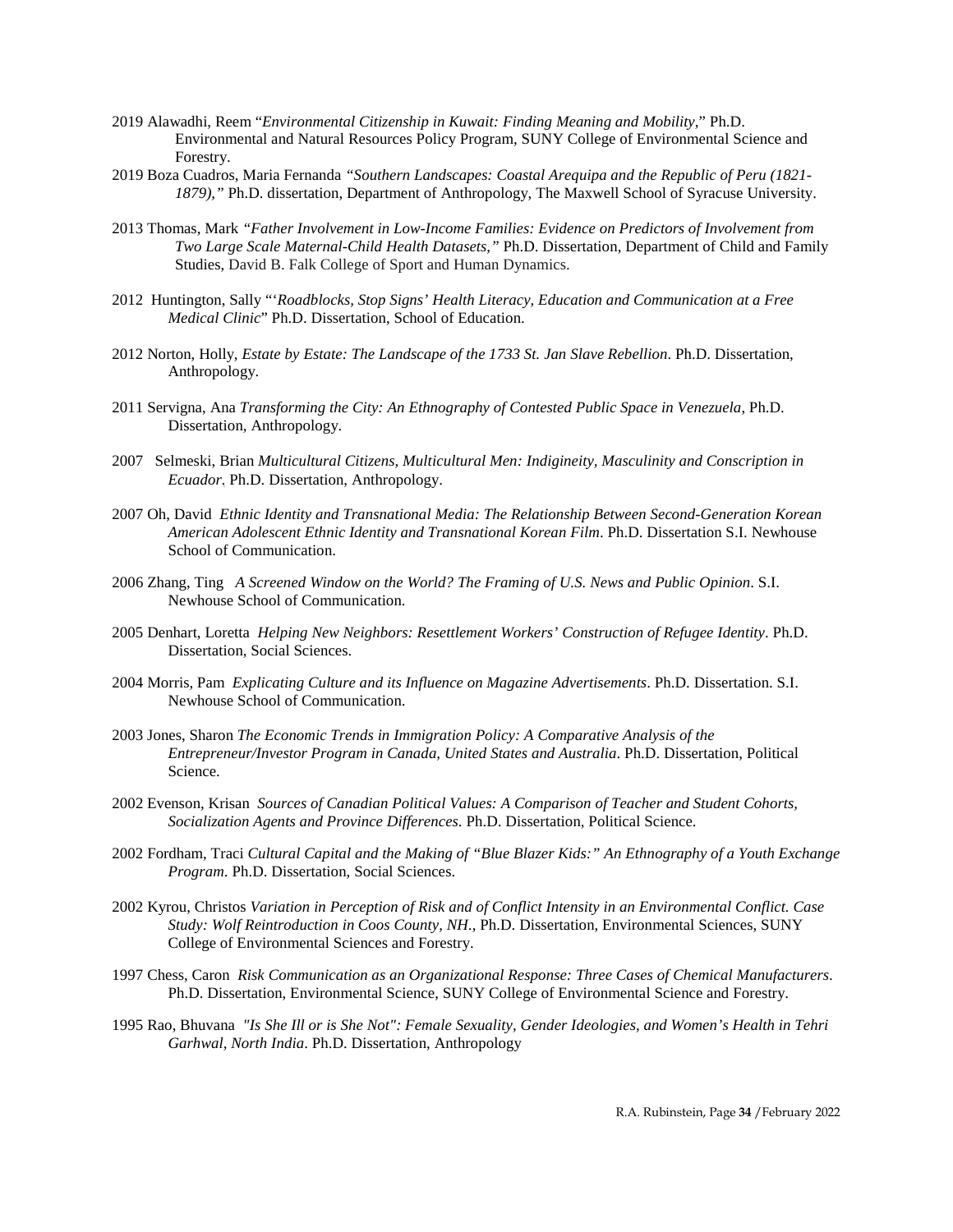# **MASTER'S PAPERS**

Reader for 45 MA Papers in International Relations submitted to the Maxwell School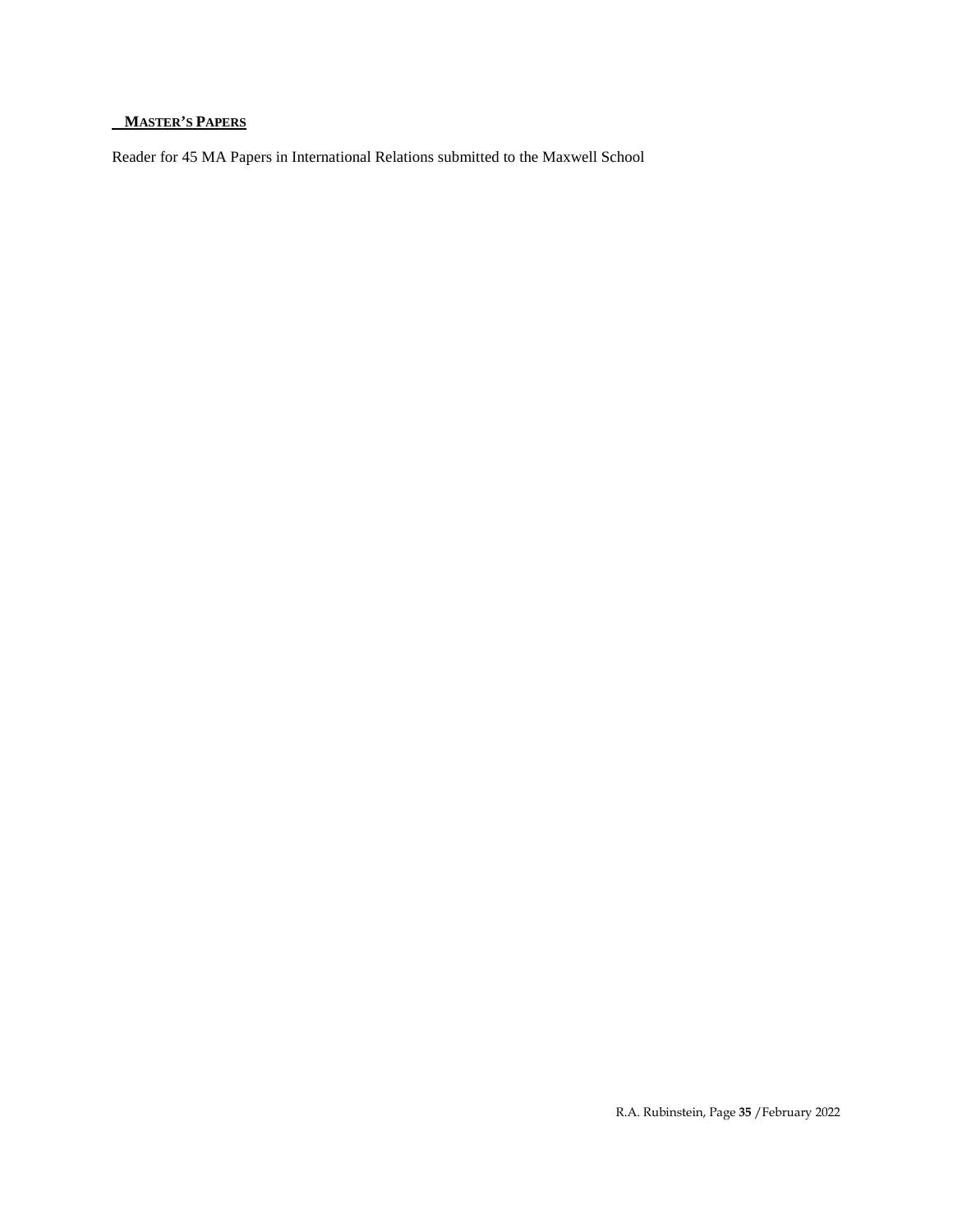# **PROFESSIONAL SERVICE TO SYRACUSE UNIVERSITY**

# **UNIVERSITY**

# **University Senate**

| $2007 - 2020$<br>$2001 - 2004$ | Senator (elected, representing Maxwell School and College of Arts and Sciences)                                                                                                                                                               |
|--------------------------------|-----------------------------------------------------------------------------------------------------------------------------------------------------------------------------------------------------------------------------------------------|
|                                | Service on Senate Standing Committees                                                                                                                                                                                                         |
| $2015-$                        | Academic Affairs                                                                                                                                                                                                                              |
|                                | Member                                                                                                                                                                                                                                        |
| $2007 - 2010$                  | Academic Freedom, Tenure and Professional Ethics<br>Chair (elected)                                                                                                                                                                           |
| $2002 - 2006$                  | Member                                                                                                                                                                                                                                        |
|                                | Appointments and Promotions                                                                                                                                                                                                                   |
| $2013 - 2015$                  | Chair (elected)                                                                                                                                                                                                                               |
| $2012 - 2013$                  | Member                                                                                                                                                                                                                                        |
|                                | Diversity                                                                                                                                                                                                                                     |
| 2001-2002                      | Member                                                                                                                                                                                                                                        |
| $2010 - 2012$                  | Research<br>Member                                                                                                                                                                                                                            |
|                                |                                                                                                                                                                                                                                               |
|                                | Service on Senate ad hoc Committees                                                                                                                                                                                                           |
| 2018--2019                     | Member, Ad Hoc Committee on Centers and Institutes, appointed by the University Senate<br>Agenda Committee.                                                                                                                                   |
| $2014 - 2015$                  | Member, Ad Hoc Committee on the Status of Professors of Practice, appointed by the<br>University Senate Academic Affairs Committee.                                                                                                           |
| $2012 - 2013$                  | Member ad hoc Committee to Review University Grievance Policies and Procedures                                                                                                                                                                |
| <b>University-Wide</b>         |                                                                                                                                                                                                                                               |
| $2014 - 2015$                  | Task Force on All University Tenure and Promotion Committee, appointed by the<br>University Senate Agenda Committee and the Provost and Vice Chancellor, Member.<br>Center for Graduate Preparation and Achievement Faculty Advisory Council, |
| $2010 -$                       | Member                                                                                                                                                                                                                                        |
| 2005                           | Committee to Review Study in Israel, Division of International Programs Abroad, Member                                                                                                                                                        |
| 2004                           | Planning Committee, Brown v. Board of Education Commemoration, Member                                                                                                                                                                         |
| 2002                           | Interdisciplinary Committee on Responding to Crises and Catastrophes, Member                                                                                                                                                                  |
| <b>GRADUATE SCHOOL</b>         |                                                                                                                                                                                                                                               |
| 2019                           | Committee member, Summer Dissertation Competition                                                                                                                                                                                             |
| <b>MAXWELL SCHOOL</b>          |                                                                                                                                                                                                                                               |
| <b>School-Wide</b>             |                                                                                                                                                                                                                                               |

| $2020 -$ | Maxwell School Curriculum Committee                                                  |
|----------|--------------------------------------------------------------------------------------|
| $2018 -$ | Maxwell Faculty Council, ad hoc salary equity committee, member                      |
| 2016     | Maxwell School Research Leave Committee.                                             |
| 2016     | Committee to evaluate Maxwell School- Center for Strategic and International Studies |
|          | relationship                                                                         |
|          | <b>Faculty Council</b>                                                               |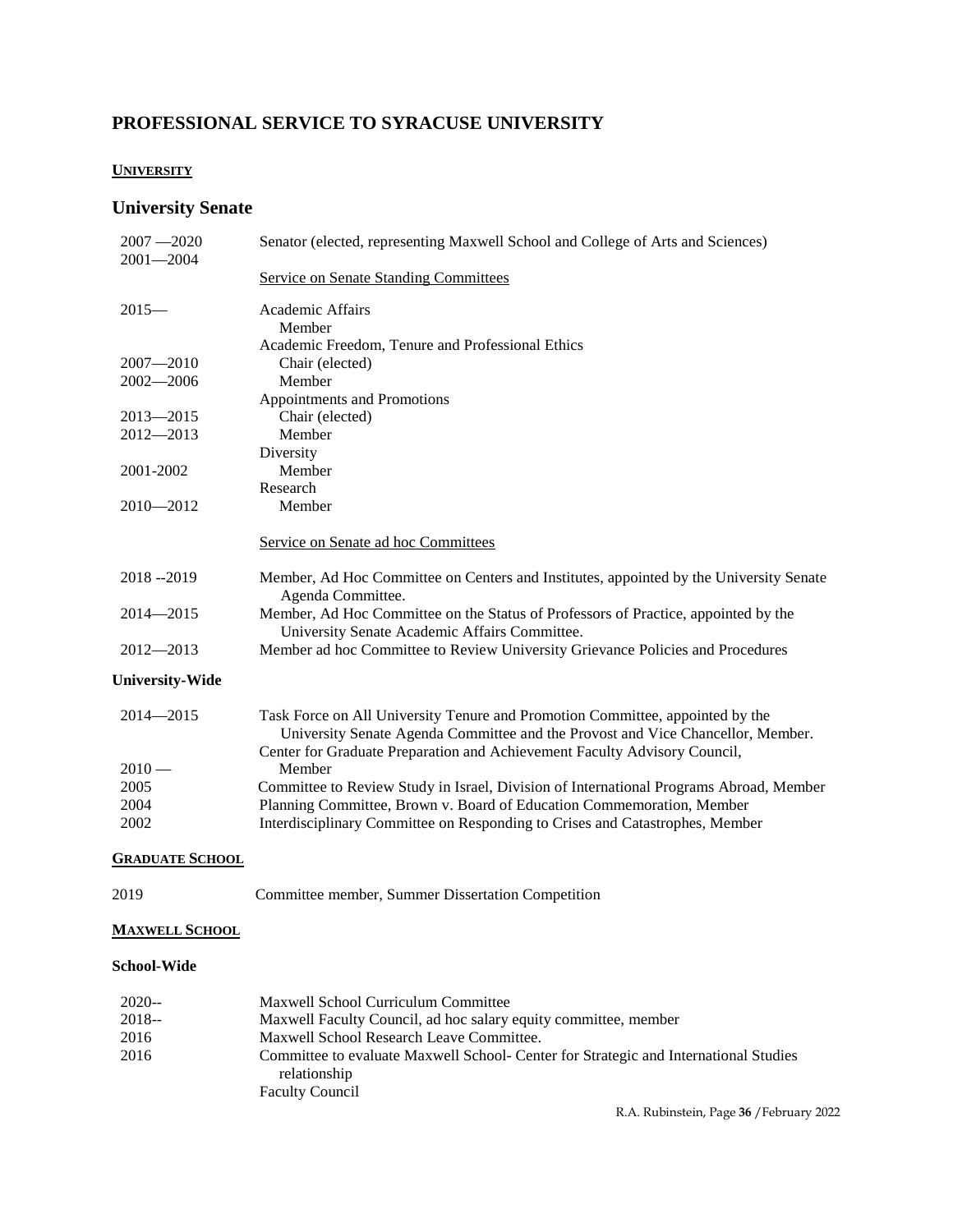| $2012 - 2015$       | Member                                                                                     |
|---------------------|--------------------------------------------------------------------------------------------|
| $2012 - 2013$       | President (elected)                                                                        |
| $2010 - 2011$       | Maxwell School Dean Search Committee, Member                                               |
| $2012, 2007$ —      | Academic Integrity Committee/Hearing Panel, Member                                         |
| $2006, 2002 - 2003$ |                                                                                            |
| 1999                |                                                                                            |
|                     | Committee for Graduate Student Research Support Committee                                  |
| 2003                | Chair                                                                                      |
| 2002                | Member                                                                                     |
|                     | Appleby Mosher Fund for Faculty Research Support Committee                                 |
| 1999                | Chair                                                                                      |
| 1995—1999           | Member                                                                                     |
| $2004 - 2005$       | Maxwell School Ralph Bunche Centenary Events, Co-coordinator                               |
| $2002 - 2003$       | International Relations Director Review Committee, Chair                                   |
| 2002                | Faculty Advisory Committee, Information and Computing Technology Advisory Group,<br>Member |
| 1998                | Maxwell school-wide Technology Planning Committee                                          |

# **Alan K. Campbell Public Affairs Institute**

| $2013 - 2015$ | Faculty Advisory Board, Member      |
|---------------|-------------------------------------|
| $2004 - 2005$ | Working Group on Governance, Member |

# **Daniel Patrick Moynihan Global Affairs Institute**

| 1997—2005 | Executive Committee, Member                                                            |
|-----------|----------------------------------------------------------------------------------------|
| 2006      | Planning Committee Member and Session Chair, Mirror for the Muslim Prince: Islam and   |
|           | the Theory of Statecraft, Spring 2006 Ray Smith Symposium.                             |
| 2005      | Faculty Advisory Group, Student Association on Terrorism and Security Analysis, Member |
| 2003      | Summer Research Grant Committee, European Union Center, Member                         |
|           |                                                                                        |

# **COLLEGE OF ARTS AND SCIENCES**

| $2011 -$         | Academic Advisor, Lower Division Students, Advisor |
|------------------|----------------------------------------------------|
| 1997—1999, 2005. | First Year Forum Leader                            |
| 2009             |                                                    |
| 2009             | Judaic Studies Director Search Committee, Member   |

# **COLLEGE OF LAW**

| 2016 | Planning Committee Member for the workshop, "Creating Collaborative Capacity to |
|------|---------------------------------------------------------------------------------|
|      | Understand and Address Systemic Poverty in Syracuse,"                           |

# **DEPARTMENTAL COMMITTEES/RESPONSIBILITIES**

# **Anthropology**

| $2017 -$      | Director of Graduate Studies, Department of Anthropology               |
|---------------|------------------------------------------------------------------------|
| 2016          | Chair, Anthropology Department All University Doctoral Prize Committee |
| $2015 - 2016$ | Chair, Department Speakers Committee                                   |
| $2012 - 2017$ | Junior Faculty Mentor                                                  |
| $2012-$       | Political Anthropology Working Group, Member                           |
| $2011-$       | Medical Anthropology Minor, Coordinator and Academic Advisor           |